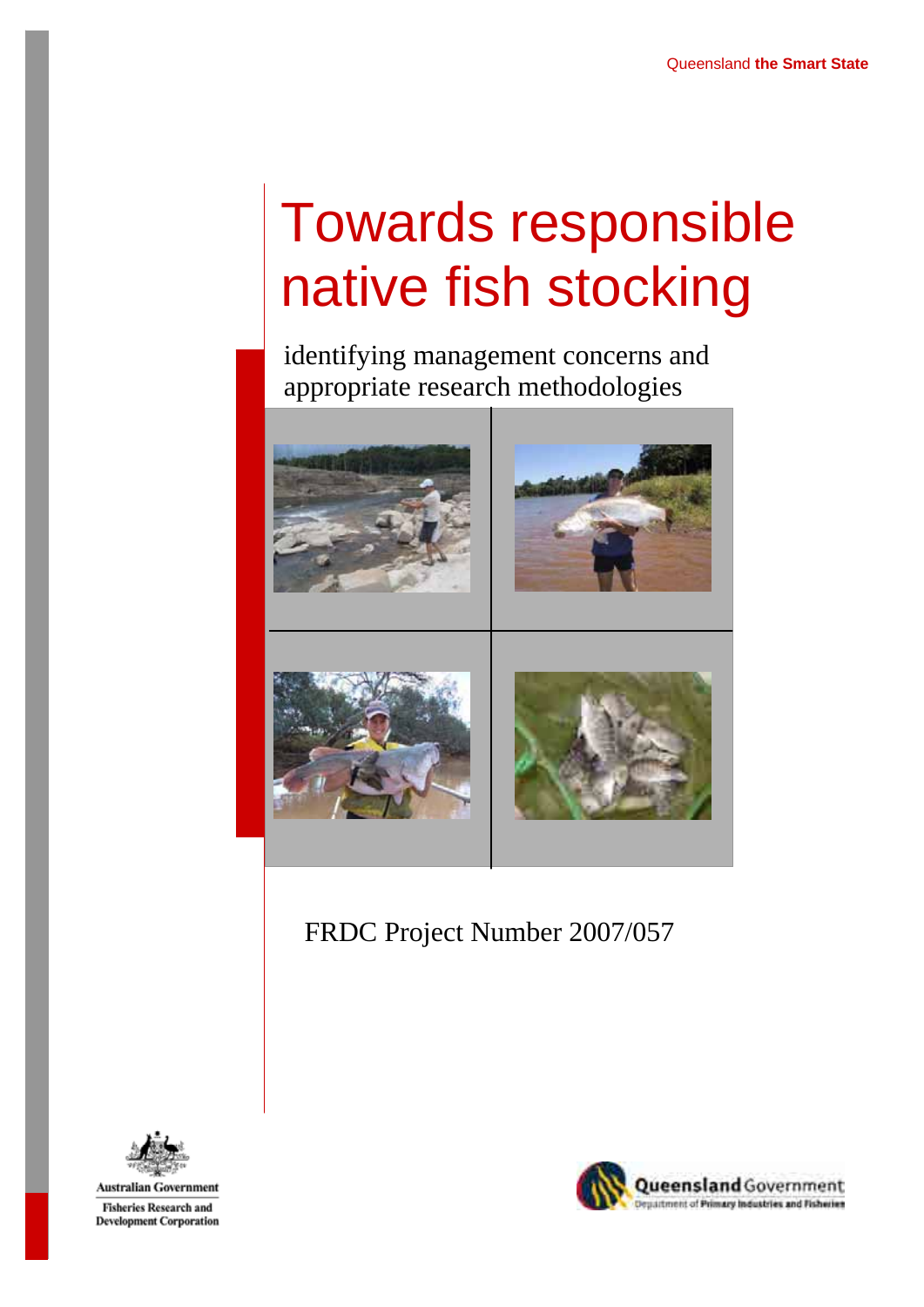# **Towards responsible native fish stocking: identifying management concerns and appropriate research methodologies**

*D. J. Russell* 





**Australian Government** 

**Fisheries Research and Development Corporation** 

**Project No. 2007/057**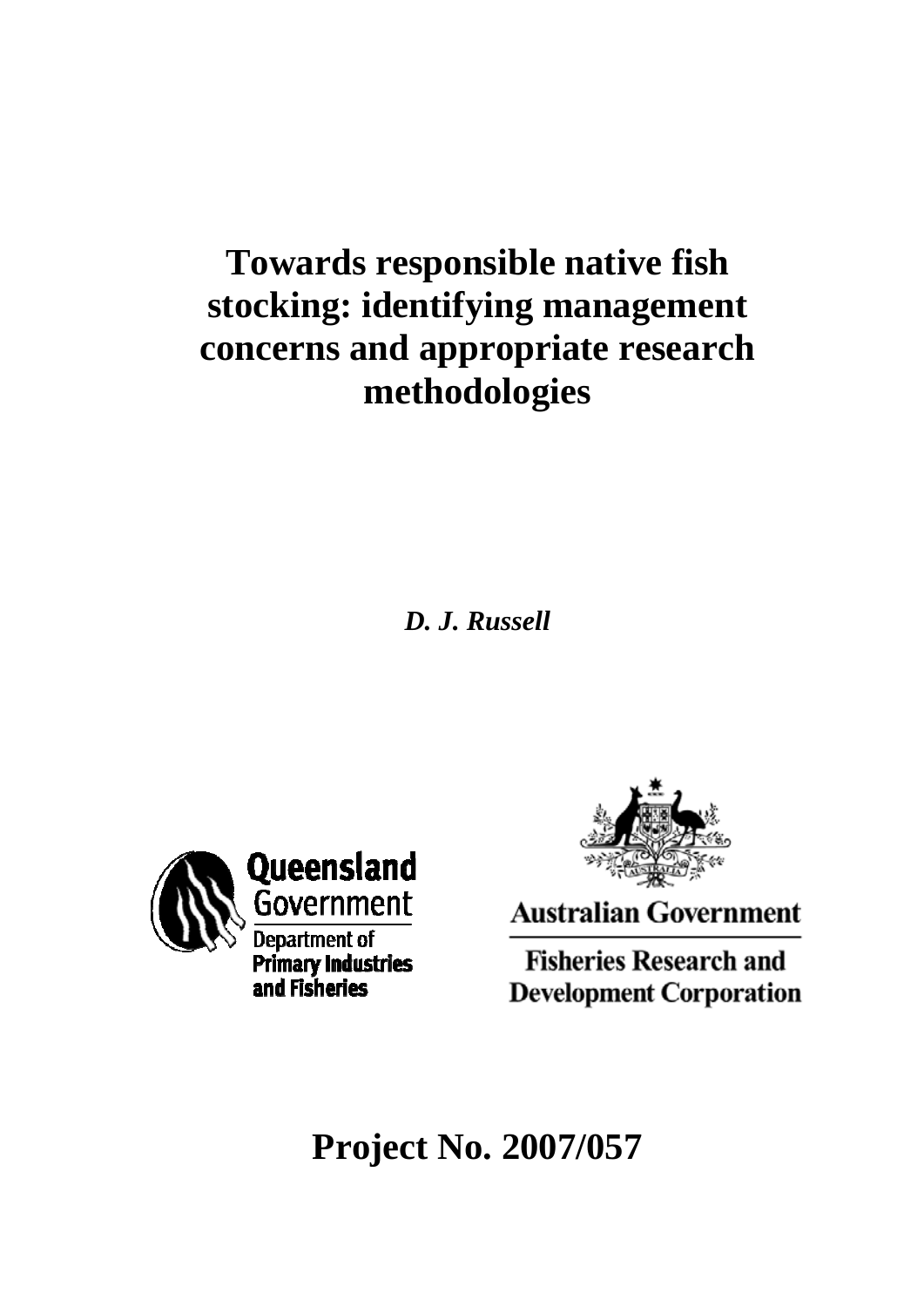PR08–3829 ISBN 978-0-7345-0401-2

The Department of Primary Industries and Fisheries (DPI&F) seeks to maximize the economic potential of Queensland's primary industries on a sustainable basis.

This publication has been compiled by D.J. Russell of Delivery Group.

While every care has been taken in preparing this publication, the State of Queensland accepts no responsibility for decisions or actions taken as a result of any data, information, statement or advice, expressed or implied, contained in this report.

© The State of Queensland, Department of Primary Industries and Fisheries and the Fisheries Research and Development Corporation 2008.

Copyright protects this material. Except as permitted by the *Copyright Act 1968* (Cwlth), reproduction by any means (photocopying, electronic, mechanical, recording or otherwise), making available online, electronic transmission or other publication of this material is prohibited without the prior written permission of the Department of Primary Industries and Fisheries, Queensland.

Inquiries should be addressed to:

Intellectual Property and Commercialisation Unit Department of Primary Industries and Fisheries GPO Box 46 Brisbane Qld 4001

or

[copyright@dpi.qld.gov.au](mailto:copyright@dpi.qld.gov.au)  Tel: +61 7 3404 6999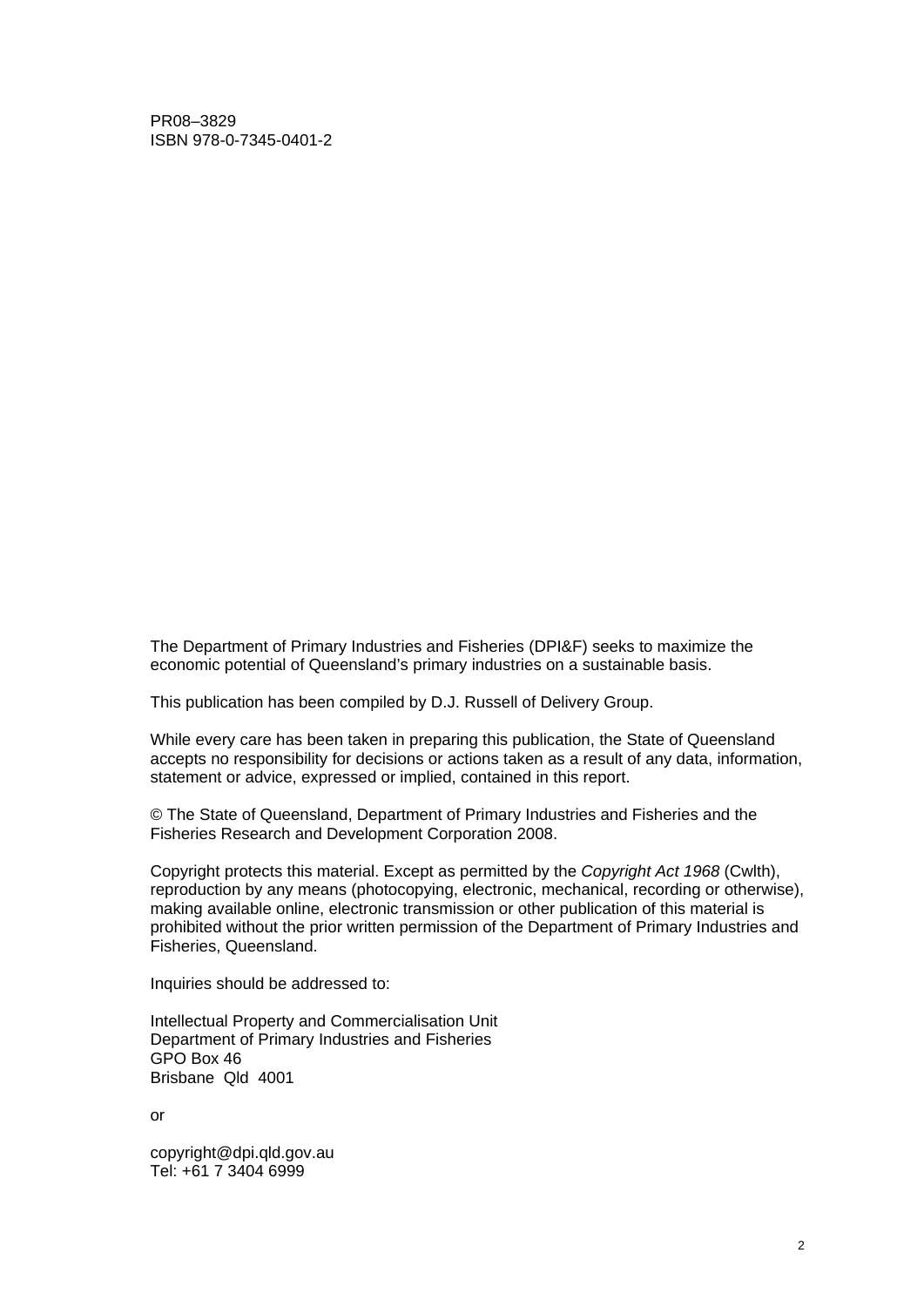# **TABLE OF CONTENTS**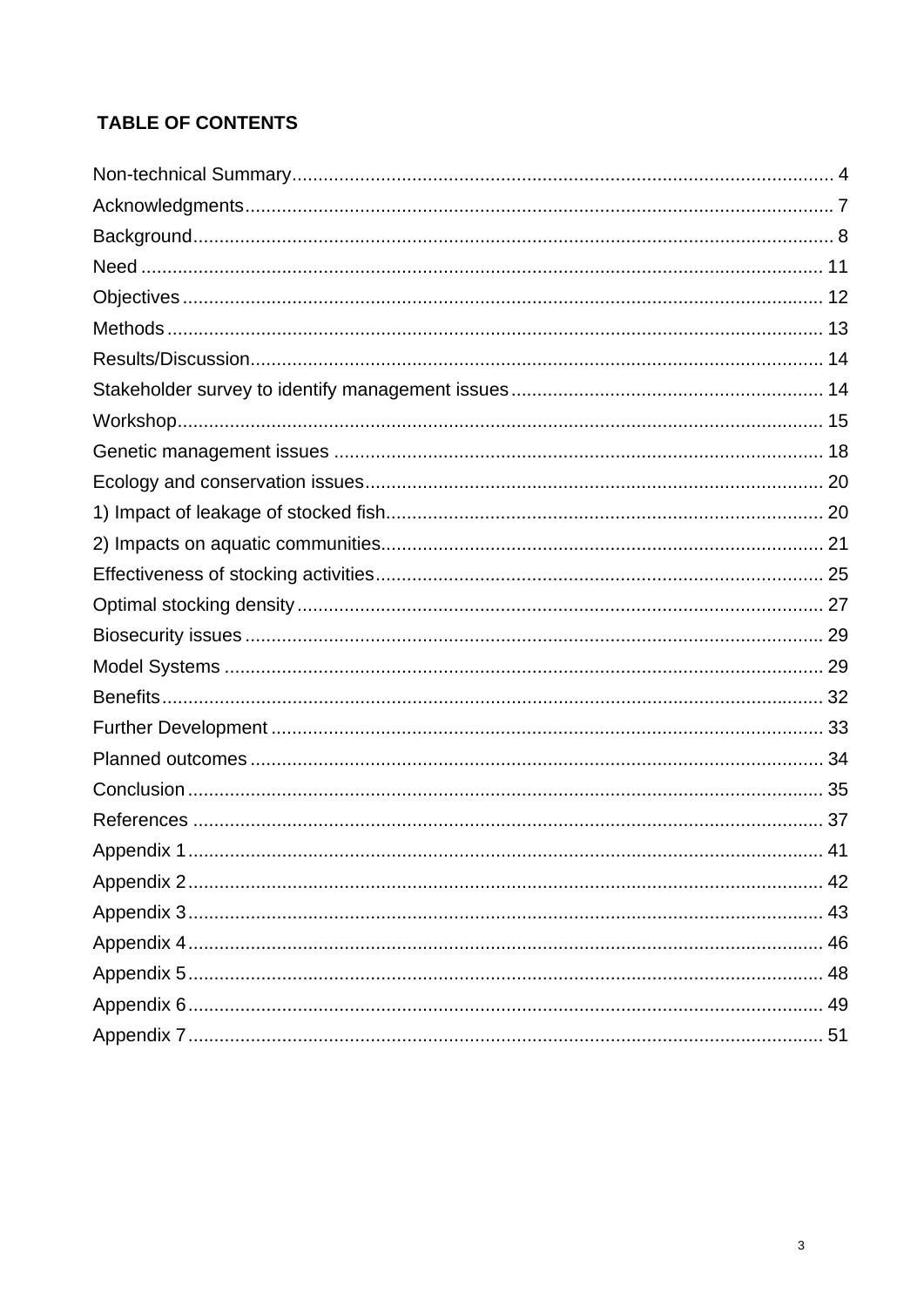#### <span id="page-4-0"></span>**NON-TECHNICAL SUMMARY**

| 2007/057                                          | Towards responsible native fish stocking: identifying management<br>concerns and appropriate research methodologies |                                                                                                                                                                                   |                  |
|---------------------------------------------------|---------------------------------------------------------------------------------------------------------------------|-----------------------------------------------------------------------------------------------------------------------------------------------------------------------------------|------------------|
| <b>Principal Investigator:</b><br><b>Address:</b> |                                                                                                                     | D. J. Russell<br>Northern Fisheries Centre,<br>Department of Primary Industries and Fisheries,<br>Queensland<br>PO Box 5396<br>Cairns, Queensland, 4870<br>Telephone: 07-40573717 | Fax: 07-40351401 |

#### **Objectives:**

- **1.** Identify the major management concerns regarding the impacts of native freshwater fish stocking activities on recipient ecosystems and wild stocks
- **2.** Hold a workshop of experts to agree on appropriate methodologies to address the previously identified management issues

#### **Non-Technical Summary:**

#### **Outcomes achieved:**

A major outcome of this project has been the identification and prioritisation of the major management issues related to the ecological impacts of fish stocking and the elucidation of appropriate research methodologies that can be used to investigate these issues. This information is paramount to development of the relevant research projects that will lead to stocking activities aligned with world's best practice, a requisite for ecologically sustainable recreational freshwater fisheries.

In order to quantify the major management issues allied to the sustainability of freshwater fish stocking, stakeholders from around Australia were identified and sent a questionnaire to determine which particular issues they regarded as important. These stakeholders included fisheries managers or researchers from Federal, Territory and State jurisdictions although others, including representatives from environment and conservation agencies and peak recreational fishing and stocking groups were also invited to give their opinions. The survey was completed in late 2007 and the results analysed to give a prioritized list of key management issues relating to the impacts of native fish stocking activities. In the analysis, issues which received high priority rankings were flagged as potential topics for discussion at a future expert workshop. Identified high priority issues fell into the following core areas: marking techniques, genetics, population dynamics, introduction of pathogens and exotic biological material and ecological, biological and conservation issues.

The next planned outcome, determination of the most appropriate methodologies to address these core issues in research projects, was addressed through the outputs of an expert workshop held in early 2008. Participants at this workshop agreed on a range of methodologies for addressing priority sustainability issues and decided under what circumstances that these methodologies should be employed.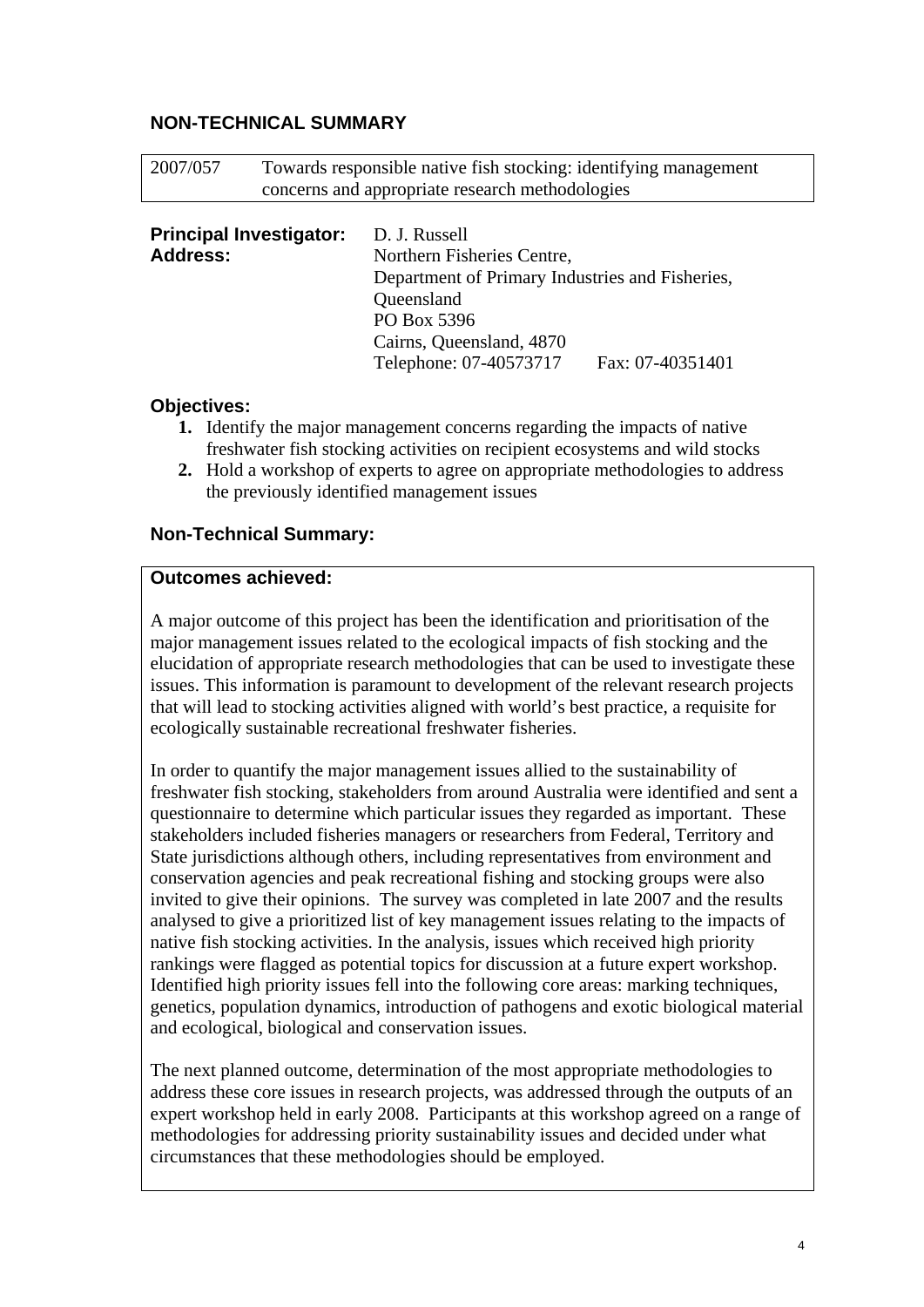#### **Outcomes achieved (continued)**

It is anticipated that future projects will adopt many of these methodologies to address sustainability issues thereby assisting in the refinement of existing assessment and stocking protocols to ensure that they are aligned with world's best practice. This, in turn, will help to ensure that the substantial benefits of fish stocking are continued to be enjoyed by industry and the community.

Stocked fisheries now represent alternative recreational fisheries that simultaneously reduce fishing pressure on marine, coastal and freshwater fish stocks and deliver considerable social and economic benefits. The continued success of freshwater fish stocking in Australia is almost certainly contingent on the use of world's best practice and in demonstrating sustainability under the principles of Ecologically Sustainable Development. This project contributes to this goal by determining what the major environmental issues are and listing appropriate methodologies that can be used to address them in research projects.

During the first phase of the project, a questionnaire was developed for distribution to pertinent stakeholders to satisfy objective 1, 'identify the major management concerns regarding the impacts of native freshwater fish stocking activities on recipient ecosystems and wild stocks'. Stakeholders were identified either by the steering committee members or through networking with local and interstate colleagues. Initial contact was made with most of these stakeholders by telephone and the purpose of the project was explained. Stakeholders were requested to consider filling out a small questionnaire designed to assist in identifying the pivotal management concerns regarding the impacts of native freshwater fish stocking activities on recipient ecosystems and wild stocks. Most agreed and these individuals were emailed the questionnaire in late 2007. Of the 36 surveys that were sent out, 29 completed responses were received including 13 and 11 respectively from management and research organisations or personnel and 5 from industry or academia. Responses were received from stakeholders in all States and Territories except South Australia where there is currently minimal freshwater stocking activity. Issues that received high priority rankings were flagged as potential topics for discussion at the workshop. These issues fell into the broad areas of: (i) genetics; (ii) population dynamics; (iii) introduction of pathogens and exotic biological material; and (iv) ecological, biological and conservation issues. A need for stocked fish to be appropriately marked to allow them to be differentiated from conspecifics was also identified.

To meet the second objective, 'to hold a workshop of experts to agree on appropriate methodologies to address the previously identified management issues', a meeting of selected expert researchers and managers was held at the Joondoburri Conference Centre on Bribie Island in southeast Queensland on the 25-26 March 2008. Its broad structure was a series of introductory 'setting the scene' presentations followed by a number of workshop and plenary sessions to decide upon appropriate methodologies.

Using the broad areas of concern identified in the earlier survey of stakeholders as a starting point, delegates first identified specific management issues and then developed a series of prioritized research questions that addressed those management issues. Following this, delegates split into individual workgroups to elucidate the most appropriate methodologies for addressing each of the research issues and rapporteurs later reported their conclusions back to a plenary session.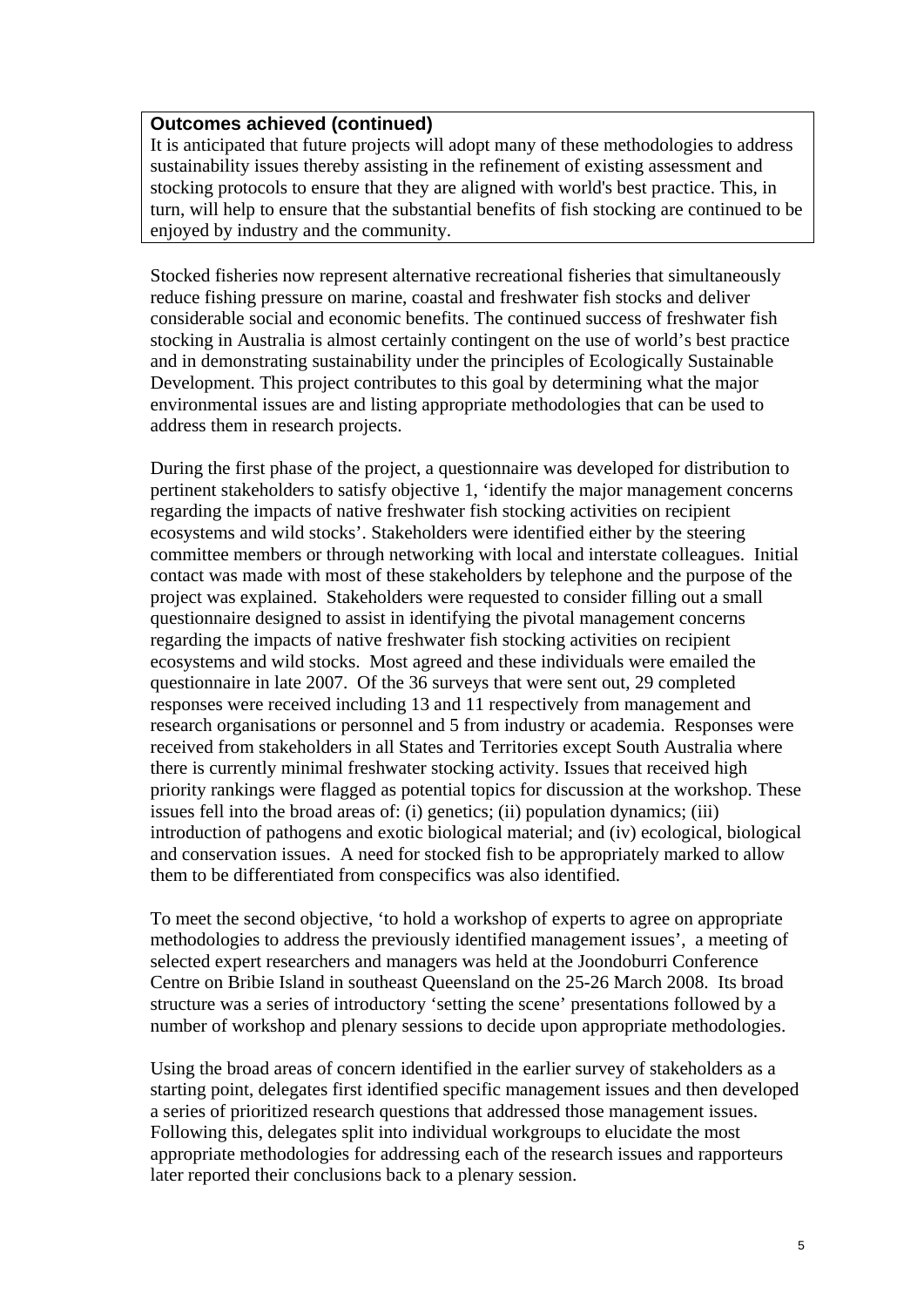The final workshop session involved a discussion on the way forward to ensure sustainability of native fish stocking and the continuation of the considerable social and economic benefits that it brings. Potential partnerships, funding sources and resource sharing arrangements were discussed and broad outlines for two priority projects that deserve funding consideration were scoped. These projects will involve work on barramundi stocking in north Queensland and Murray cod stocking in the Lachlan River (or another river) in New South Wales. Both of these projects would address critical management issues and use a multi-disciplinary approach that would incorporate the latest advances in molecular and chemical tagging techniques.

**Keywords:** Freshwater fish stocking, sustainability, environmental impacts, research methodologies, research techniques.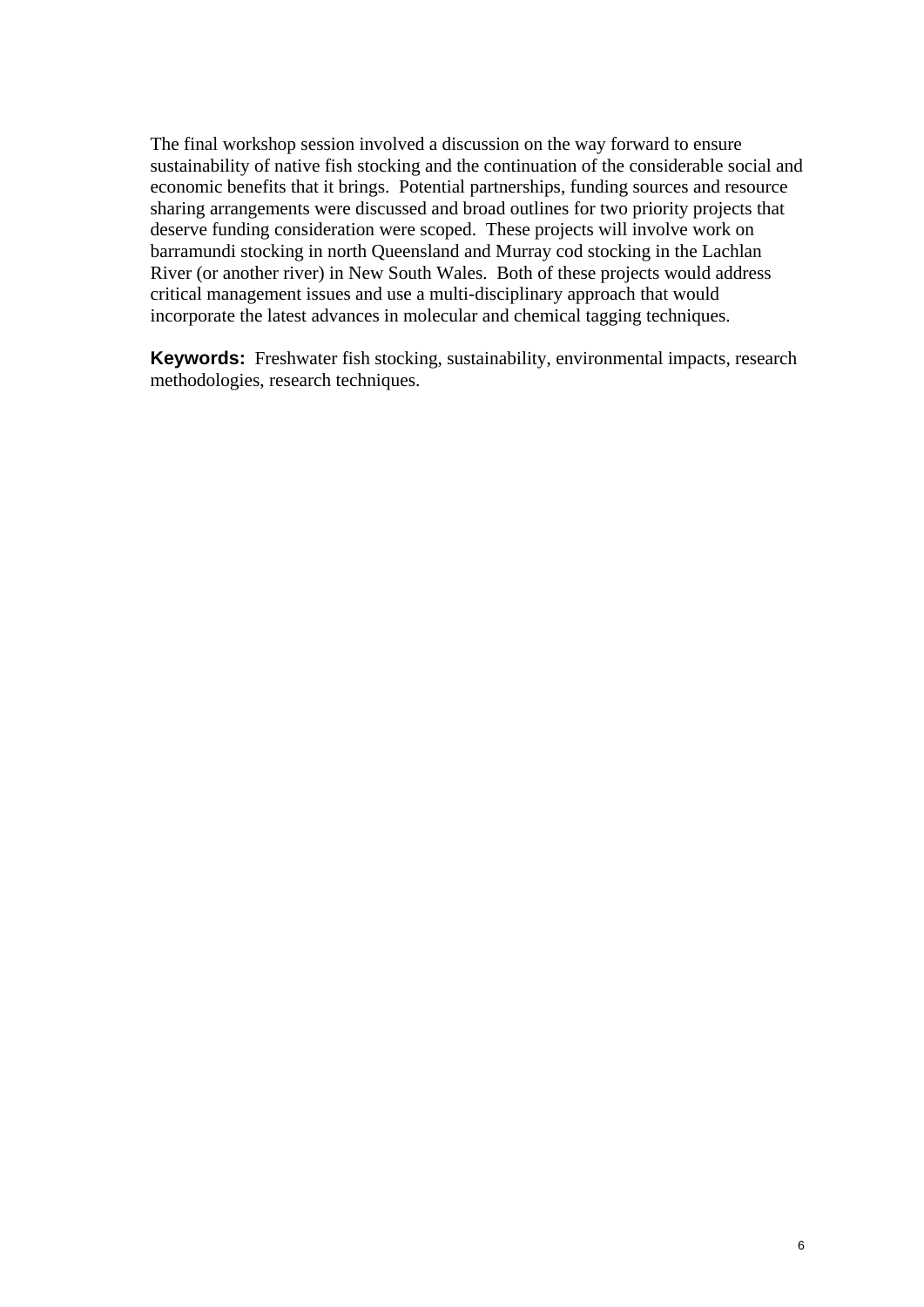#### <span id="page-7-0"></span>**ACKNOWLEDGMENTS**

I would particularly like to thank my fellow members of the steering committee, Jenny Ovenden, Adam Butcher, Peter Kind, Michael Hutchison and Rick Officer for their valuable advice, guidance and patience through all phases of the project including the organisation of the workshop. I would also like to acknowledge David Crook, Michael Hutchison, Brett Ingram, Greg Jenkins, Neil Lonergan, Jenny Ovenden, Stuart Rowland and James Smith for making informative presentations at the workshop. Rick Officer did an excellent job of facilitating the workshop and the assistance given by Paul Thuesen in organising the workshop logistics was invaluable. I am also grateful for the various contributions of other Department of Primary Industries and Fisheries staff, including those from the Joondoburri Conference Centre. Rob Doupe, Dean Jerry Neil Loneragan, Rick Officer, Stuart Rowland and Paul Thuesen provided critical reviews on earlier drafts of this report. Michael Hutchison and Terry Vallance provided the photographs that appear on the front cover of this document.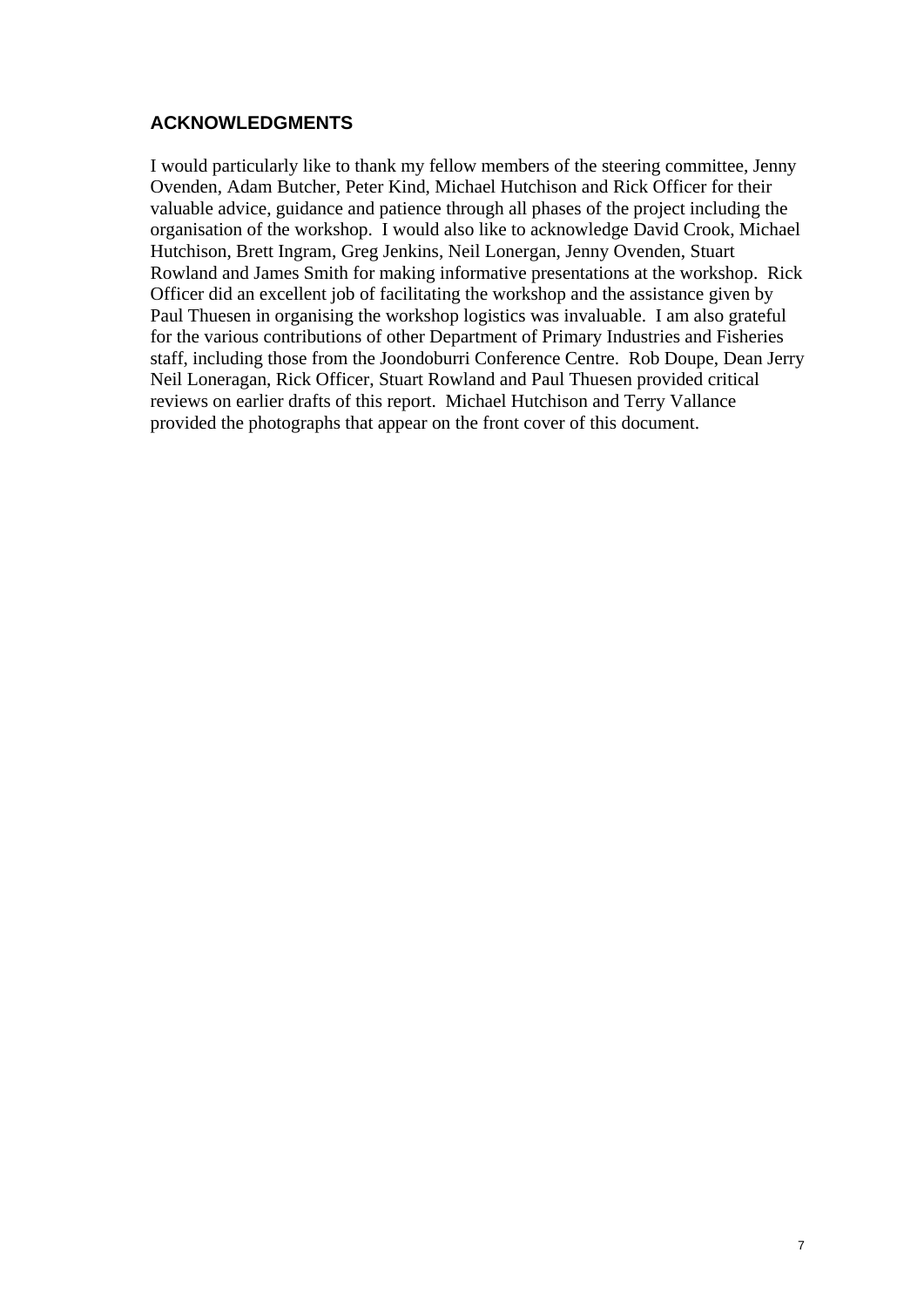#### <span id="page-8-0"></span>**BACKGROUND**

In Australia, fish stocking activities have resulted in the creation of valuable new 'put and take' fisheries as well as the enhancement of existing wild fisheries (Rowland et al. 1983; Cadwallader & Kerby 1995; Rowland 1995; Holloway & Hamlyn 1998; Ingram et al. 2004). As a result, stocking activities have been of considerable economic benefit to both industry and the community, particularly in rural and regional areas. Recently, questions have been raised about the environmental sustainability of fish stocking activities that will need to be addressed if industry and the community are to continue to enjoy its substantial benefits (see Phillips 2003).

While fish stocking is not new in Australia (trout have been released for over a century), the ready availability of native species due to recent advances in fish breeding technologies has resulted in a huge increase in the magnitude of stocking activities since the late 1970s. In Queensland alone in 2001/02, 1.24 million fish of at least seven species were stocked into 25 impoundments (QDPI&F, pers. comm.). Annual production of Murray cod (*Maccullochella peelii peelii*), golden perch (*Macquaria ambigua*) and silver perch (*Bidyanus bidyanus*) by commercial hatcheries in New South Wales is  $5 - 8$  million fish (Rowland & Tully 2004). In Victoria between 730 and a million native fish are released annually with golden perch and Murray cod the dominant species (Department of Primary Industries 2005).

There have been many positive outcomes from fish stocking activities. For example, advances in breeding technology for barramundi (*Lates calcarifer*) in the 1980s resulted in the creation of successful "put and take" recreational fisheries for that species in many impoundments including Lake Tinaroo, north Queensland. The increase in visitor numbers that resulted from the creation of the Lake Tinaroo fishery has been of significant economic and social benefit to the local rural community. A cost-benefit analysis of the barramundi stocking program in Lake Tinaroo concluded that each dollar spent on fish stocking generated a potential \$31 of economic benefit to the Queensland economy (Rutledge et al. 1991). Hogan (pers. comm.) estimates the value of the Tinaroo fishery alone to be in excess of \$10 million. There are also many other examples of highly successful stockings that have established large recreational fisheries in impoundments and rivers in New South Wales (Rowland 1995) and other parts of Australia.

As well as impoundment stocking, a number of fish species have been released into many inland and coastal rivers around Australia. Some of these stockings are designed to enhance or promote the recovery of existing fisheries. Barramundi stocking in Queensland is one example where hatchery-produced fish have been released to enhance existing wild fisheries. A long-running study by Russell and colleagues in the Johnstone River in north Queensland examined the efficacy and cost-benefits of barramundi stock enhancement (Russell & Rimmer 1997, 1999, 2000; Russell et al. 2002). The data obtained from this study suggests that, after only moderate stocking activity, stocked fish can contribute between about 10 and 15% of the commercial and recreational catch respectively (Rimmer & Russell 1998). The stocking of Murray cod, golden perch and silver perch has re-established these species in some rivers on the Northern Tablelands of New South Wales (Rowland 1995). Additionally, over the last 20 years, stocking has been used as a tool for the conservation of endangered species including the eastern freshwater cod (*Maccullochella ikei*), trout cod (*M.*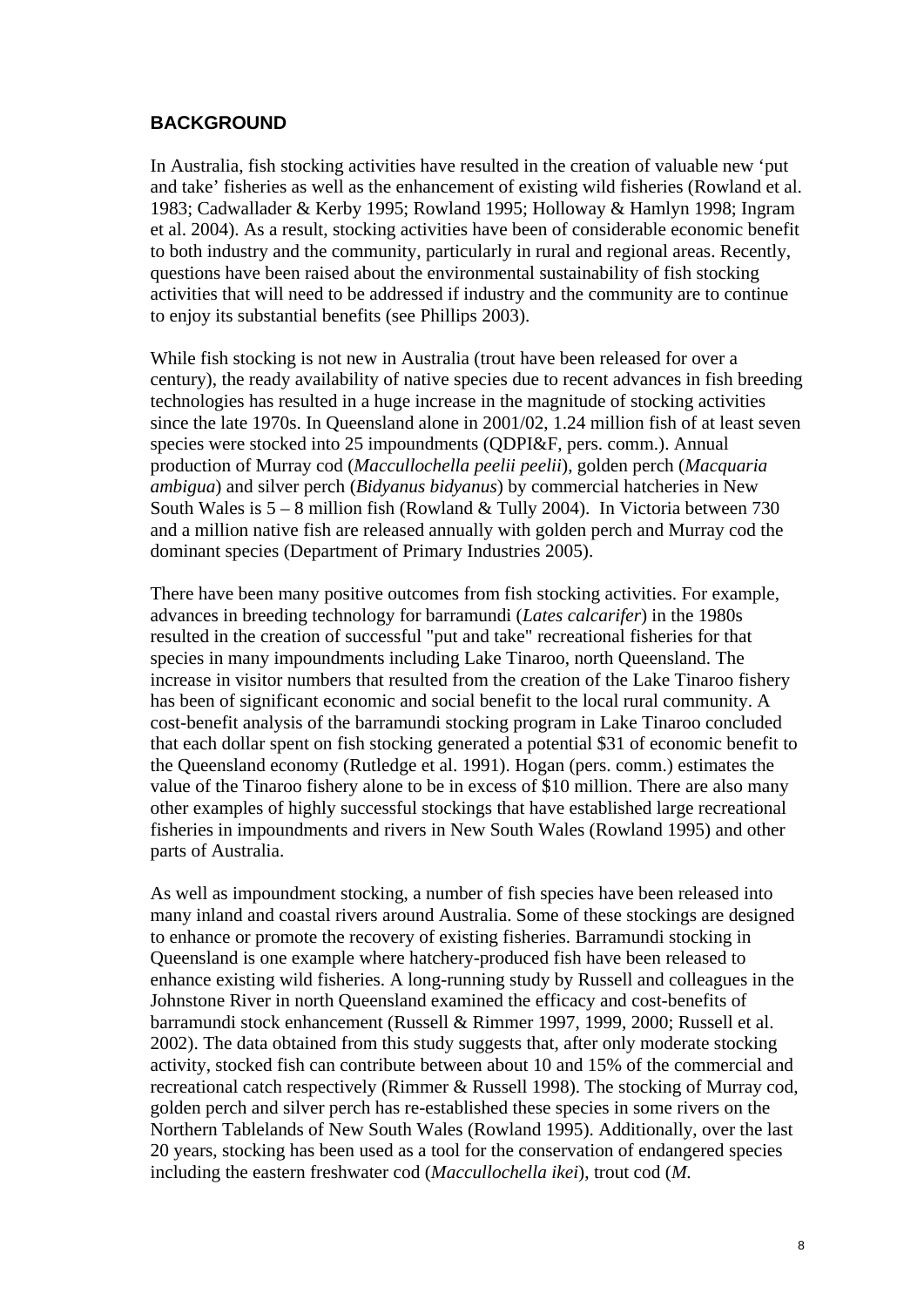*macquariensis*) and Mary River cod (*M. peelii mariensis*) (Rowland 1989; Lintermans et al. 2005). In Victoria trout cod are being stocked in small numbers to establish selfsustaining populations thus ensuring the survival of this species in the wild (Department of Primary Industries 2005).

While there are successful stocking programs for freshwater fish, there are some doubts about the degree of success of some programs, the effects of stocked fish on endemic fish populations and effects on other fish species and aquatic fauna and flora. The key question of whether or not stocking is enhancing fish stocks and fisheries or simply displacing natural stocks remains to be answered in some cases.

Potential problems relating to the stocking of native fishes were reviewed by Harris (2003) and discussed at a workshop "*Managing Fish Translocation and Stocking in the Murray-Darling Basin*" (Phillips 2003) held in Canberra in September 2002. Gillanders et al. 2006 reviewed the impacts of native fish stocking on fish within the Murray-Darling Basin and recommended that, given the continued increase in stocking of hatchery-reared fish and the potential for interactions with wild fish, it was essential to take a responsible approach and to monitor and experimentally evaluate stocking programs. In addition, an Environmental Impact Statement (EIS) on freshwater fish stocking in New South Wales (New South Wales Fisheries 2003) noted that a risk assessment of the existing fish stocking activity found that almost all aspects were likely to pose a risk to the environment, in particular to 1) threatened species, 2) unlisted species of conservation concern, 3) areas of conservation significance, 4) genetics and 5) fish health and disease. The EIS also highlighted the lack of specific research into the impacts of stocking on the receiving environment. In Victoria, a series of protocols for the translocation of fish into Victorian inland public waters has been developed (Department of Primary Industries 2005).

At a federal level, the Department of the Environment, Water, Heritage and the Arts is assessing a proposal that the introduction of live native or non-native fish into Australian watercourses that are outside their natural geographic distribution be considered as a key threatening process under the Environment Protection and Biodiversity Conservation Act 1999. This proposal has obvious implications for the future of fish stocking activities within Australian watercourses. There has also been speculation that introductions of novel fish predators, either accidental or intentional, would place at risk significant amphibian and crustacean assemblages, particularly in high mountain streams of the wet tropics (Burrows 2002). Burrows (2002) cites European and North American examples where there have been significant reductions, even localized extinctions, of frog populations as a result of the introduction of novel predators. Other studies suggest that novel predators can influence the distribution, size structure and behaviour of prey species even though the prey species have endemic predators. These issues highlight the need for quality scientific data on the environmental impacts of fish stocking activities.

The need for genetic management during stock enhancement programs is recognised worldwide. Genetic diversity is positively correlated with fitness (Reed & Frankham 2001). The fitness of enhanced populations can decline due to overall loss of genetic diversity and out-breeding depression. Genetic diversity may also progressively fall in an enhanced population when hatchery fingerlings outnumber and possibly outcompete endemic conspecifics. This can be a major problem because hatchery progeny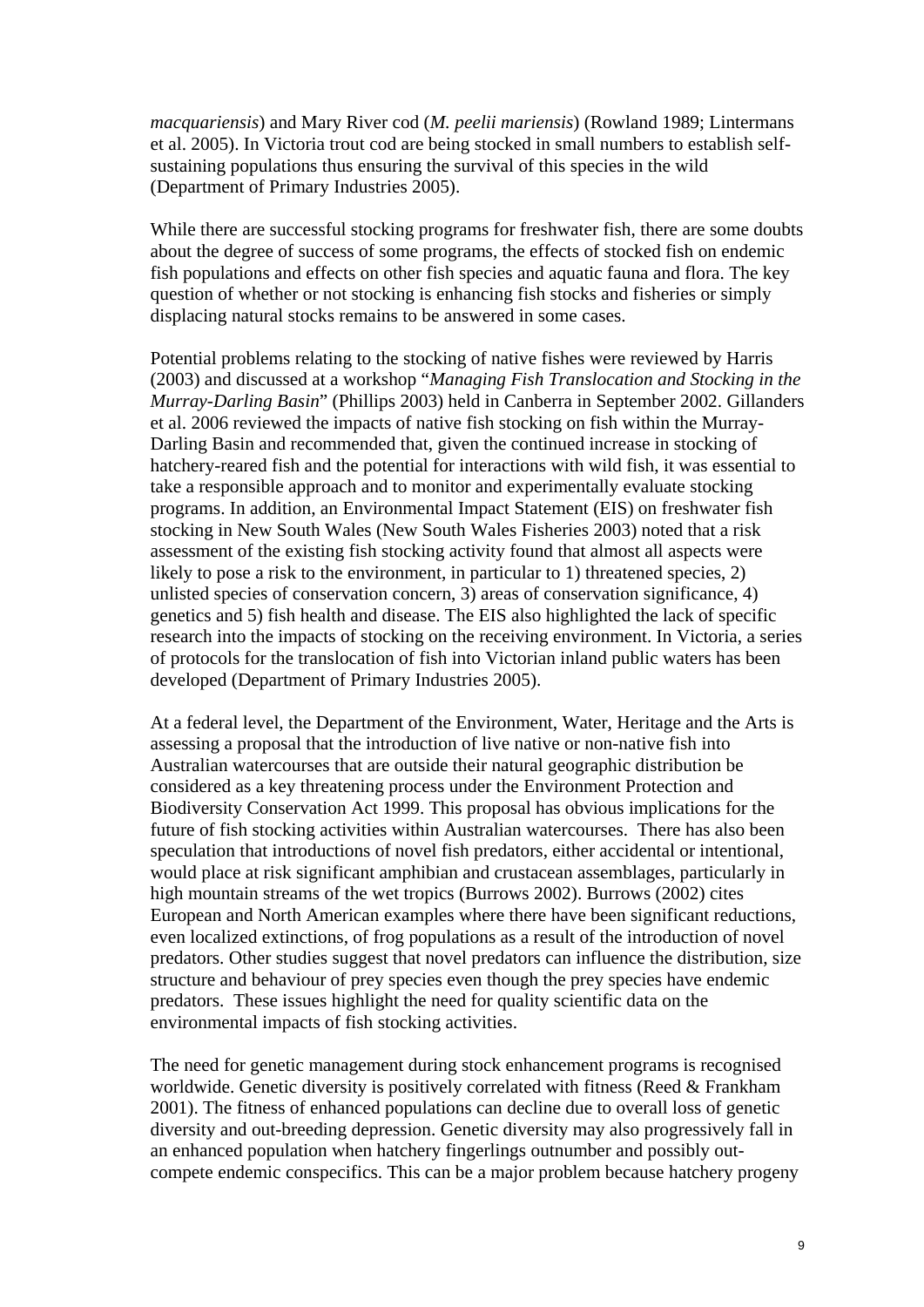are usually derived from few parental broodstock and are therefore highly related. Subsequent generations of stocked fish will consequently have a higher incidence of inbreeding, leading to lower genetic diversity within the enhanced population. This can result in populations with less resilience to disease and a reduced ability to meet environmental challenges, such as climate change and environmental degradation by urbanization and agriculture. The lowering of genetic diversity within hatchery progeny is inevitable without the guaranteed contribution of a large number of brood-stock and appropriate breeding programs for the production of offspring. Out-breeding depression occurs when the offspring of hatchery and wild endemic fish have a reduced ability to survive compared to pure endemic strains. It occurs when (1) the genotype of hatchery/endemic hybrids is comparatively dysfunctional (breakup of co-adapted gene complexes), and (2) the hybrids inherit a gene (or genes) whose frequency has been artificially increased in the hatchery but which are detrimental to survival in the wild (introgression). Natural selection in the wild will remove individuals with low fitness, but the net effect is death and decline in the overall population size. These effects have been documented (Makaira Pty. Ltd. 1999) for some species. In one example from Spain, the genetic effects of stocking hatchery-reared brown trout into wild populations included (1) stocked fish failing to reproduce, (2) wild brown trout populations experiencing substantial introgression from hatchery stocks and (3) virtual extinction of local endemic populations (Garcia-Marin et al. 1991; Garcia-Marin et al. 1999). Inbreeding depression and loss of genetic variation from bottlenecks (very small effective population size, *Ne*) have also been documented in Atlantic salmon and several trout species (Waples and Drake 2004). Genetic monitoring of enhanced populations is therefore critical and can be achieved by (1) measuring genetic diversity and gene frequencies through time in stocked populations, and (2) genetic testing for hybrids. Informed management decisions on the levels and types of stocking activities can then be made on the basis of this information.

To address concerns associated with hatchery production and stocking of native fish, in particularl genetics, disease and trash fish, the NSW Department of Primary Industries developed a Hatchery Quality Assurance Program for Murray cod, golden perch and silver perch (Rowland & Tully 2004). This program which involves accreditation and auditing of hatcheries is being implemented through a Hatchery Quality Assurance Scheme and will be in place in NSW by August 2008.

Most of the information on sustainability of fish stocking in Australia is in the form of desktop studies using information gleaned from overseas work which may or may not be relevant. It would be unwise to excessively extrapolate the outcomes of cold water and temperate fish stocking studies in the northern hemisphere to temperate, tropical and sub-tropical ecosystems in Australia where species assemblages and ecological characteristics differ significantly. If the benefits of fish stocking to the community and industry are to continue, then mechanisms need to be put in place to ensure that it is carried out in an ecologically-sustainable manner. This project outlines a roadmap to achieving this goal.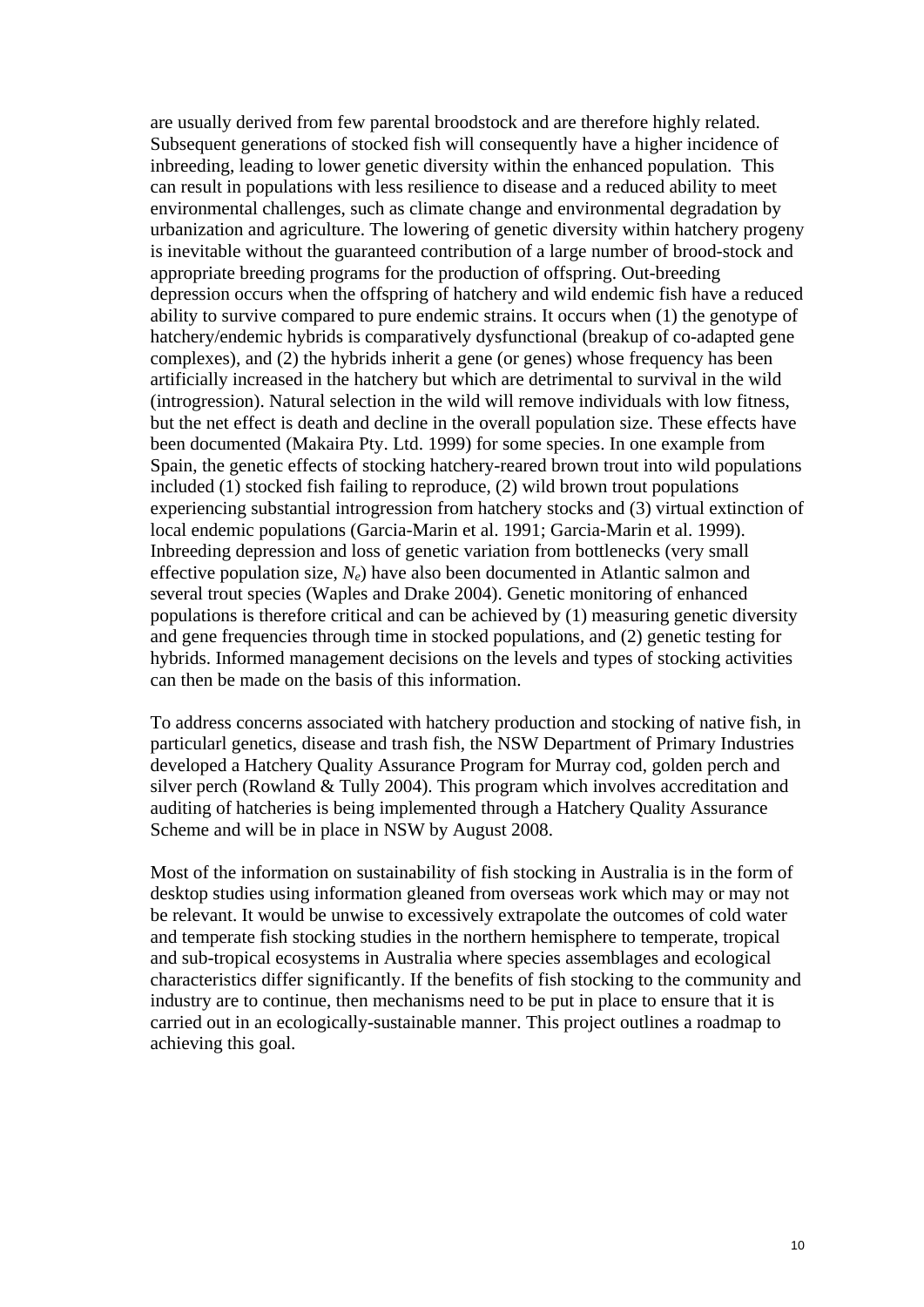#### <span id="page-11-0"></span>**NEED**

Better understanding of the impacts of stocking was flagged as a key national issue at the recent FRDC-sponsored "National Workshop on Research, Development and Extension Priorities for Stock Enhancement, Fish Stocking and Stock Recovery (FRDC project 2005/323)". Stocked fisheries now represent alternatives to traditional recreational fisheries that simultaneously reduce fishing pressure on marine, coastal and freshwater fish stocks and deliver considerable social and economic benefits. An aging human population and increased leisure time for workers will create additional demands for fishing in the future. The continued success of freshwater fish stocking in Australia is contingent on demonstrating that it is sustainable under the principles of ESD. The impacts of fish stocking on recipient ecosystems and wild fish stocks are poorly understood and these activities have drawn adverse criticism from conservation groups and environmental management agencies.

On a national scale, the Department of the Environment, Water, Heritage and the Arts (DEWHA) are driving sustainability issues via the Environment Protection and Biodiversity Conservation Act 1999 (EPBC), with introduction of live native or non-native fish into Australian watercourses that are outside their natural geographic distribution currently being assessed as a key threatening process. Within Queensland, all native fish stocking applications are assessed on their risk to local aquatic communities; other States have similar procedures. However, the decision-making processes are poorly supported by data related to the likely ecological risks of the proposed stocking activities. These data cannot be obtained solely from desk-top studies that draw largely on overseas literature. What is urgently needed is pertinent Australian research to address key data deficiencies including impacts of stocking fish outside their natural range, displacement of natural populations and effects on genetic diversity. To do this effectively and to promote world's best practice in our stocking programs, the issues first need to be succinctly defined and then appropriate methodologies developed to fully investigate them in research projects.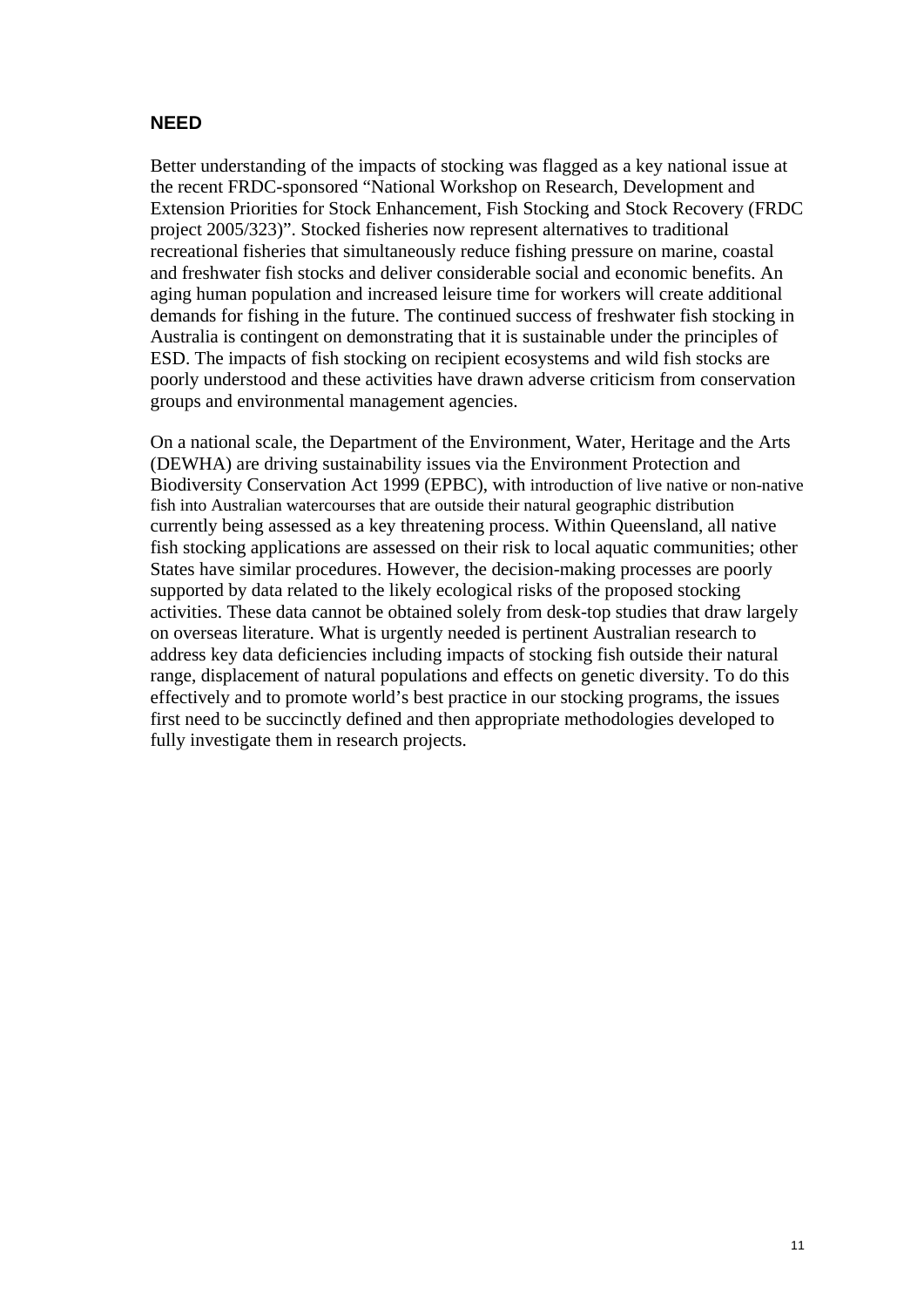#### <span id="page-12-0"></span>**OBJECTIVES**

- 1. Identify the major management concerns regarding the impacts of native freshwater fish stocking activities on recipient ecosystems and wild stocks.
- 2. Hold a workshop of experts to agree on appropriate methodologies to address the management issues identified in Objective 1.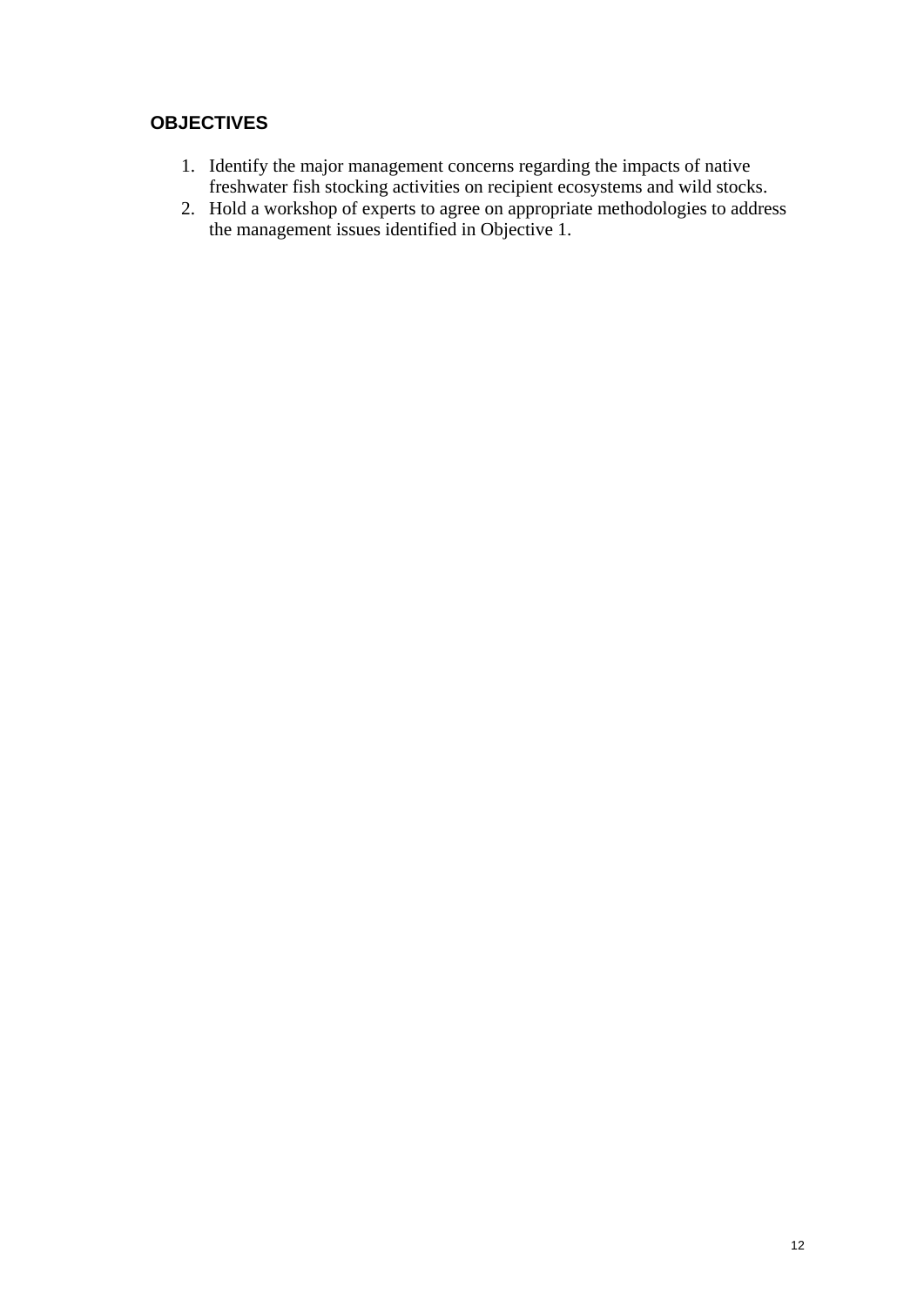#### <span id="page-13-0"></span>**METHODS**

To clarify the major management concerns related to the sustainability of native freshwater fish stocking activities in Australia, key stakeholders were polled for their views. These stakeholders included fisheries and environmental managers, researchers from Commonwealth, State and Territory agencies and Departments and representatives from industry. Stakeholders were identified by either the steering committee members or through networking with local and interstate colleagues. Initial contact was made with most of these stakeholders by telephone to explain the purpose of the project and also to request the completion of a small questionnaire (see [Appendix 3](#page-43-1)) designed to assist in identifying the pivotal management concerns regarding the impacts of native freshwater fish stocking activities on recipient ecosystems and wild stocks. Most agreed and these individuals were emailed the questionnaire and asked to respond before mid November 2007. Those that hadn't responded by that date were sent a reminder about two weeks later. The questionnaire had an explanatory section and a series of both closed-ended (answer choices provided) and open-ended (allow respondents to provide answers in their own words) questions. In most of the closed-ended questions, participants were asked if they strongly agreed (1), agreed (2), disagreed (3), strongly disagreed (4) or had no opinion on an issue (5). Questions were posed in both positive and negative terms and adequate space was left under each closed-ended question to let respondents elaborate or make further comments thus allowing for the capture of valuable additional information. To ensure the veracity of the survey design, it was developed in close consultation with a QDPIF communications specialist and biometrician. The responses were entered into a Microsoft Access Database and the average responses for each closed-ended question (where positive opinions were given by respondents) were calculated. In addition to the pooled data, the information was also analysed according to the affiliation, job description and geographic location of the respondent. An analysis of variance and pair-wise tests between means using the LSD procedure were used to compare the responses from each of these groups. Responses to the open-ended questions and the comments were compiled to ensure that the coverage of the issues was as complete as possible.

A two day expert workshop involving selected fisheries experts from most States was held at the Joondoburri Conference Centre on Bribie Island in southeast Queensland on the 25-26 March 2008 (Fig. 1). This workshop was organised to determine the most appropriate research techniques and methodologies for addressing the sustainability issues identified in the abovementioned survey. The steering committee identified potential workshop participants based on their expertise in a range of specialist areas including genetics, population dynamics and modelling, ecological impact assessments, freshwater aquaculture and freshwater fish stocking. The workshop program ([Appendix 4](#page-46-1)) was divided into seven sessions. There were a number of "setting the scene" presentations on the first morning with the remainder of the workshop structured to allow maximum time for discussion in plenary and workgroup sessions. The actual sustainability issues that were to be discussed in the workgroups were decided upon early and varied only slightly from the broad categories identified in the earlier survey of stakeholders. These key sustainability concerns were genetics, ecological and conservation issues, stocking effectiveness and optimal stocking densities and each was discussed in detail during the workgroup sessions. These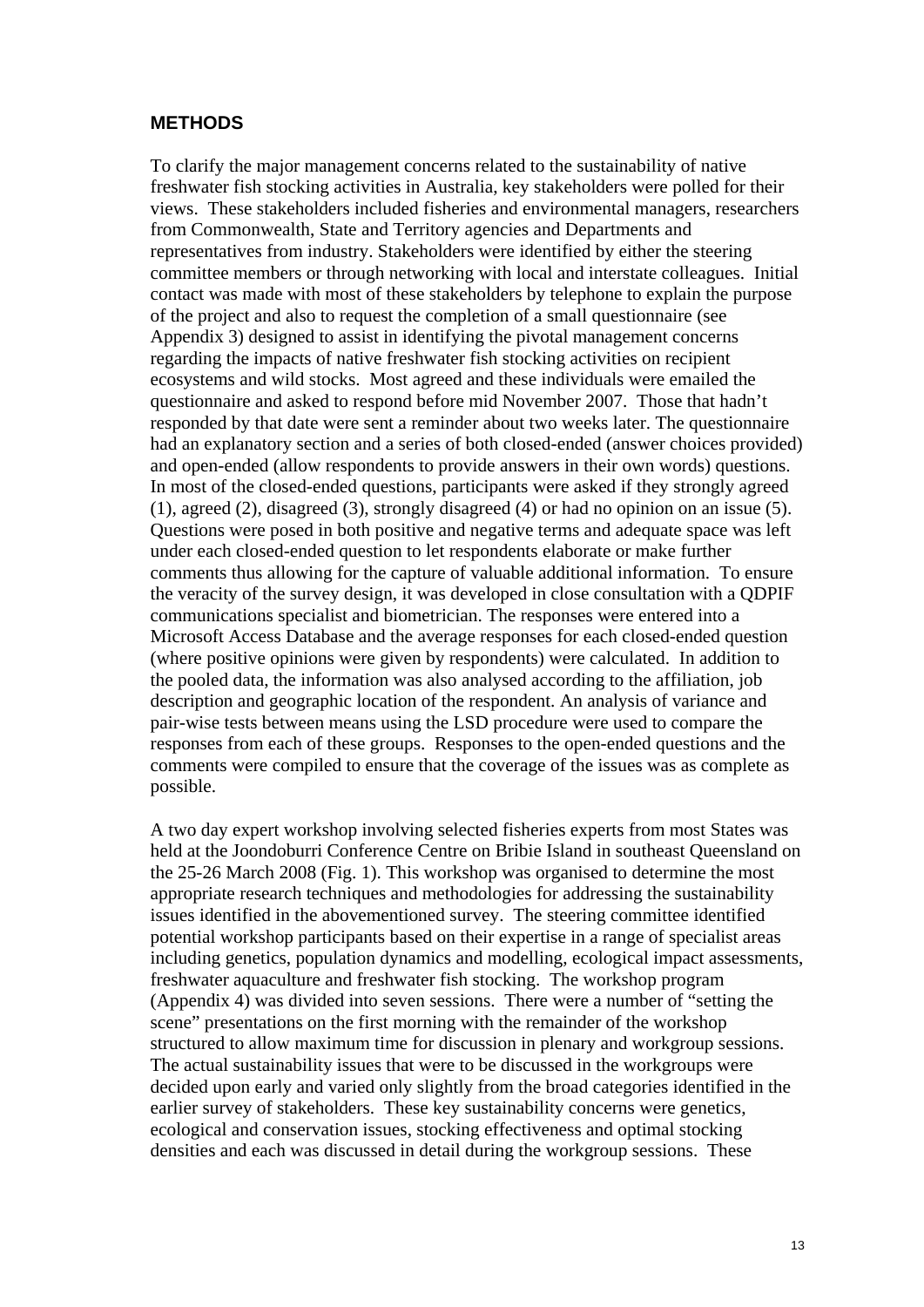<span id="page-14-0"></span>sessions identified the respective management and research issues and existing techniques that could be used to address them in research projects.

The final two workshop sessions were dedicated to discussing implementation, potential collaborative arrangements, funding sources and developing recommendations. In addition, time was set aside to identify areas that needed immediate attention and to develop project outlines to address them.

#### **RESULTS/DISCUSSION**

#### *Stakeholder survey to identify management issues*

Relevant stakeholders, including fisheries and environmental managers, were polled to determine what they viewed as the major management concerns related to the impacts of native freshwater fish stocking activities on recipient ecosystems and wild stocks. Of the 36 surveys that were sent out, 29 (81%) completed responses were received including 13 and 11 respectively from management and research personnel and 5 from industry or academia. Responses were received from stakeholders in all States and Territories except South Australia. Average rankings for the closed-ended questions ranged between 1.5 and 3.2 where 1 is maximum agreement and 4 is maximum disagreement.

In the analysis, issues which received high priority rankings were flagged as potential topics for discussion at the workshop. These fell into five broad areas: 1) the need for appropriate marking techniques to identify stocked fish; 2) genetics effects; 3) population dynamics; 4) introduction of pathogens and exotic biological material; and 5) ecological, biological and conservation issues. Specific high-priority sustainability issues that were identified by participants in the survey as needing further investigation included:

- o information on appropriate stocking rates and carrying capacities for a variety of species under changing environmental conditions, including fluctuating storage levels;
- o the ecological impacts of stocking on aquatic communities including the possible effects of stocking predators;
- o loss of genetic diversity in wild populations as a result of stocking activities.

When the responses of stakeholders with differing affiliations (eg. conservation agencies, Fisheries Departments and industry) were statistically compared, there was considerable consensus, but also some disagreement. For example, although there appeared to be general dissatisfaction from all respondents about the current protocols for determining fish stocking rates (average ranking of 3.04), significantly fewer (P<0.05) respondents from conservation agencies than fisheries departments disagreed that the present protocols for determining stocking rates are appropriate. Similarly, there was disagreement amongst the various stakeholder groups about whether fish stocking actually reduced pressure on fish stocks in nearby coastal areas. Significantly more (P<0.05) respondents from conservation agencies (average ranking of 3.25) than from Fisheries Departments (average ranking of 2.11) did not think this was the case. Conservation agencies were also concerned about disease transference, displacement of native fish, and leakage of stocked fish from intended stocking locations.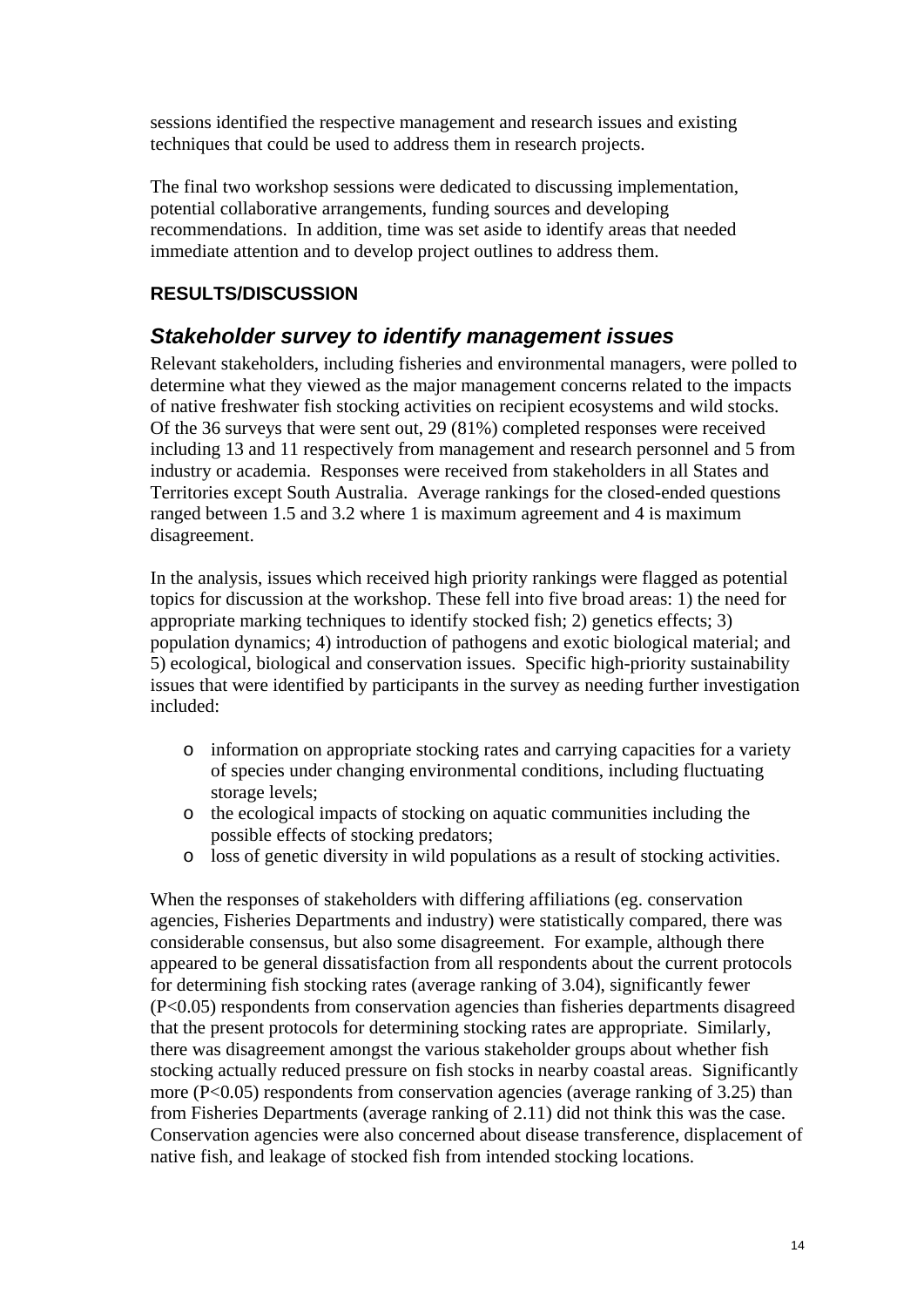<span id="page-15-0"></span>As might be expected, the geographic location of respondents did influence the issues that they regarded as important. For example, Queensland respondents indicated that the leakage of stocked barramundi into environmentally-sensitive areas such as the Great Barrier Reef and Wet Tropics World Heritage areas was of concern. Other leakage-related issues that were identified included stocked silver perch impacting on remnant natural stocks in the Murray-Darling Basin (MDB) and stocked golden perch and Murray cod moving from impoundments into MDB rivers.

There was general agreement amongst survey participants that stocking was an appropriate mechanism to rescue threatened stocks, for example the eastern freshwater cod and the Mary River cod. Many also added a caveat that stocking was just one tool that recovery programs can utilize and stressed the need to investigate, and if possible mitigate, the underlying causes of the stock declines. Where such recovery stocking programs are implemented, stakeholders suggested that the recovery be closely monitored. For example, the genetic diversity of stocked fingerlings should adequately represent the genotype frequencies of the remnant population and that care is taken not to exceed carrying capacity for that species. This is discussed further in the '[Effectiveness of stocking activities'](#page-25-1) section.

There were a number of new management issues, in addition to those incorporated into questions on the survey, which were identified by respondents. These included the need to:

- o understand how stocking programs can be adapted to deal with the effects of climate change such as reduced freshwater inputs or drought;
- o implement adaptive management as a tool for fine tuning ongoing stocking programs;
- o be able to accurately quantify the contribution of hatchery-bred fish to the fishery;
- o evaluate ecosystem services models for assessing the need for stocking activities;
- o involve social scientists in stocking programs and to improve communication and education about stocking issues;
- o develop enhanced hatchery protocols to minimize the spread of disease and 'trash' species.

While these last three issues are undoubtedly important, the steering committee regarded them as beyond the scope of the present project and suggested that they not be discussed in detail at the following workshop.

#### *Workshop*

After the results of the questionnaire were analysed and then compiled, the steering committee met to plan the structure of the workshop and to develop a draft agenda that would deliver the planned project outcomes (see [Appendix 5\)](#page-48-1). Its broad structure was a series of introductory "setting the scene" presentations (see [Table 1\)](#page-16-0) followed by a number of workshop and plenary sessions to decide upon appropriate methodologies.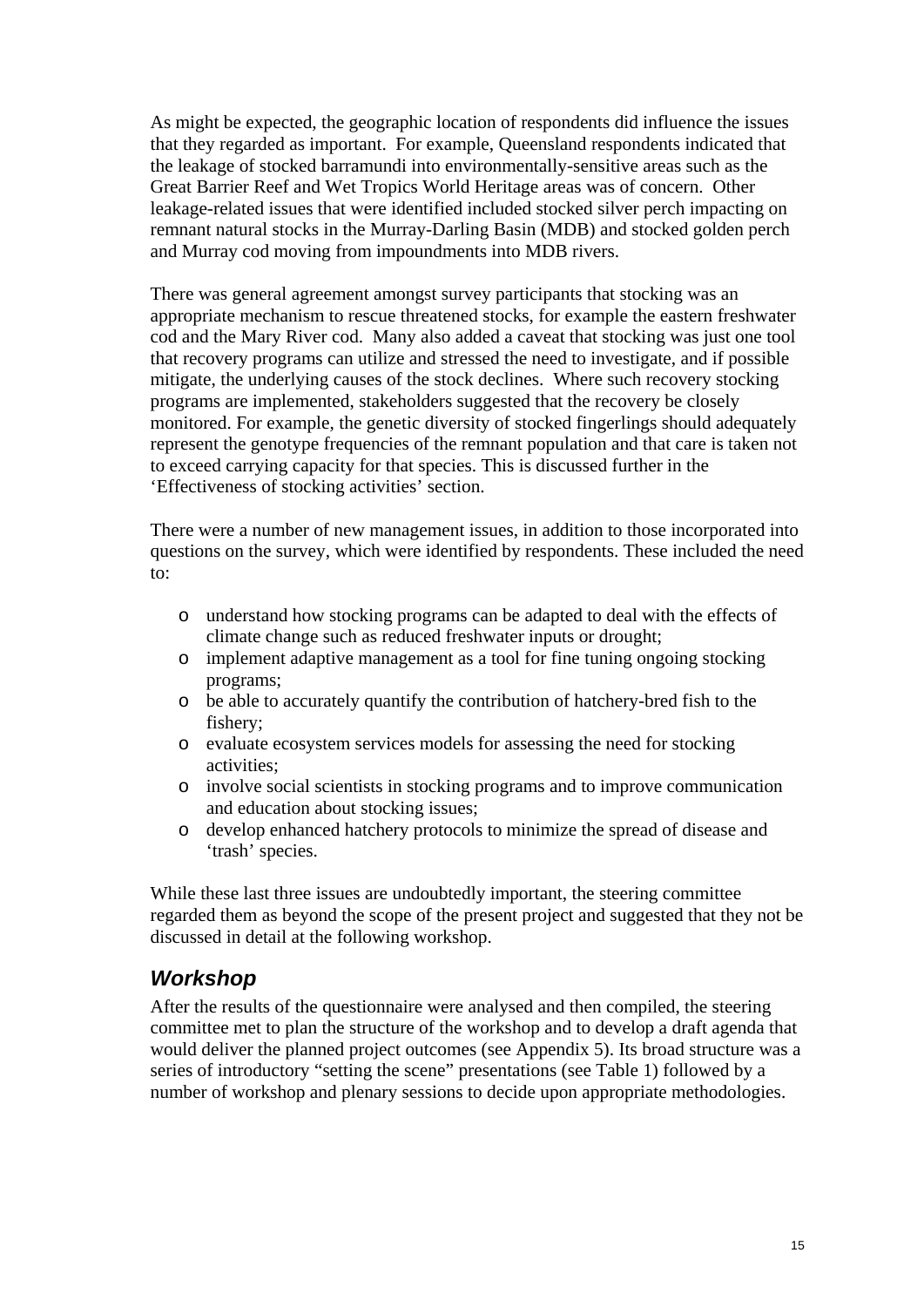#### **Table 1. Workshop presentations**

<span id="page-16-0"></span>

| John Russell (Qld)          | Setting the scene, general introduction   |
|-----------------------------|-------------------------------------------|
| John Russell (Qld))         | Results of the question aire sent to      |
|                             | managers and other stakeholders           |
| Neil Loneragan (WA)         | Global trends in marine stock             |
|                             | enhancement and restocking                |
| John Russell (Qld)          | <b>Stocking in Queensland</b>             |
| <b>Stuart Rowland (NSW)</b> | Hatchery production and stocking of       |
|                             | native freshwater fish in NSW             |
| Greg Jenkins (WA)           | Stocking/restocking programs in WA        |
| <b>Michael Hutchinson</b>   | Ecological and conservation impacts of    |
| (Qld)                       | fish stocking                             |
| Brett Ingram (VIC)          | Stocking native fish in Victoria          |
| David Crook (VIC)           | Non-lethal detection of stocked fish from |
|                             | the lab to the field                      |
| Jenny Ovenden (Qld)         | Genetics issues                           |
| James Smith (NSW)           | Modelling carrying capacity for           |
|                             | Australian Bass                           |

The first presentation was a detailed report on the results of the survey of key stakeholders to identify the main issues associated with native fish stocking. These results formed the basis for much of the discussion for the rest of the workshop. The remaining presentations in Session 1 (see [Table 1\)](#page-16-0) gave background information on:

- 1) the current status of freshwater fish stocking in Queensland, New South Wales, Victoria and Western Australia;
- 2) the latest marking techniques for juvenile stocked fish;
- 3) specific background information and knowledge gaps related to genetic, ecological and carrying capacity impacts resulting from freshwater fish stocking.

The presentations were followed by a plenary session to finalise which critical sustainability issues would be discussed in detail over the remainder of the workshop. The starting point for these discussions was the broad management issues identified in the earlier survey: (1) the need for appropriate marking techniques to identify stocked fish, (2) genetic effects, (3) population dynamics, (4) introduction of pathogens and (5) exotic biological material and ecological, biological and conservation issues. To make the workgroup discussions as focused as possible and to eliminate ambiguities these issues were further refined to:

- o Genetic management
- o Ecology and Conservation
- o Stocking Effectiveness
- o Optimal Stocking Densities
- o Biosecurity

Workgroups were formed to address each of these topics (with the exception of Biosecurity which was discussed by all workshop participants) and challenged to a)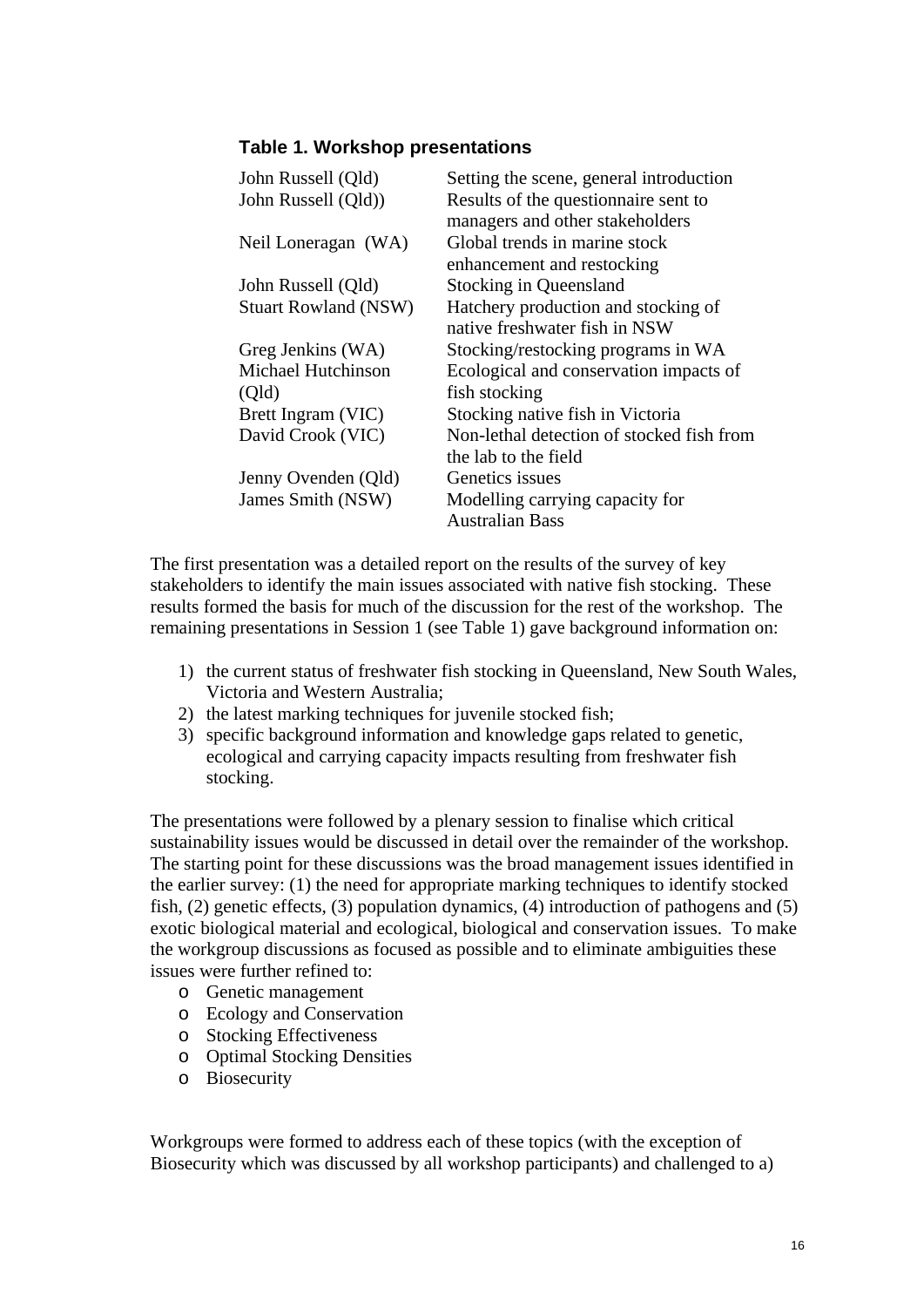identify specific management issues and to b) develop a series of prioritized research questions that addressed those management issues (see [Table 2\)](#page-17-0). Once that was achieved, the workgroups were then asked to comprehensively document techniques that could be used in projects developed to answer the abovementioned research questions. These workgroups were given the remainder of Session 2 and Session 3 to deliberate. Rapporteurs were then asked to report the results of those deliberations back to a plenary session (Session 4). A summary of these discussions follows.

Table 2. Management and research issues.

<span id="page-17-0"></span>

| <b>Management Issues</b>        | <b>Research Issues/Questions</b>                                       |
|---------------------------------|------------------------------------------------------------------------|
| Impacts on aquatic communities  | Is stocking affecting predator/prey balances?                          |
| Impact of leakage of stocked    | How to determine if leakage is occurring and, if so, what the          |
| fish                            | consequences are?                                                      |
| How to manage genetic diversity | How to determine if there has been an overall loss of genetic          |
|                                 | diversity and inbreeding depression in a wild population that has      |
|                                 | been enhanced with stocked fish?                                       |
|                                 | Detect outbreeding depression in a wild population that has been       |
|                                 | enhanced with stocked fish.                                            |
|                                 | How to measure and maintain species-specific N <sub>e</sub> (effective |
|                                 | population size)?                                                      |
|                                 | Use of genetic markers in monitoring.                                  |
| What is the optimal stocking    | How to estimate optimum stocking density and/or carrying               |
| density?                        | capacity?                                                              |
|                                 | How to incorporate physical and environmental parameters such as       |
|                                 | water level fluctuations (richness, relative abundance) when           |
|                                 | determining carrying capacity?                                         |
|                                 | The need for modelling capacity to predict the effectiveness/impacts   |
|                                 | of stocking new species?                                               |
| What is stocking effectiveness? | Do stocked fish displace rather than enhance natural populations       |
|                                 | (eg barramundi)?                                                       |
|                                 | Does stocking overcompensate for natural recruitment?                  |
|                                 | Does efficacy vary with size-at-stocking?                              |
|                                 | What should post stocking surveys do and can they be                   |
|                                 | standardised across State borders?                                     |
|                                 | How to effectively mark stocked fish?                                  |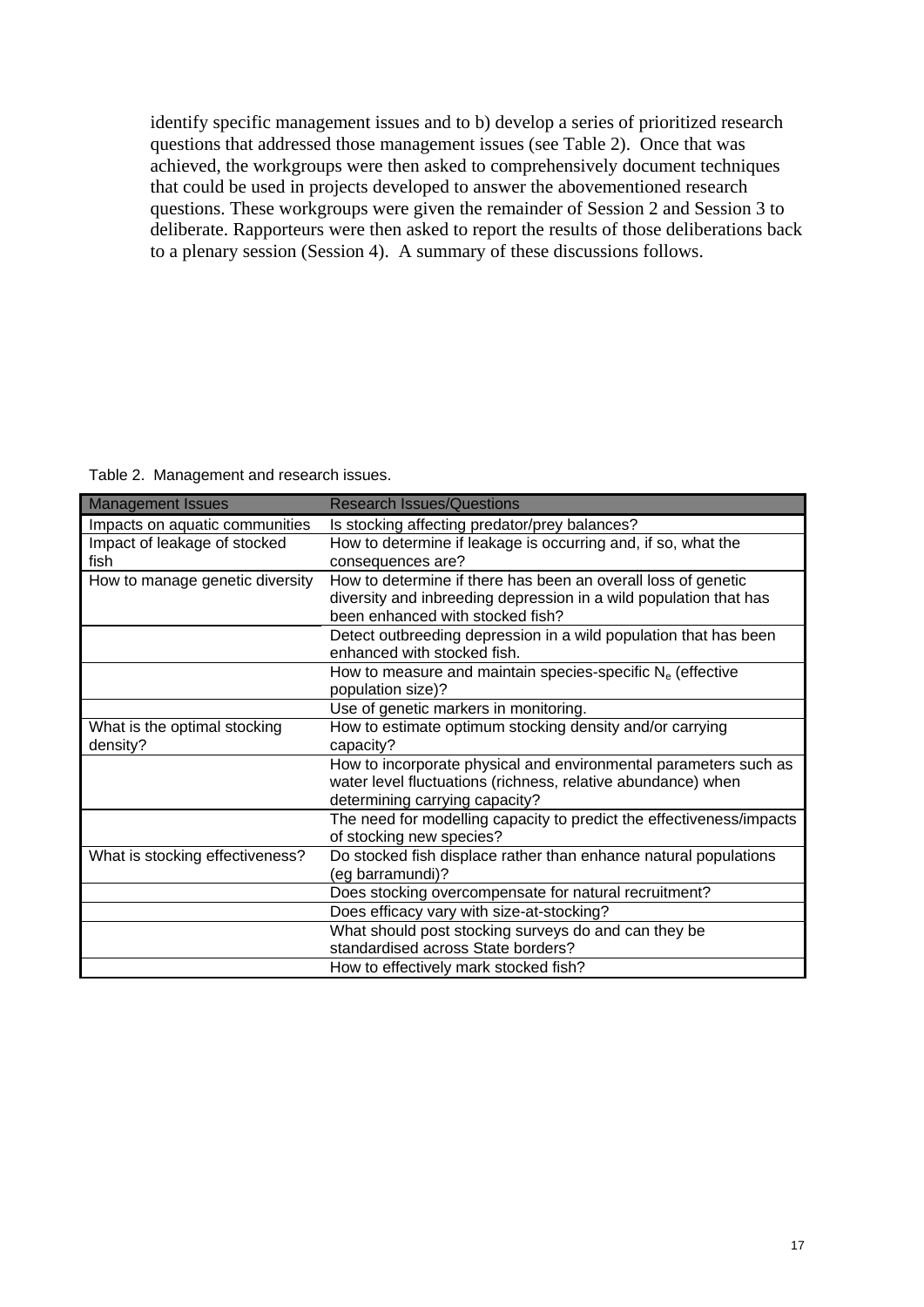<span id="page-18-1"></span><span id="page-18-0"></span>

**Figure 1. Workshop session at the Joondaburri the conference centre.** 

#### **Genetic Management**

The high priority genetic management issues were:

- o How does stocking compare to other options for enhancement and species recovery;
- o How to weigh the relative merits/performance against stocking objectives;
- o How to manage genetic diversity of wild populations and limit outbreeding and/or inbreeding depression from stocked individuals.

The associated research issues and methods to address those issues were:

a) How to determine if there has been an overall loss of genetic diversity in a wild population that has been enhanced with stocked fish

This was the biggest question to come out of the workshop relating to genetic management. Despite decades of restocking into wild fisheries, there have been no solid studies undertaken to date that have specifically attempted to quantify if restocking is lowering and/or changing genetic diversity of native fish populations. Three of the issues preventing these studies in the past were an absence of 1) fine-scale historical data on genetic diversity within river catchments, 2) genetic profiles of broodstock and subsequent hatchery fish batches used for restocking, and 3) powerful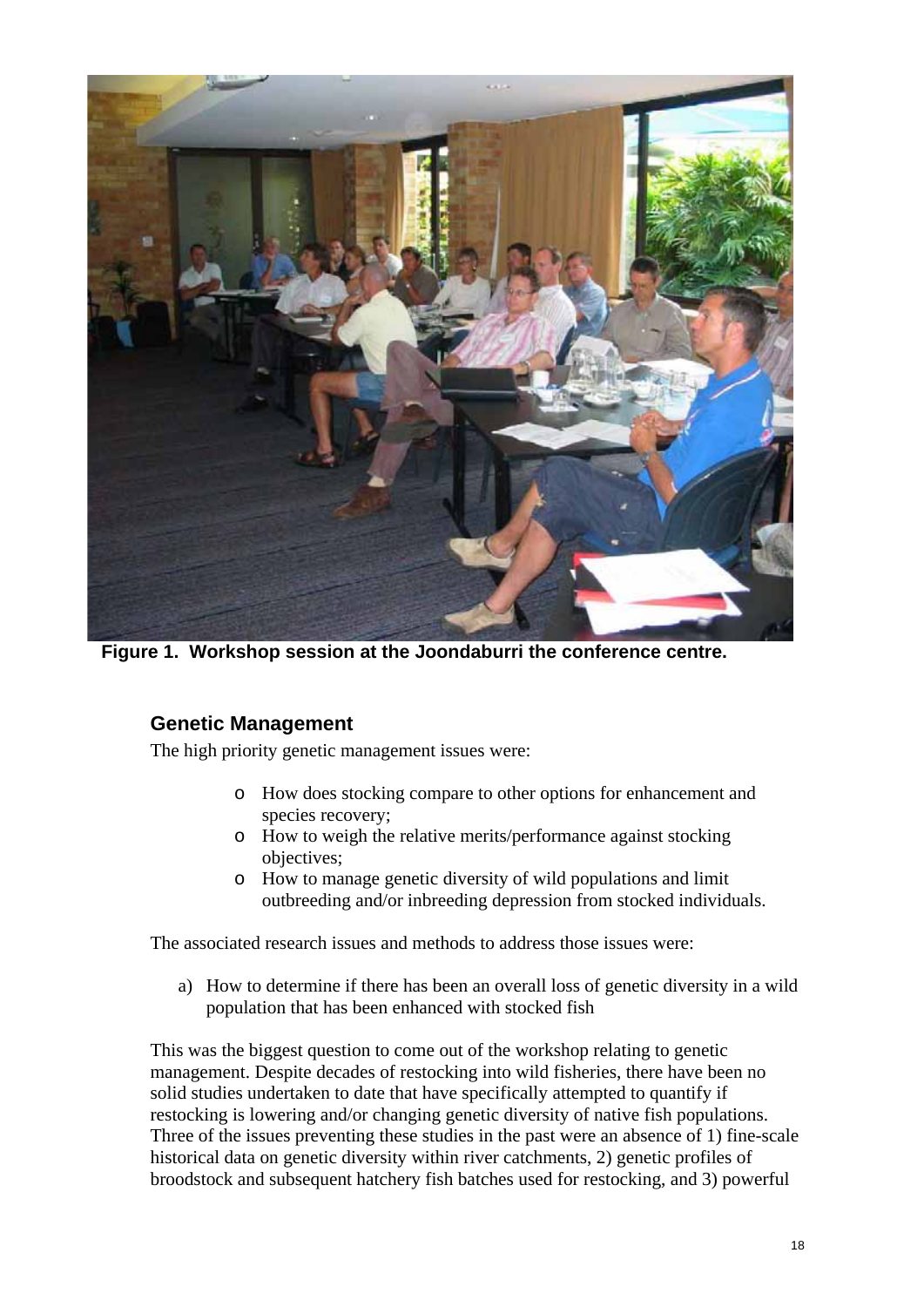genetic markers. The workshop participants agreed that for two of the major Australian stocked fish species (ie barramundi and Murray cod), some of these impediments to genetic studies may be overcome because of 1) good historical restocking records, 2) archival tissues suitable for historical genetic analyses and 3) the availability of powerful suites of species-specific microsatellite and mitochondrial DNA markers. Changing allele and haplotype frequencies between historical and present day populations could potentially be used to provide a measure of the loss of genetic diversity. Participants also believed that the widespread adoption of appropriate hatchery protocols (including the use of adequate numbers of broodstock) at facilities that supply fish for stocking was an essential step in preventing loss of genetic diversity in wild populations. As an example, the literature suggests that an  $N_e$  (effective population size) of 50 be the absolute recommended minimum used in the hatcheries to maintain genetic diversity in wild populations. This would be made up of 25 pairs of male and female fish that are all making equal contributions to the progeny thus limiting inbreeding to below 1% per generation.

While not specifically discussed at the workshop, there are some situations where fish stocking may have a positive effect on genetic diversity. For example, stocking activities (with fish obtained from hatcheries using appropriate genetic protocols as discussed above) could potentially arrest a slow, natural drift towards inbreeding depression in fish populations isolated through the construction of instream barriers.

b) Detect outbreeding depression in a wild population that has been enhanced with stocked fish

Participants at the workshop thought that outbreeding depression was unlikely to be a major research issue in Australia and could not recall any instances where it had been studied in fish populations. The workshop agreed that priority should go to understanding loss of genetic diversity and long term loss of fitness in hybrid populations over time. As fitness is a function of the number of offspring and the number of these that survive and reproduce, for many long-lived fish species this would require a protracted and probably expensive field experiment.

c) How are hatchery practices impacting on species specific  $N_e$  and how can it be measured and maintained

Normal hatchery practices used in aquaculture situations have the potential to dramatically further erode the genetic diversity initially captured in broodstock populations (Frost et al 2006). For example, differential family survival and size grading can create genetic bottlenecks which would tend to reduce  $N_e$  from that originally produced by mating broodstock. Before effective genetic management of wild populations through restocking can be understood, there is a requirement to understand how hatchery processes impact on the retention of genetic diversity for each species so that more effective management protocols can be developed that ensure as much genetic diversity as possible is captured in progeny destined for enhancement programs. It is also necessary to determine the current  $N_e$  in wild populations so that an estimate can be made on what the minimum  $N_e$  should be in hatchery populations to prevent significant loss of genetic diversity. A first step to addressing this research issue would be a project to undertake a genetic audit of the broodstock at all hatcheries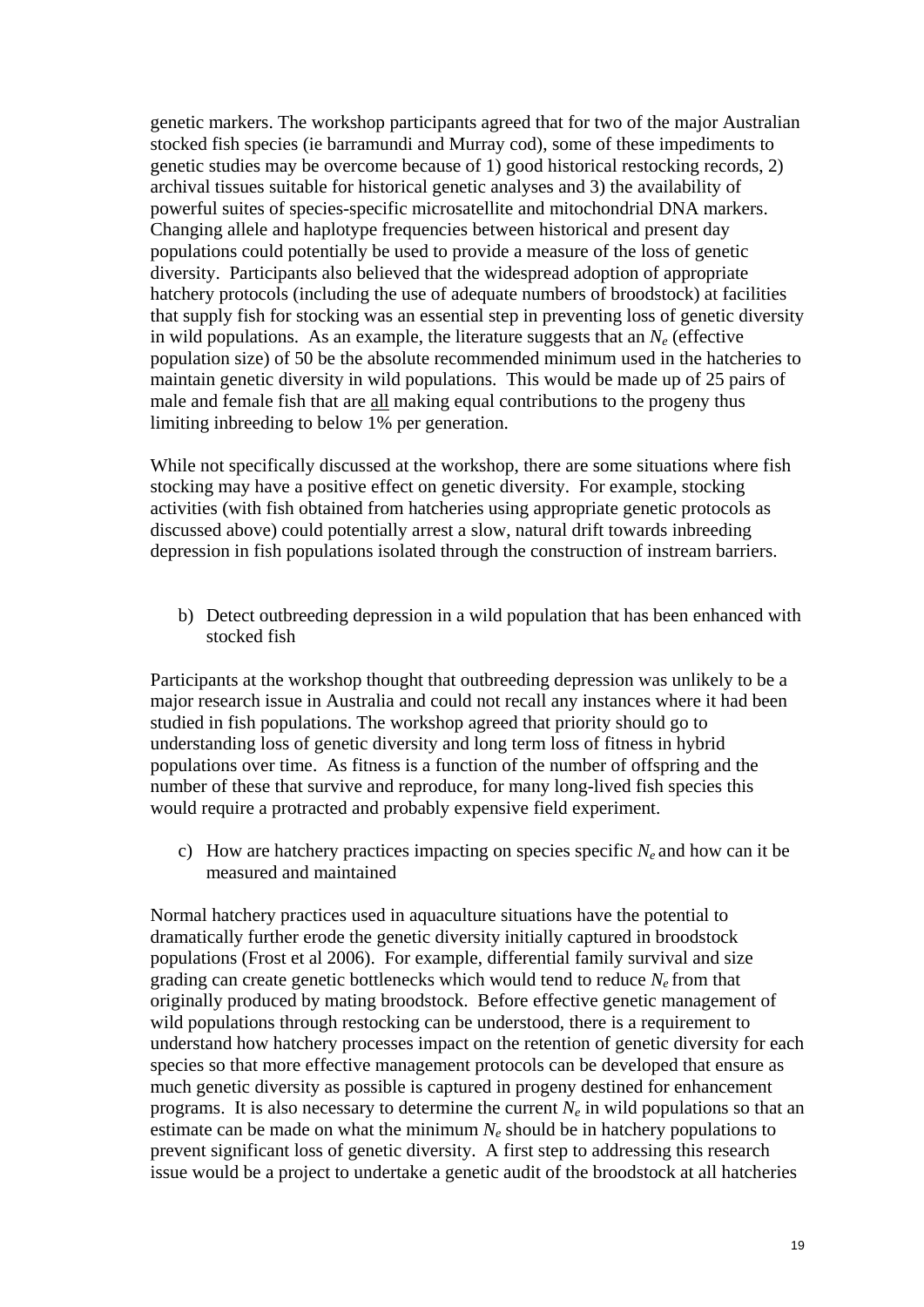<span id="page-20-0"></span>where fish for stocking purposes originate. This is already happening in some jurisdictions and would provide information necessary to identify hatchery fish in wild populations and the genetic pedigree of fish in stocked populations. Population genetic audits of wild populations to determine natural  $N_e$  are also required.

d) Use of genetic markers in monitoring

Technology is now available to utilise DNA markers as a natural biological tag in many species. The use of nuclear, co-dominant markers such as highly variable microsatellite DNA repeats can be applied to determine the pedigree of stocked fish and to assign them back to their broodstock parents. This technology can be used in marking studies instead of more traditional tagging methods such as chemical and physical tag types. Recent technical advances have made this type of tagging methodology more affordable, even for relatively large scale studies.

Stocking fish derived from the same evolutionary significant units as fish in the receiving area was also regarded as very important but since this principle is now widely incorporated into protocols (e.g. Rowland & Tully 2004) it was not discussed in detail at this workshop.

#### <span id="page-20-1"></span>**Ecology and Conservation**

In this category the following primary management issues were identified in the group plenary session:

- o Impact of the leakage of stocked fish;
- o Impacts of stocked fish on aquatic communities.

Other management concerns that were given lower priorities by the workshop participants included how to decide upon the most appropriate species for stocking and if conservation stocking achieves its objectives. While these two lower priority issues were not specifically addressed by the workgroup, they acknowledged that many of the survey and marking techniques they recommended for investigating other issues could also be applied in research projects on these two concerns.

The workshop identified two principal research issues:

1) measurement of the leakage of stocked fish from intended target stocking locations; and

2) impacts on aquatic communities including the determination of predator/prey balances.

#### **1) Impact of leakage of stocked fish**

Depending on the circumstances such as whether or not the species occurs naturally in the area, a suite of different techniques can be used to determine leakage of stocked fish from intended target locations. The workgroup suggested that a first step would be to assess which areas are most likely to encounter problems if leakage of stocked fish occurs. Criteria for this assessment could include proximity of the stocking location to environmentally sensitive reserves or presence of known refuges for threatened species. One such example might be Koombaloomba Dam on the Atherton Tablelands which is adjacent to the environmentally sensitive Wet Tropics region in north Queensland.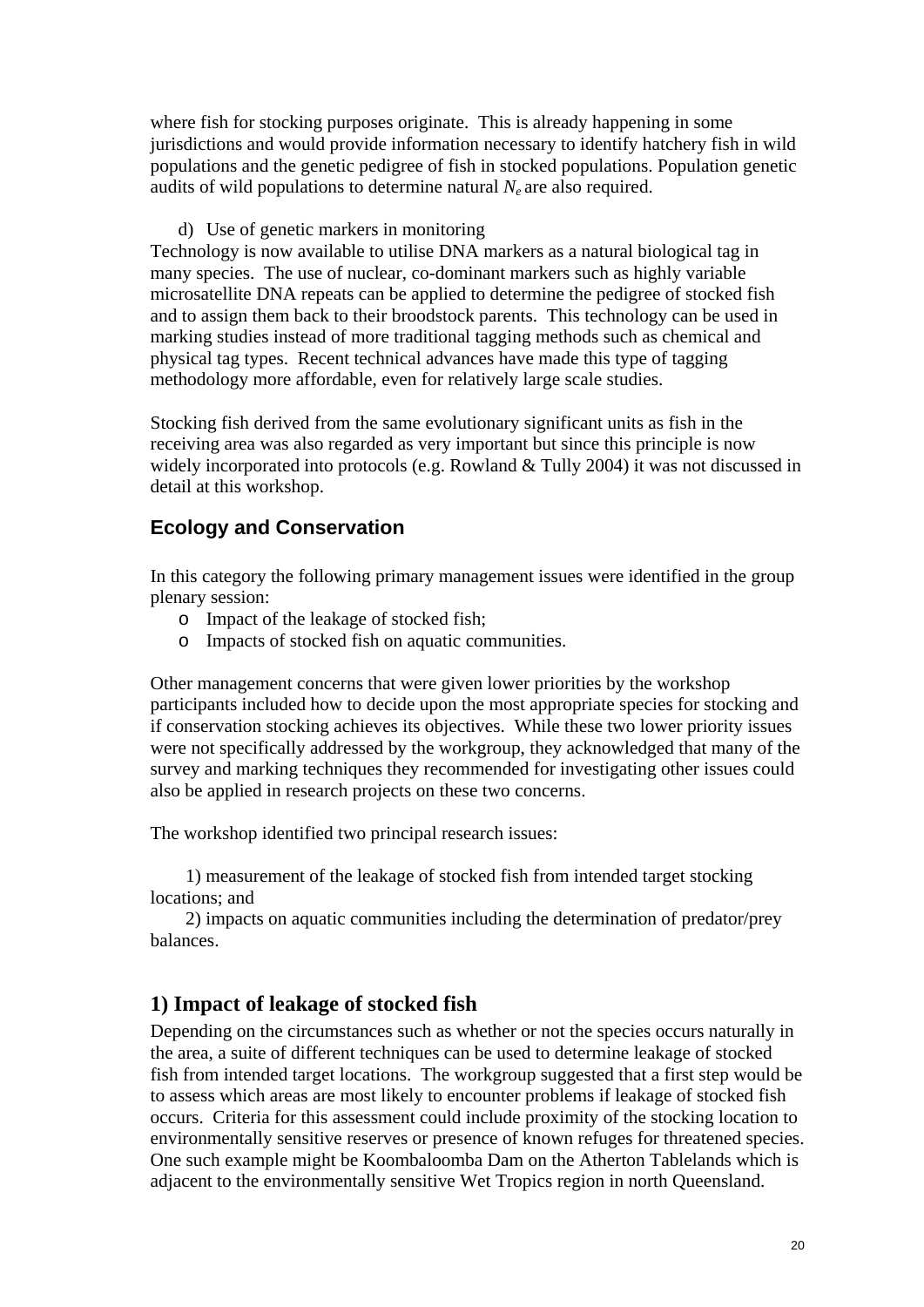<span id="page-21-0"></span>Existing databases, for example those held by various State Environmental Protection Agencies, could be accessed to provide data on the known ranges of threatened species.

On occasions where a fish has been stocked outside its natural range (e.g. where a catadromous species has been stocked in an impoundment), standard presence/absence surveys can be used to see if it has moved into other locations. These standard surveys include electrofishing, gill netting, seine netting, trapping, visual surveys, fyke nets, trammel nets, fish trawls or hydroacoustics in deeper, lacustrine areas. Under very exceptional circumstances, local Animal Ethics Committees (in conjunction with and the approval of other relevant agencies) may authorize the limited use of poisons such as rotenone to survey some locations. In situations where a measure of absolute or relative abundance, rather than simply presence/absence is required many, but not all, of the standard survey methods may be applicable. When used in conjunction with fishing effort, most of the standard techniques mentioned above can be used to give an estimate of relative abundance. Tag–release and recapture programs and hydroacoustic surveys can be used to give estimates of absolute abundance.

In circumstances where the species does occur naturally at the intended stocking location, other means of differentiating the stocked fish from wild populations are necessary. Usually this involves the stocked fish being marked using an appropriate methodology such as elastomer tags, gene tags, microwire tags or chemical tags. Where larger fish are being stocked then conventional tags such as external dart, anchor, carlin, spaghetti, loop, Petersen disc, internal anchor or even acoustic or radio tags may be employed. Survey techniques include those described immediately above although, depending on the marking technique, additional measures may be needed to detect the presence of the tag. For example, in the case of genetic tags a tissue sample preserved in alcohol or another suitable media will be required to facilitate later analyses.

#### **2) Impacts on aquatic communities**

The research sub-issues and methods to address them are as follows:

a) *Intra-specific impacts:* These cover a range of effects including overstocking, displacement of conspecifics and loss of genetic diversity (See 'Genetic management' section on page [18](#page-18-1) for further discussion). Tools for measuring intra-specific impacts include:

- Measuring temporal or spatial (between a stocked system and control) changes in fish condition factors.
- Measuring temporal or spatial (between a stocked system and control) changes in growth rates.
- Standard fishing surveys including post-stocking surveys. Techniques used in these surveys are outlined above in the 'Impact of leakage of stocked fish' section.
- Hydroacoustics techniques linked with video surveillance can be potentially used for assessing impacts on pelagic species
- Before-After-Control-Impact (BACI) design experiments where the impact is stocking of fish. The literature (Leber et al. 1995) suggests that there is potential for stocked fish to displace conspecifics, particularly where overstocking has resulted in carrying capacity being exceeded. The workgroup noted that one of the potential difficulties with this type of experiment is obtaining suitable "before" data and a comparable control site.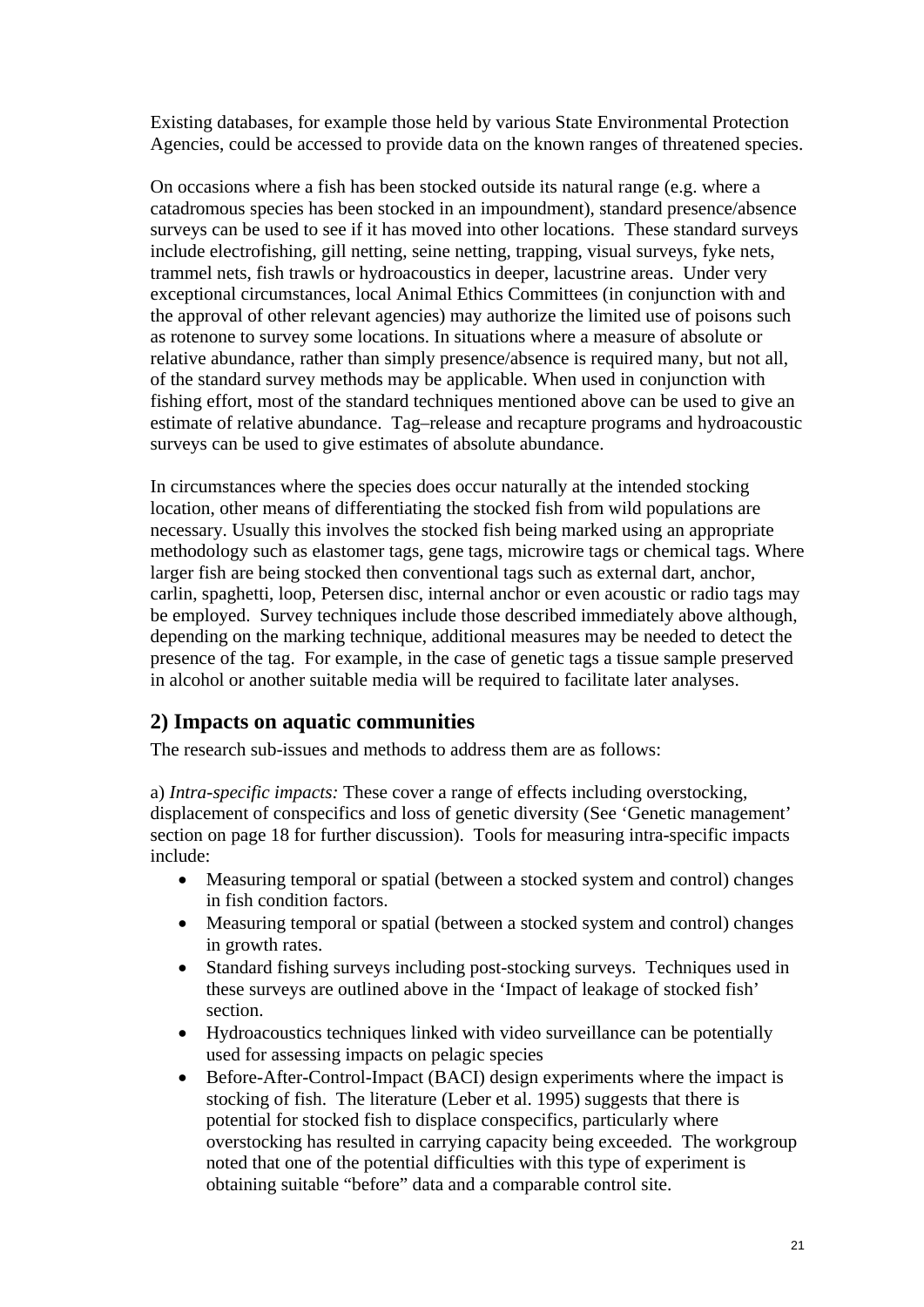b) *Effects on threatened species:* Where there is habitat overlap, stocking activities do have the potential to impact on threatened species. Tools and techniques that may be used to measure or predict the likelihood of impacts occurring include:

- BACI design experiments where the impact is stocking of fish. See comments in 'Intra specific impacts' section above on potential pitfalls of using this method.
- Gut analyses to detect if rare, threatened or endangered species are being predated. During the discussion on this technique it was acknowledged that, because these prey species are, by definition, not particularly abundant they may be very difficult to detect in gut contents.
- Analytical techniques to determine if the stocked species occupies the same habitat space as the threatened species. Multivariate statistical techniques can be used to explore habitat preferences and requirements of stocked species.
- Specifically monitoring the relative abundance of focal species immediately after a stocking event. Depending on individual circumstances, this could be done using the traditional fisheries sampling methodologies (see 'Impact of leakage of stocked fish' section above).
- Use genetic analyses to monitor  $N_e$  (see 'Genetic Management' section above)
- Laboratory or microcosm trials designed to determine general feeding preferences of fish before stocking is undertaken. It would it be unlikely that threatened species would be part of such experiments, but they may reveal which general taxon would be likely to be predated.

c) *Impacts on water quality:* Workshop participants identified deleterious effects on water quality in impoundments or rivers as a potential effect of stocking some fish species. These management issues are most likely a result of changes in nutrient concentrations and associated alterations in productivity although other events such as fish kills may also impact on water quality. Where there is evidence or a suspicion that stocking is affecting water quality, a number of investigatory tools may be employed including:

- Replicated laboratory-based trials to investigate specific water quality issues.
- Experimental monitoring of the biomass of phytoplankton, zooplankton and cyanobacteria before and after stocking.
- Conducting a meta analyses of nitrogen and phosphorus levels in existing stocked storages cross-referenced against known stocking levels and densities.
- In lakes and impoundments where water quality has been shown to be a function of fish biomass, hydroacoustic surveys may be used to estimate fish biomass.

*d) Impacts on prey species:* In rivers and impoundments, high densities of stocked predatory species have the potential to cause declines in populations of prey species. Some techniques (or indicators) that could potentially used to detect or measure such declines are:

- Slow growth of stocked fish relative to fish in a control system or in systems where fish have been stocked at low densities.
- Loss of condition of stocked fish relative to fish in a control system or systems where fish have been stocked at low densities.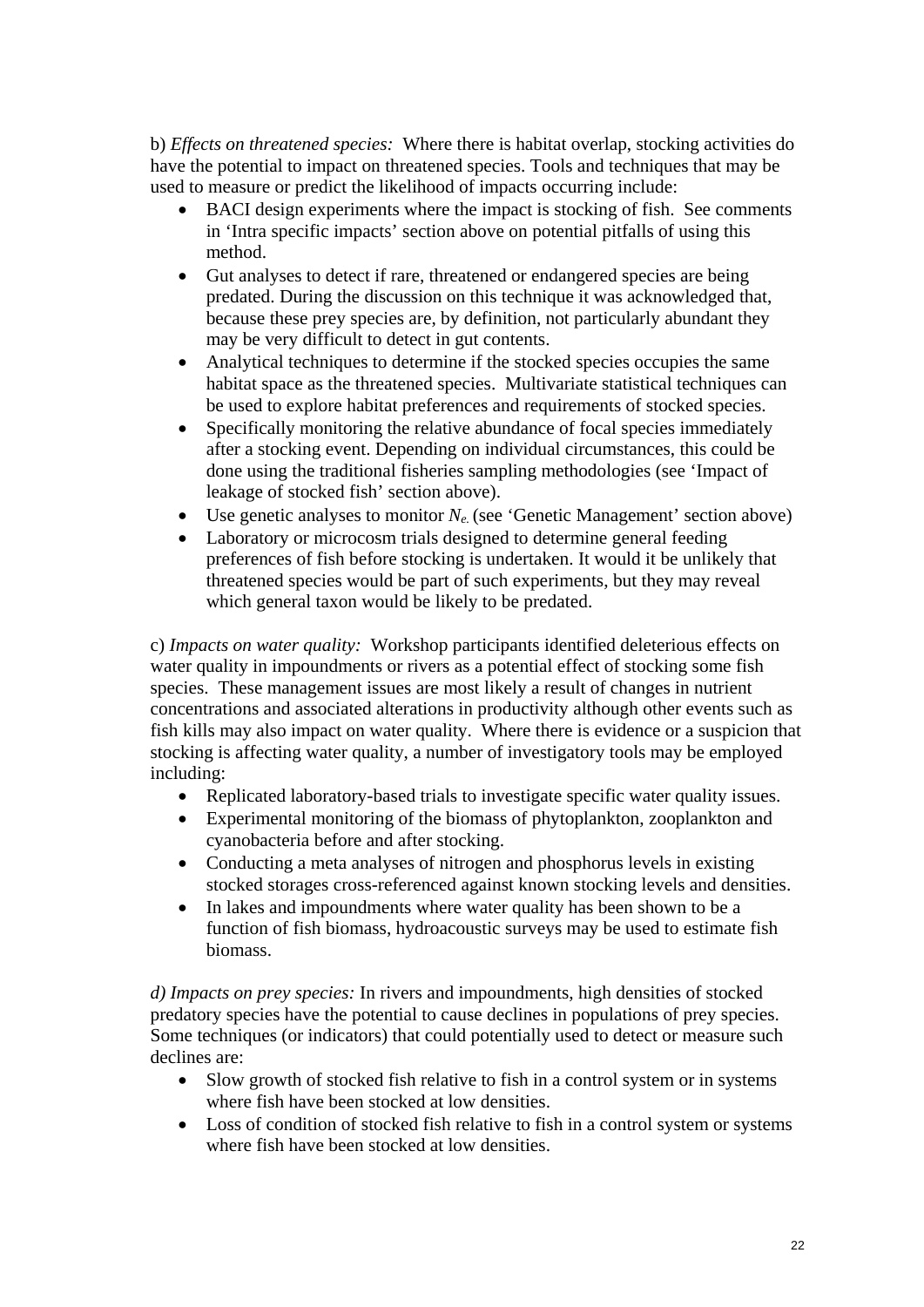- Changes of the relative catch per unit effort (CPUE) or absolute abundances of prey species
- Using hydroacoustic techniques to determine the biomass of prey species in lakes and impoundments.
- Comparative studies with reference impoundments/rivers that have not previously been stocked.
- Short-term laboratory microcosm experiments.
- Reductions in the size-at-first maturity of stocked species compared to fish in a control system or systems where fish have been stocked at low densities.
- Changes in RNA/DNA ratios compared to fish in a control situation.
- Population modeling using software such as the Ecosys/Ecopath/Ecospace models. These models have the capacity to predict the probable impacts of stocking on prey species.

e) *Impacts on intra- and inter- specific competition:* Higher densities as a result of stocking may result in more competition for resources between both conspecifics and between species at a similar trophic level. Inter-specific competition may occur when individuals of two separate species share a limiting resource in the same area. When one of these species is stocked at high levels, the unstocked species may be adversely impacted through increased inter-specific competition for the limiting resource. Indicators of significant competition include changes in biology and population parameters, for example, lower fecundities, growth rates, size-at-maturity and increased mortality. In some circumstances increased competition may cause emigration to other areas as individuals are displaced into sub-optimal habitat types due to the competitive pressures described above. Specifically, measuring if disproportionate competition is occurring can be done using methods including:

- Laboratory microcosm experiments to determine the effects of various stocking densities.
- Measuring changes in one or more indicators of population stress for either the stocked species or competitor species, relative to a control site or the condition of the populations before the stocking event. These indicators could include condition factor, growth rates and size/age-at-first maturity.
- Comparing shifts in diet and habitat preferences of both stocked species and competitor species. This may be done temporally (before and after stocking) or spatially (using a reference system where no stocking has been undertaken).

Where there is concern about potential inter-specific competition between a stocked fish and another native species, an analysis to determine the likelihood of trophic niche overlap may be appropriate prior to the commencement of stocking activities.

*f) Productivity*: Fish stocking activities have the potential to directly impact on the productivity on aquatic systems. Theoretically, stocking of piscivorous fish can cause a reduction of the biomass of planktivorous fish which, in turn, can increase primary production in impoundments and lakes. Similarly, increases in secondary production can be caused by an increase in biomass of planktivorous fish. There are instances in the literature where primary productivity has been artificially increased to increase the carrying capacity of reservoirs so that they may support higher densities of stocked fish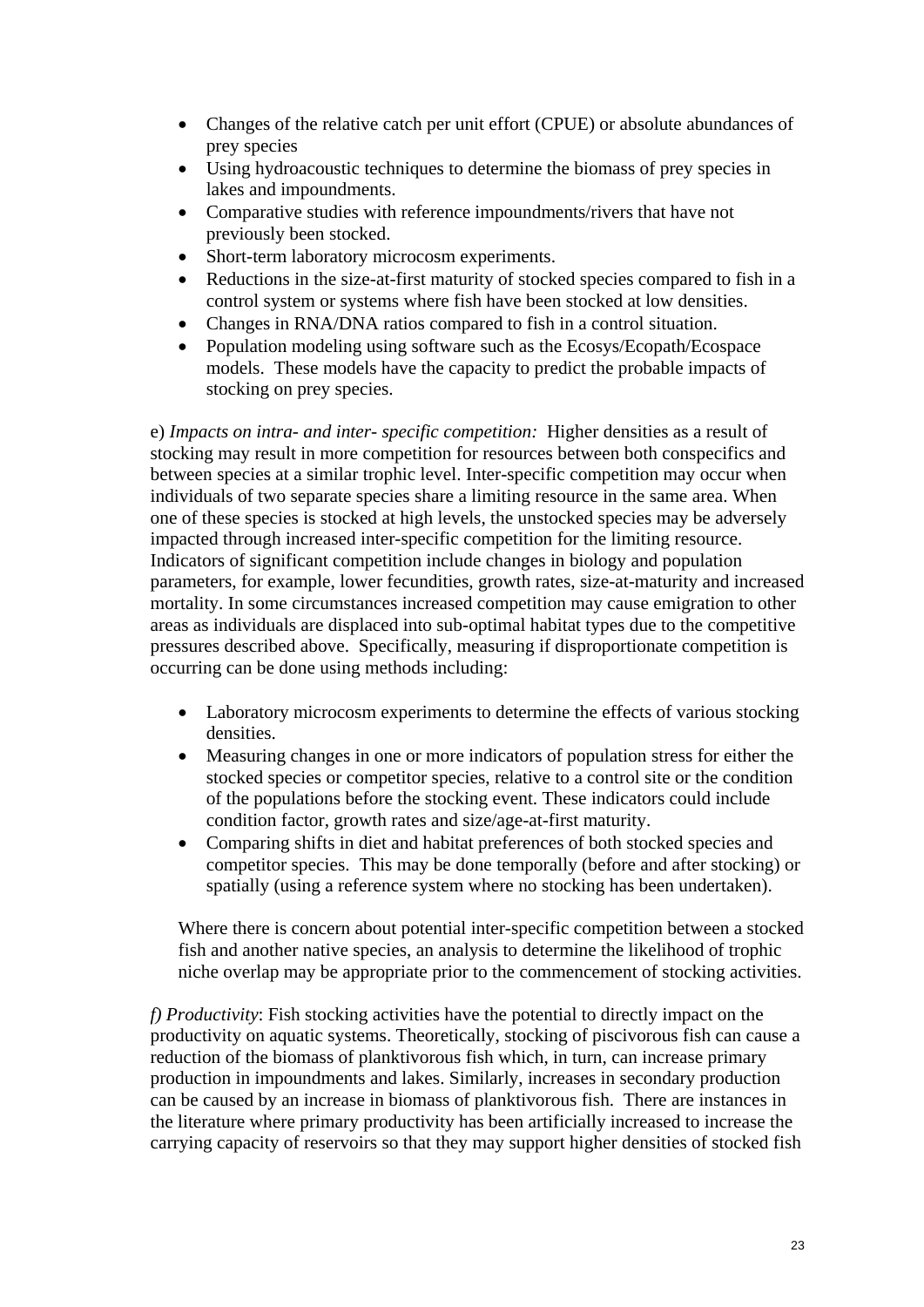(Welcomme & Bartley 1998). Techniques that can be used to assess or measure changes in productivity include:

- Targeted hydroacoustic surveys to determine changes in biomass in lakes and impoundments.
- Quantifying increases in primary productivity (in the absence of blue-green algal blooms) through structured water quality surveys to measure chlorophyll A. Another method of determining primary productivity is the  $C^{14}$ -radiotracer method which measures the assimilation of dissolved inorganic carbon by phytoplankton to estimate the rate of photosynthetic production of organic matter in the euphotic zone. Less sensitive methods (eg. Winkler method) use the production of dissolved oxygen by phytoplankton to estimate primary production. This latter method is predicated on the relationship between dissolved oxygen evolution and carbon fixation.
- Structured water sampling programs to measure the concentrations of nutrients, particularly phosphorus, which are drivers for primary production
- Developing conceptual models may be a useful means for understanding the linkages between productivity changes and fish stocking activities. While these models may provide insights into how the system functions, before they are used for policy or protocol development, workgroup participants agreed that it is essential that such models are first validated.
- Estimating fish biomass by sampling populations using traditional fish surveys such as those listed above in the 'Impact of leakage of stocked fish' section.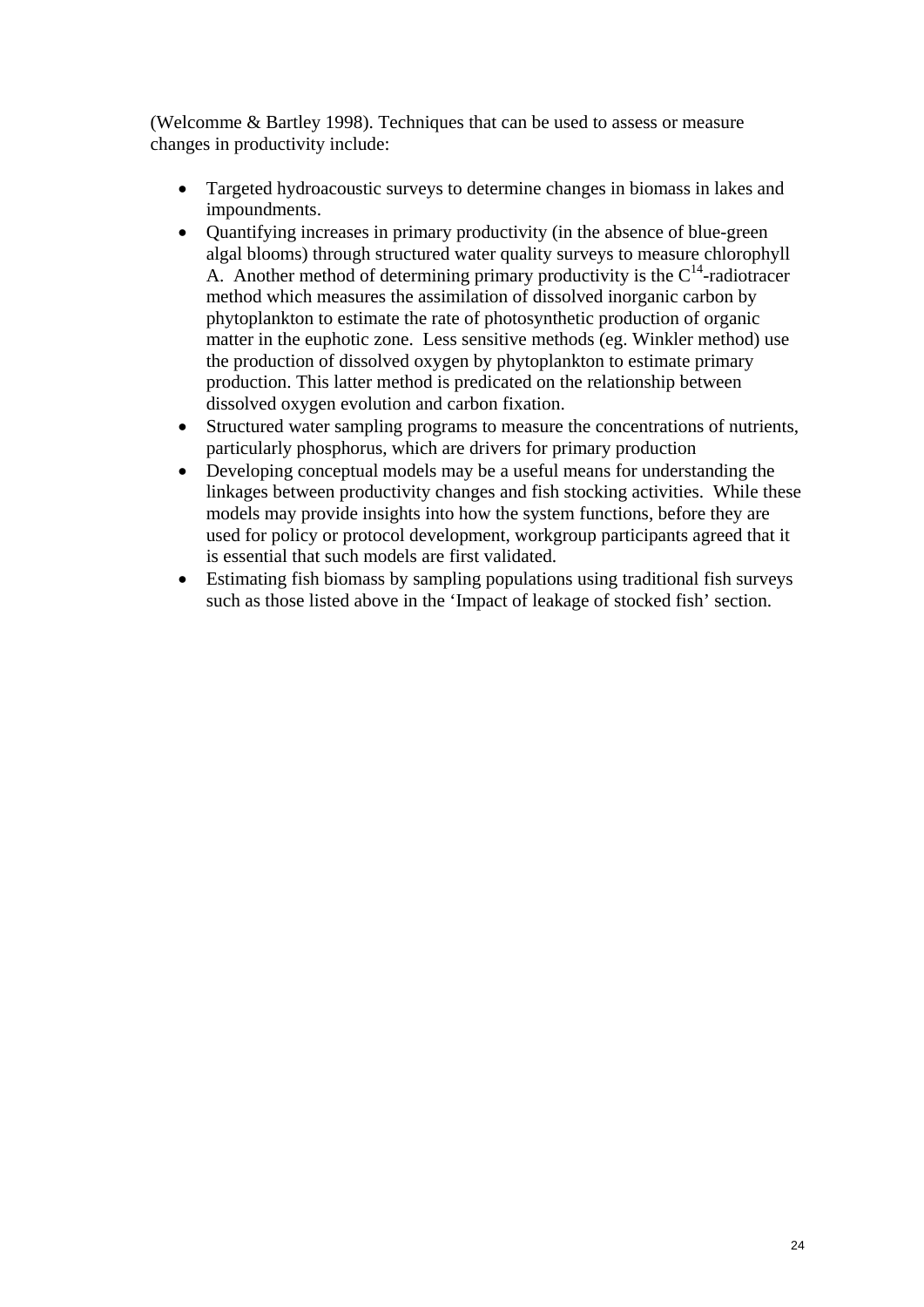#### <span id="page-25-1"></span><span id="page-25-0"></span>**Effectiveness of stocking activities**

A key management issue for both stakeholders and workshop participants was determining the effectiveness of stocking activities from an economic, social and ecological point of view. A number of key principles for measuring stocking effectiveness including the capacity to manage genetic diversity in wild stocks, the delivery of socio-economic benefits for the broader community, minimizing the level of ecological impacts and demonstrating the enhancement of existing fisheries or creation of new fisheries were identified.

Some discussion was devoted to answering the question 'When Should We Stock?' The workshop participants agreed that fish stocking should not be seen as a panacea or a quick, short-term fix for management problems but be part of an integrated approach that carefully considers the reasons for stock decline from all perspectives. Stocking should be one of multiple management options for recovery/enhancement programs. Importantly, before stocking is considered as an option, the root causes for the declines need to be fully investigated and if possible addressed. Those causes could potentially be environmental, habitat related and/or fisheries pressures. Depending on the cause, ways to address stock declines include translocation of spawners, facilitating fish passage into impoundments, managing fishing effort (input and output controls), removal of alien species, habitat rehabilitation (e.g. restoration of woody debris, environmental flows and riparian zones and fencing to minimize disturbance from farm animals) and fish stocking.

Once the decision is made to stock, then issues that need to be determined up front include:

- o The objectives of the stocking program;
- o Performance indicators for assessment of the stocking program;
- o Establishing reference points such as knowing when and where to stock and knowing when to stop.

Appendix 7 contains a suggested decision tree for determining if stocking is an appropriate action. A 2003 Australian Society for Fish Biology workshop on stock enhancement also developed a similar decision tree.

Blankenship  $\&$  Leber (1997) outline a series of procedures to ensure responsible stocking.

The associated research issues and methods to address the above issues are as follows:

#### *1) How to mark stocked fish*

In order to develop research projects to investigate stocking effectiveness, there is an imperative to be able to identify hatchery-reared fish. This is particularly important when stocking fish into areas that are inside their natural range (i.e. for enhancement or recovery purposes) as it enables hatchery fish to be differentiated from wild conspecifics. Even when fish are stocked outside their natural range, there may be a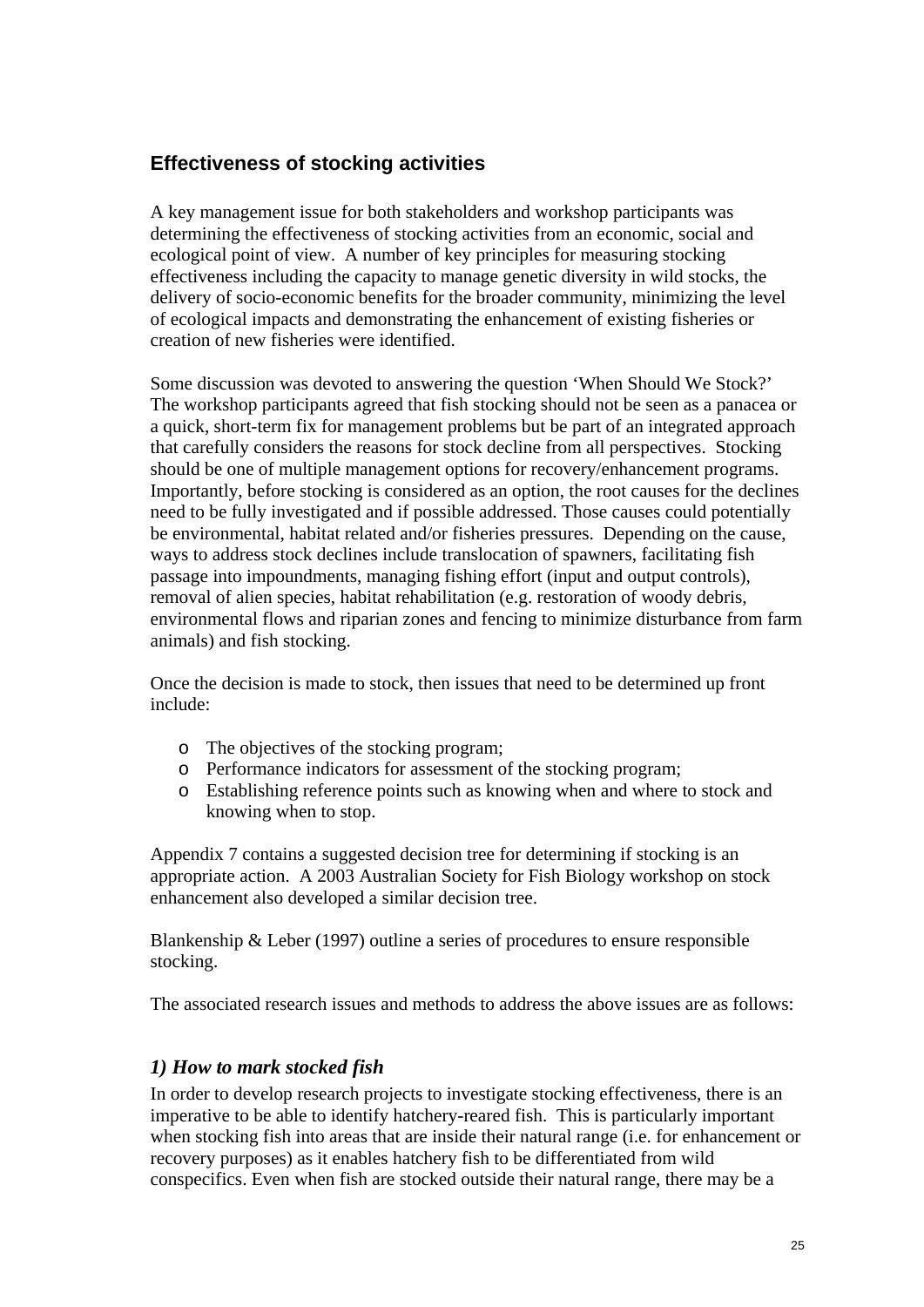need to mark fish before release to investigate various aspects of stocking effectiveness, for example, to determine optimal size for stocking. Techniques that can be used to mark fish before release are dependent on the size of fish and the type of information that needs to be recovered when the fish is recaptured and include chemical, molecular, coded wire, elastomer, conventional external dart, anchor, carlin, spaghetti, loop, Petersen disc, internal anchor and radio and acoustic tags. While most stocked fish that are currently released are not marked, there are some exceptions, e.g. between 1993 and 2005 every one of the more than 200,000 barramundi that were stocked into the Johnstone River near Innisfail, north Queensland as part of a long-term research program were marked with either a coded wire tag or, for larger fish, a dart or anchor tag.

#### *2) Do stocked fish displace rather than enhance natural populations?*

A number of methods can potentially be used to address this research question. There are examples in the literature involving experimental work where the abundances of fish in stocked and unstocked habitats are compared. For example, Leber et al. (1995) used this type of experimental approach in Hawaii to demonstrate that stocking striped mullet enhanced wild populations in coastal habitats. Similarly, BACI style experiments may be appropriate to determine if stocking is enhancing natural populations. However, depending on the species of fish that is being stocked and the natural variation in the abundance of wild populations, BACI experiments may require a commitment to long-term projects.

#### *3) Does stocking efficacy vary with size-at-stocking?*

Larger stocked fish tend to have higher survival rates than smaller fish but, conversely, they are much more expensive to produce. A benefit-cost analysis where survival of fish of different sizes is related to their cost to produce (or purchase) is an effective means of determining the most cost-effective stocking size. This is generally done in a large-scale manipulative experiment where batches of different size class fish of a known cost are released and their survival measured over a period of time. Russell et al.(2002) conducted this type of experiment to determine the most cost-effective size for stocking barramundi into open river systems.

#### *4) Does stocking overcompensate for natural recruitment?*

The impacts that overstocking can have on aquatic communities and how they might be assessed, is discussed in the 'Impacts on aquatic communities' section above. However, these assessments may not always be appropriate, as fish stocking activities are often associated with data-poor systems where little information presently exists. In this type of situation, simulation tools may be an effective way of assessing the effectiveness of stocking activities and determining if stocking overcompensates for natural recruitment. Existing simulation tools (eg. the Lorenzen Enhancefish model) (Lorenzen 2004) may be suitable or alternatively, there may be a need to develop new models that can be effectively used in data poor systems.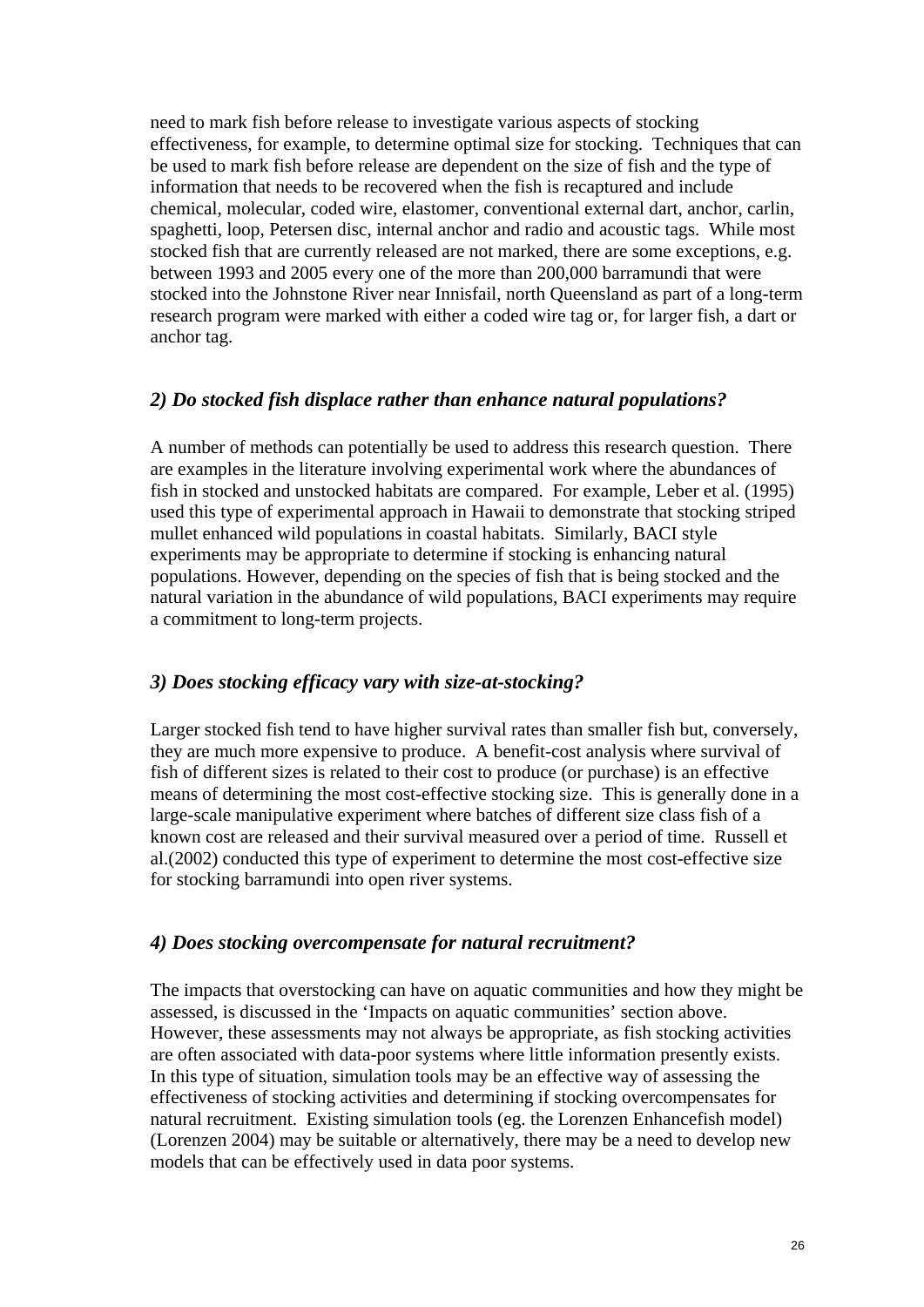#### <span id="page-27-0"></span>*5) How can post stocking surveys be made more effective and, where appropriate, be standardized across State boundaries?*

The primary objectives of most post stocking surveys are:

- o to determine if and how well stocked fish survive after being released, and
- o to monitor the ongoing health of the stocks and the viability of the fishery.

Additionally, stocking surveys may also collect data on the reproductive viability and condition of stocked fish and the contribution that they are making to the overall fishery. Once the issue of identification of stocked fish has been resolved (see above section 'How to mark stocked fish?') catch rates provide an excellent metric of the health of the fishery. Catch rates can be obtained using either regular fisheries dependant and/or fisheries independent surveys. The methodologies that can be used in fisheries independent surveys are varied and dependent upon the species being monitored. The various fisheries techniques that may be used and how they can be standardised using measurements of effort are outlined in the 'Impact of leakage of stocked fish' section above. Apart from relative abundance data, fisheries independent post-stocking surveys may also collect information on population parameters and movements. Fisheries dependent surveys including log books (voluntary or compulsory), catch cards, phone surveys and creel censuses can also be used to capture catch and effort data on stocked fisheries.

Workshop participants concurred that it would be advantageous to have an agreed uniform national monitoring and assessing standards for post-stocking surveys. This is particularly desirable where fisheries transcend State borders (e.g. the Murray-Darling system). While the means for achieving this is beyond the scope of this project, workshop participants agreed that it would be a useful issue to pursue with their individual managers.

#### **Optimal stocking density**

The quantification of optimal stocking density was considered by workshop participants as a critical management issue to minimize the possible adverse impacts associated with overstocking. Potentially, such adverse impacts include the displacement of conspecifics and predators, stunting and even the local extinction of some prey species. It would be unusual for managers administering stocking programs to have access to comprehensive assessments of the carrying capacity of target waterways, therefore other methodologies must be employed to estimate optimal stocking densities. Specific research issues that were identified included:

- o How to estimate optimum stocking density and/or carrying capacity;
- o How to incorporate physical and environmental parameters like water level fluctuations when determining carrying capacity;
- o The need for a modelling capacity to predict the effectiveness/impacts of stocking new species.

Methodologies that could be potentially used to address these research questions include: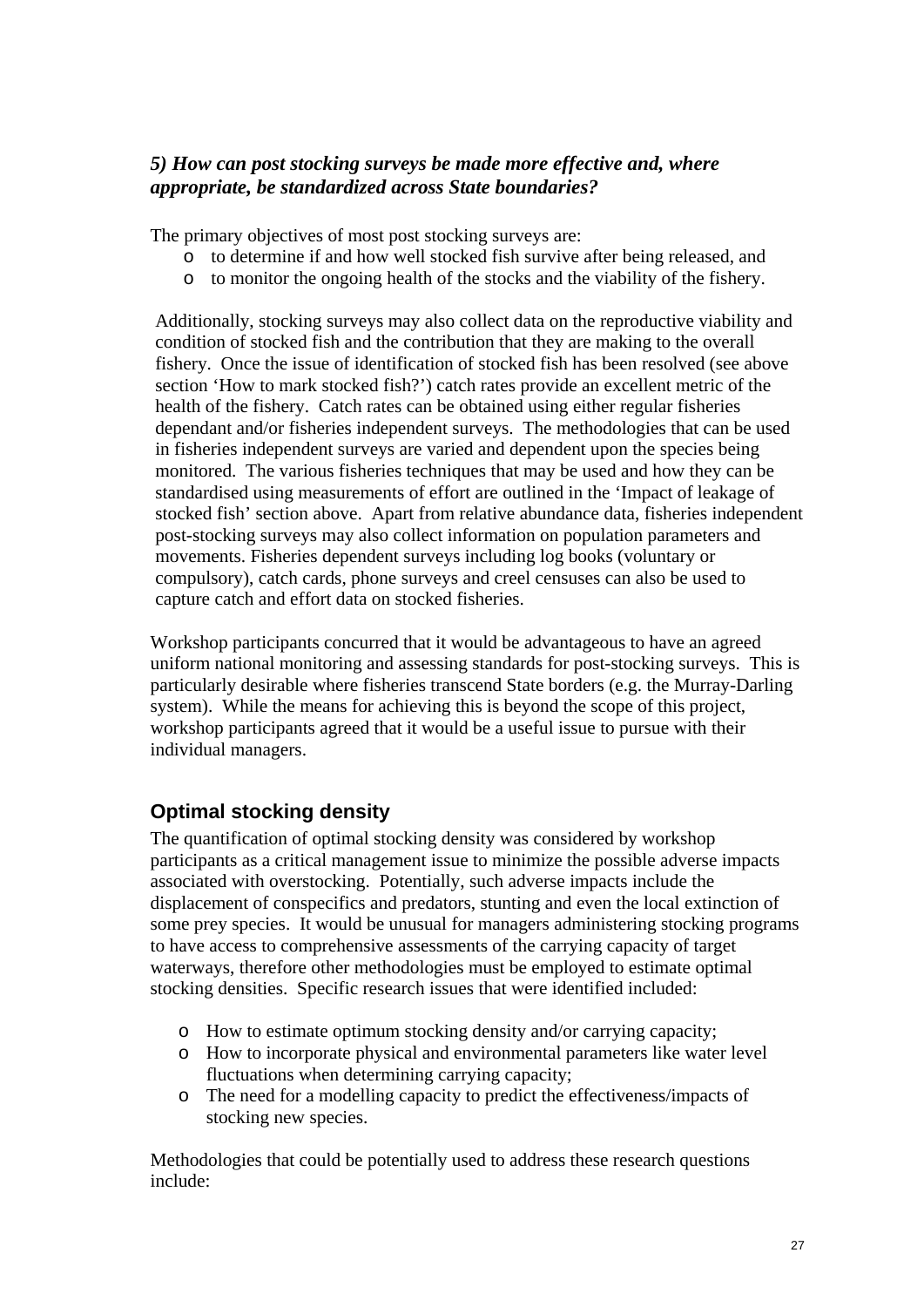#### **1) Modelling**

Models that utilize the ecological and environmental characteristics of target ecosystems and species can potentially be used to estimate stocking densities. The literature suggests that this methodology is feasible and that there are a number of different modelling approaches that can be used (Luo et al. 2001; Fayram et al. 2005; Maes et al. 2008). Parameters that can be incorporated into these models include habitat availability, primary production and organisms available for consumption and the predatory impact of recruits. A variation of this type of approach that allows appropriate stocking density to be estimated at the outset of each stocking event has been applied to mulloway stocking in New South Wales estuaries (Taylor & Suthers 2008). Their model uses instantaneous estimates of key organism abundances in the target ecosystem, growth and population parameters and habitat specific parameters such as temperature and forage production capacity.

In the United States, stock-recruitment models have been used to estimate optimal stocking rates in lakes for species such as walleye (Fayram et al. 2005). They suggest that data to estimate optimal stocking rates can be obtained in a relatively short amount of time by sampling similar populations over a few years. These authors note that whether the goal of stocking is endangered species recovery or supplementation of recreational fisheries, accurately determining the optimal stocking rate is of ecological and financial importance.

#### **2) Experimental stocking**

Experimental stocking programs or pilot studies can also be used to determine optimal stocking densities although, for some Australian species, calculation of these may necessitate a commitment to long-term and perhaps complex programs. These experiments will need to include variables such as stocking rate, frequency of stocking and size-at-stocking. The workgroup that discussed these experimental stocking programs considered that there may already be enough information available for some species that are currently being stocked (eg. barramundi and trout cod) to considerably reduce the lead-in time for these type of experiments. Furthermore, they suggested that some of the variables derived from these experiments could also be used to feedback into the above mentioned models.

#### **3) Physical and environmental parameters**

A related management issue is the imperative for integrating fluctuations of physical and environmental parameters to give realistic estimates of stocking densities. The current (2008) drought in south-east Queensland, which caused water levels in impoundments to fall, in some cases to critical levels, was given as an example of where there is a need to dynamically adjust stocking densities to suit local conditions. Decreases in available habitat and likely declines in the abundances of prey species suggest that optimal stocking densities under such conditions are somewhat less than what they would be when the impoundments are full. Various solutions suggested to address this question included use of empirical multiple regression techniques and Ecosim and/or Ecopath modeling (Pauly et al. 2000.). The latter models may also have utility when investigating the probable impacts of stocking new species.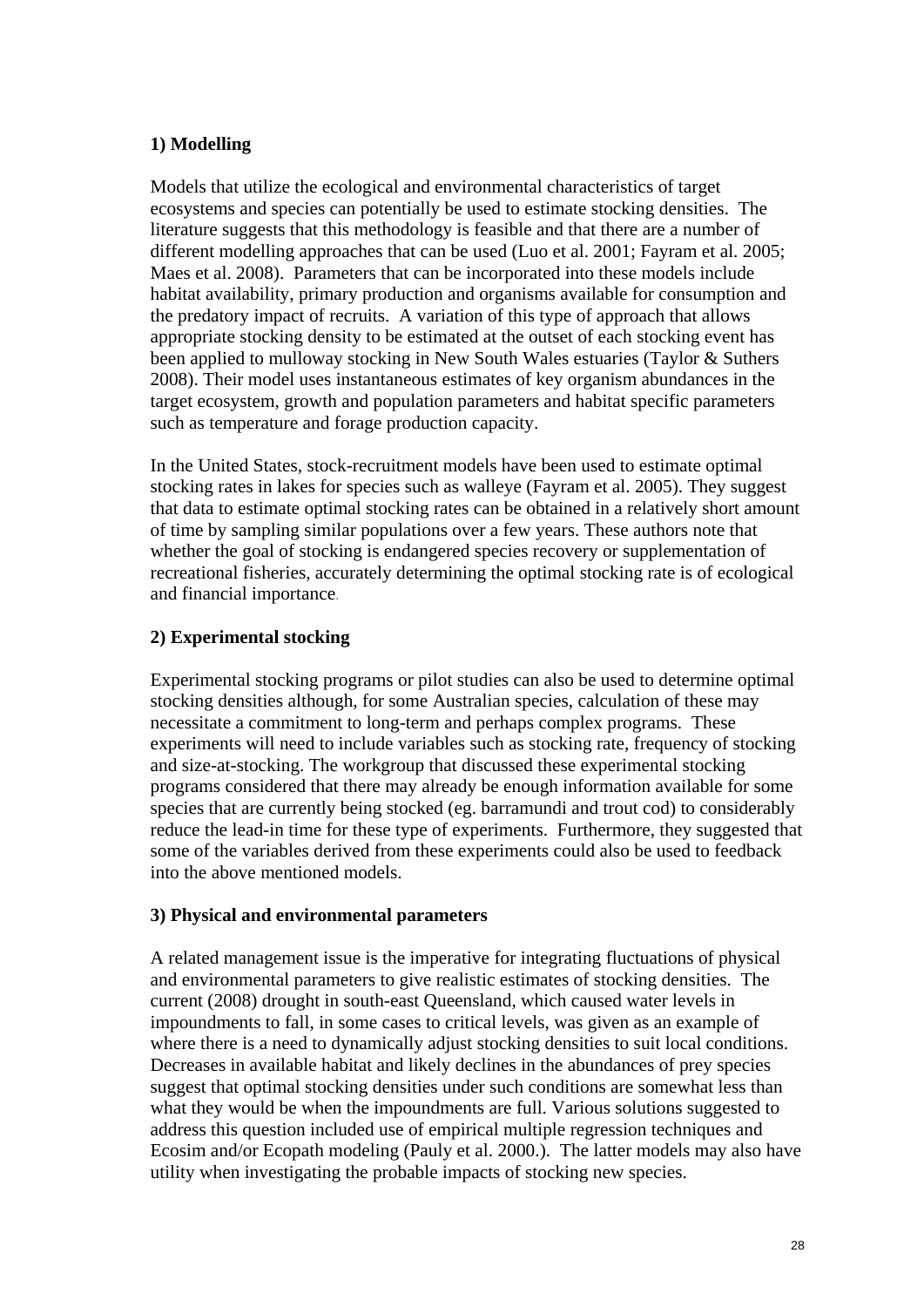#### <span id="page-29-0"></span>**Biosecurity issues**

Biosecurity issues associated with stocking activities including pathogen transfer from hatcheries to wild populations and the unintentional translocation of 'trash' species into new catchments or drainages were identified as important management concerns both by stakeholders who participated in the initial survey and by the workshop participants. 'Trash' species were defined as native or exotic fish that had contaminated batches of fish released as part of authorized stocking activities. However, during the course of the workshop no specific research issues were identified and participants considered that this management question is being addressed through tighter quality assurance regimes in hatcheries and through existing State protocols.

#### **Model Systems**

The final workshop session involved a discussion on the way forward to providing managers with the extra information required, where necessary, for them to refine their stocking protocols to bring them up to world's best practice. This would ensure the retention of the considerable social and economic benefits that native fish stocking provides. Potential partnerships, funding sources and resource sharing arrangements were discussed and broad outlines for two priority projects to investigate sustainability issues related to ongoing fish stocking activities were developed. Projects were scoped on two species; barramundi stocking in north Queensland and Murray cod stocking in the Lachlan River in New South Wales. Both of these projects were recommended as model systems to test a multi-disciplinary approach that would incorporate the latest advances in molecular and chemical tagging techniques.

#### **Murray Cod**

Recent research has identified discrete populations of Murray cod and suggested that stocking may influence the genetics of some populations in the Murray-Darling Basin (Rourke 2008). However, the effects of stocking programs across the basin are not clear, and the contribution of stocked Murray cod and natural recruits to various populations and the effects of stocking on their genetic integrity are not known. Workshop participants suggested that there was a need to clarify this situation.

*Study site:* The Lachlan River was suggested as a potential site for this experimental study. It is a semi-closed system about 500km long that is bounded by weirs at both ends and includes an impoundment. It has the added advantage of having had fish communities sampled routinely as part of an existing NSW Department of Primary Industries Species Richness Assessment (SRA). There is potential for the SRA to provide both historical data and for it to collect new information for the proposed experiment. Another potential site is the Dumaresq River on the NSW/Queensland border. This river has been extensively stocked and there are now concerns of overstocking and possible stunting of cod. It is not known if the cod population is based on stocked fish, natural recruits or a combination of both.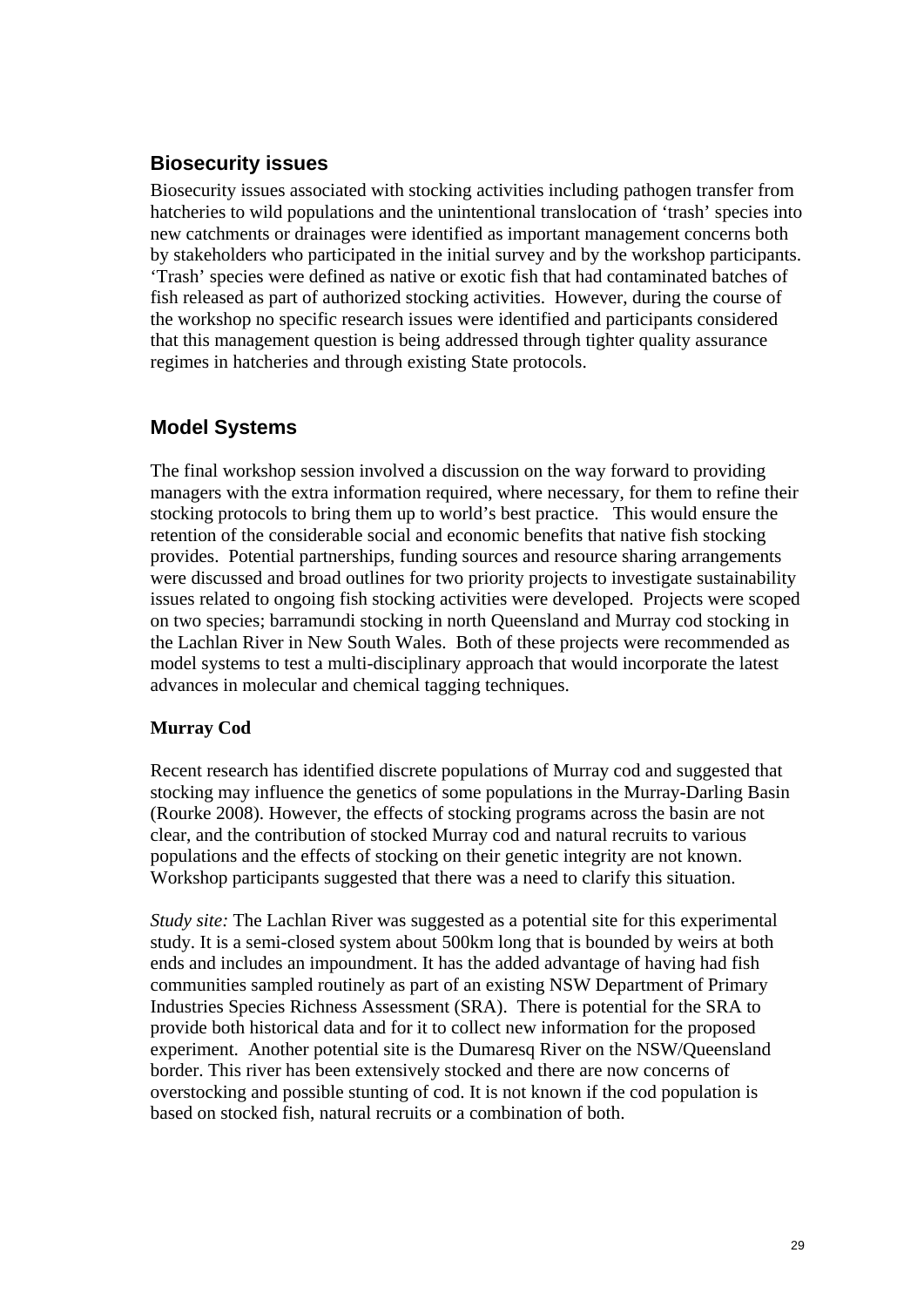#### *Methods*

In scoping this project, the workgroup suggested the following methodologies could be employed:

- o Development of a strategic sampling program over the first year of the project to assess the existing genetic structure of the population. The primary fish sampling technique would be a boat mounted electrofisher.
- o The experimental design to include provision for both the river and impoundment to be intensively stocked with Murray cod. It is planned to have one initial stocking during the first year with the possibility of a second stocking at a later date. These fish would be chemically tagged fish to detect possible leakage over the impoundment wall.
- o As genetic markers for Murray cod already exist, it is proposed to use these data to investigate the proportions of stocked fish within the existing population and to monitor post-stocking changes in allele frequency. The sampling program will be facilitated through the collection of genetic samples obtained as part of the NSW quality assurance program. This information will be used to track what is happening with the stocked fish throughout the life of the sampling program. Where fingerlings are sourced from a private hatchery, a genetic audit of the broodstock in that hatchery will be conducted prior to stocking.
- o Annual censuses will be conducted to determine the proportion of stocked and natural fish in the 0+ (young-of-year) age group.

*Duration:* At least 5 years and there was discussion over whether to run the project in 1 or 2 phases.

*Potential funding sources:* Murray-Darling Basin Commission, ARC linkage grant.

#### **Barramundi**

There are ongoing concerns from conservation groups and some Government agencies that barramundi stocking, particularly in open river systems, is having 1) undesirable impacts on the genetic diversity of wild stocks and 2) adverse ecological effects. Of particular concern is the unsubstantiated possibility of stocked fish moving from intended stocking locations into environmentally sensitive areas where they may impact on threatened species.

*Study sites:* The Johnstone River, near Innisfail in north Queensland, has an accurate history of stocking activities spanning the past 15 years. All stocked fish that have been released into this river system have been marked with coded wire tags to facilitate subsequent identification. A tropical impoundment, possibly Tinaroo or Koombaloomba Dam may also be selected for the study. Both of these impoundments are adjacent to the environmentally-sensitive Wet Tropics World Heritage Area.

#### *Methods:*

o Determine the capacity for stocked fish to move into environmentally-sensitive areas using a) replicated riverine and impoundment releases of microtagged fingerlings and b) radio tracking adult barramundi.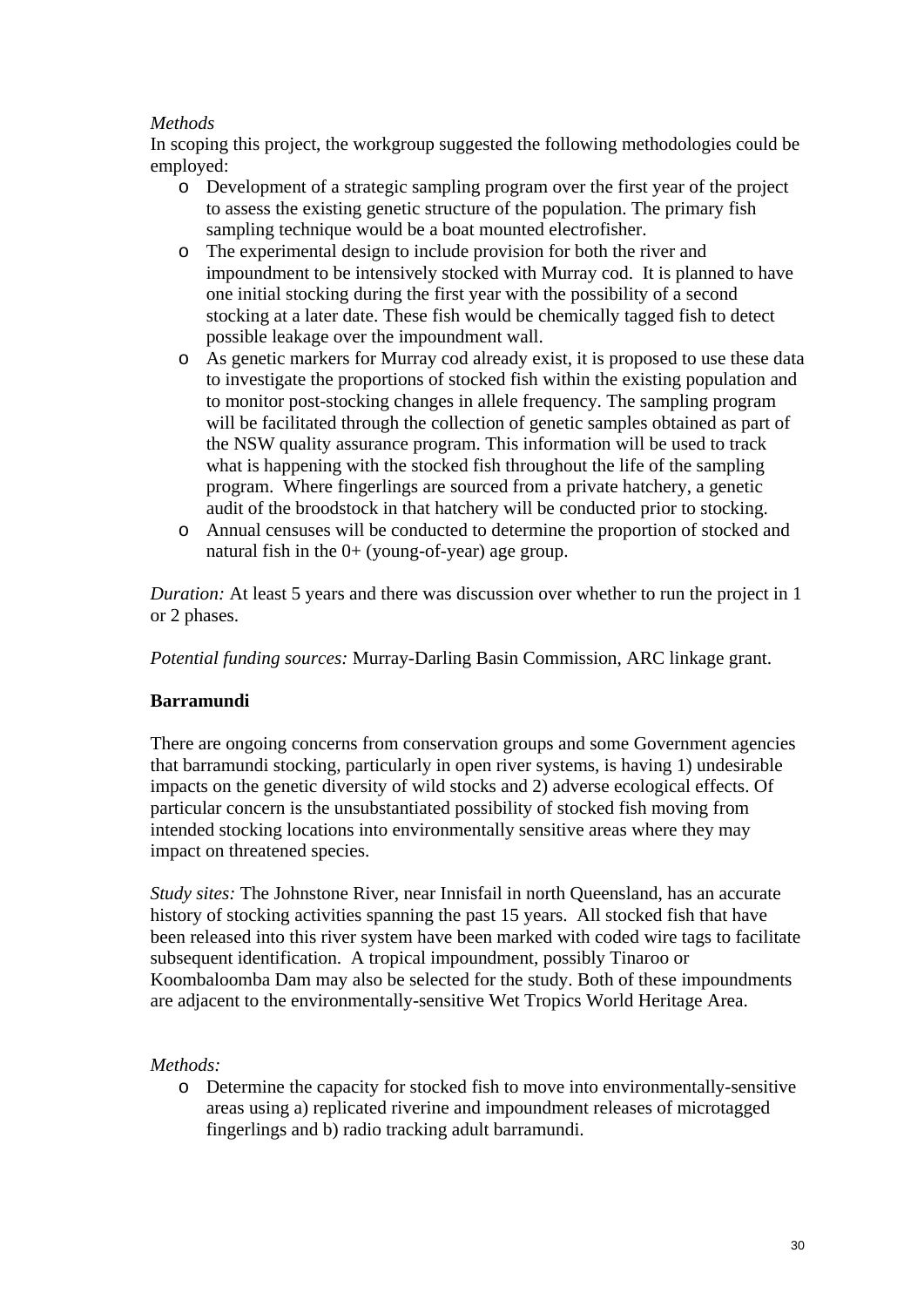- o Monitoring the movements of these stocked fish will be done through electrofishing surveys and by accessing the Suntag recreational fishing database.
- o Non-lethal dietary analysis of the stomach contents of stocked fish to look for evidence of cannibalism and/or the presence of rare / endangered species.
- o Assess the genetic effects that fish stocking has had on wild populations in the Johnstone River using pre-existing DNA sources to develop microsatellite genotype profiles.
- o Investigate the displacement of wild populations with stocked fish through a Before-After-Control-Impact (BACI) experiment.
- o Explore the possibility of predator-prey imbalances and competition in an experiment comparing the condition and growth of stocked fish relative to wild fish in a comparative control system.

*Duration:* At least 3 years.

*Potential funding sources:* FRDC, ARC Linkage Grant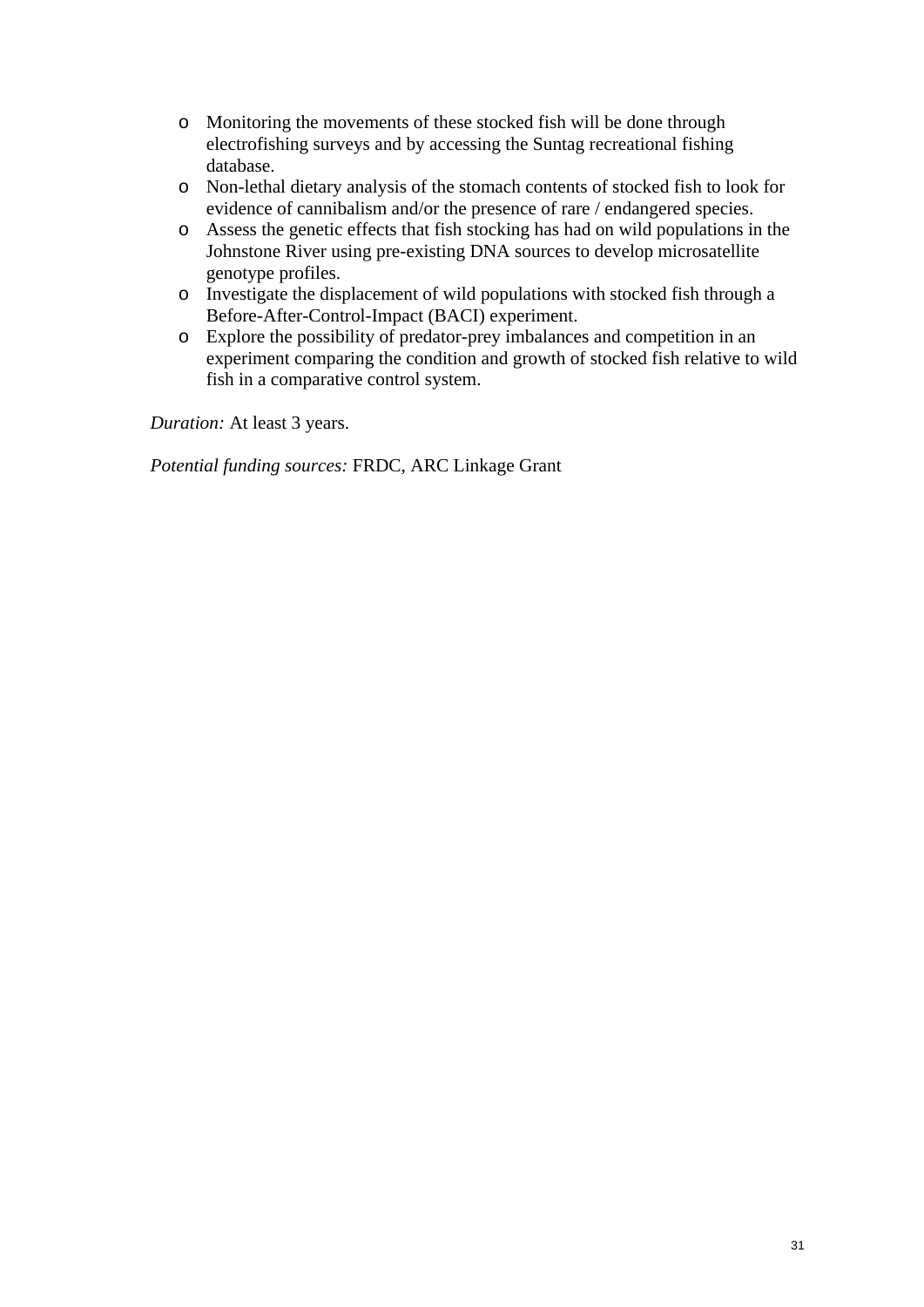#### <span id="page-32-0"></span>**BENEFITS**

Currently, fish stocking around Australia delivers considerable social and economic benefits directly to recreational fishers. In addition, stocking has played an important role in the conservation of threatened species. Stocking programs have indirect downstream spin-offs to support industries that are dependent on the ongoing prosperity of the fishing industry. Rural and regional communities in particular, have derived considerable benefits from the establishment of recreational fisheries in inland waters. There is a pressing need for pertinent research to address key data deficiencies related to fish stocking sustainability issues in Australia.

By identifying and quantifying the core management issues related to sustainability of fish stocking activities, this project will benefit both managers and researchers by providing them with a document listing critical areas that require further attention. The outputs from this current project will directly benefit researchers by providing them with access to a comprehensive listing of the most up-to-date and appropriate methodologies that can be used to address many major sustainability issues related to the impacts of fish stocking in research projects. The results of these projects, in turn, will assist management to refine existing assessment and stocking protocols to ensure that they are aligned with world's best practice. The end-users, i.e. the fishing industry, will ultimately benefit through the development of these protocols and guidelines for fish stocking thus ensuring its future.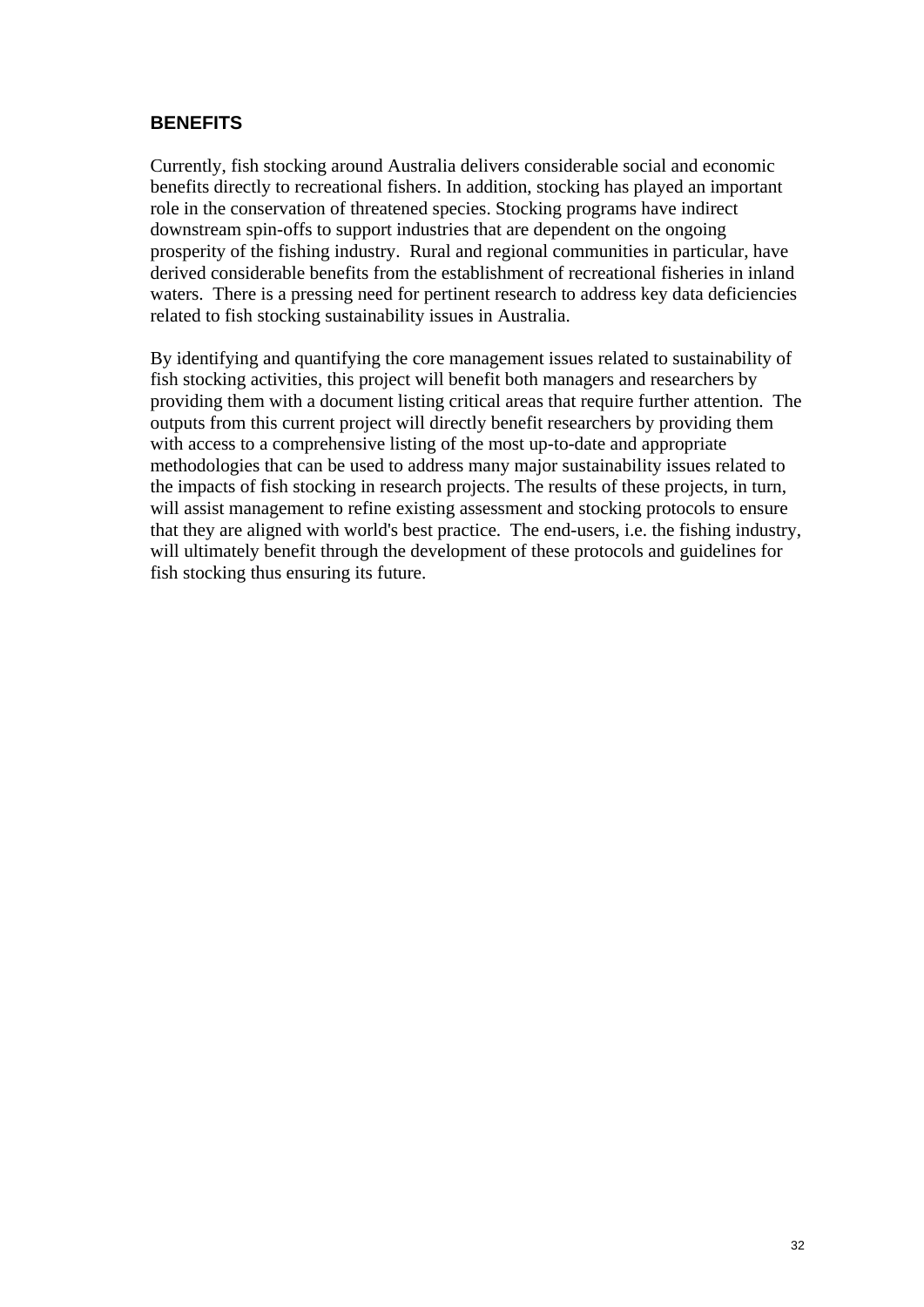#### <span id="page-33-0"></span>**FURTHER DEVELOPMENT**

The delegates at the workshop fully endorsed the conduct of further research into fish stocking sustainability issues and to this end, encouraged the continued support of funding agencies including FRDC. Areas where further development should be considered include:

- 1) Implementing projects to address fundamental knowledge gaps so that Australian fish stocking protocols can be bought up to world's best practice. Many of the claims being made by interest groups, while unsubstantiated, are being given considerable weight and need to be tested in a rigouress scientific manner. At the workshop, two projects that addressed critical knowledge gaps related to barramundi and Murray cod stocking issues were scoped. Because of the generation times of these species and the complexity of the work that needs to be done, it was acknowledged that these projects may take longer than the normal maximum project time of three years to achieve. In these cases, consideration should be given to funding longer term projects, perhaps up to five years duration.
- 2) Holding a similar workshop to address issues related to stocking/translocation of alien species, for example salmonids. As this current workshop was restricted to discussing issues related solely to the translocation of native freshwater fish species, delegates felt there was value in undertaking a similar exercise for alien species. Such a workshop would update and build upon some of the earlier work on translocation of alien species (Cadwallader 1996; Lintermans 2004)
- 3) Determining further what common actions are being taken internationally to lessen the environmental impacts of fish stocking. This could take the form of a comprehensive literature search of strategies being implemented by overseas agencies involved in fish stocking to ensure that their activities are ecological sustainable. Also first hand contacts with agencies that have already gone through the process of implementing best practice stocking protocols would be highly beneficial. Transfer of their knowledge and experiences in this area could be accomplished through mechanisms such as exchanges or study tours.
- 4) Investigating socio-economic effects of fish stocking activities around Australia. Delegates agreed that the quantification of socio-economic impacts had been largely neglected.

In acknowledgement of the growing national importance of freshwater (including stocked) fisheries, workshop delegates encouraged FRDC to consider proactively supporting the establishment of a more formal, multidisciplinary advisory group(s) drawing together expertise from across Australia to advise on freshwater fisheriesrelated issues (including fish stocking) and applications.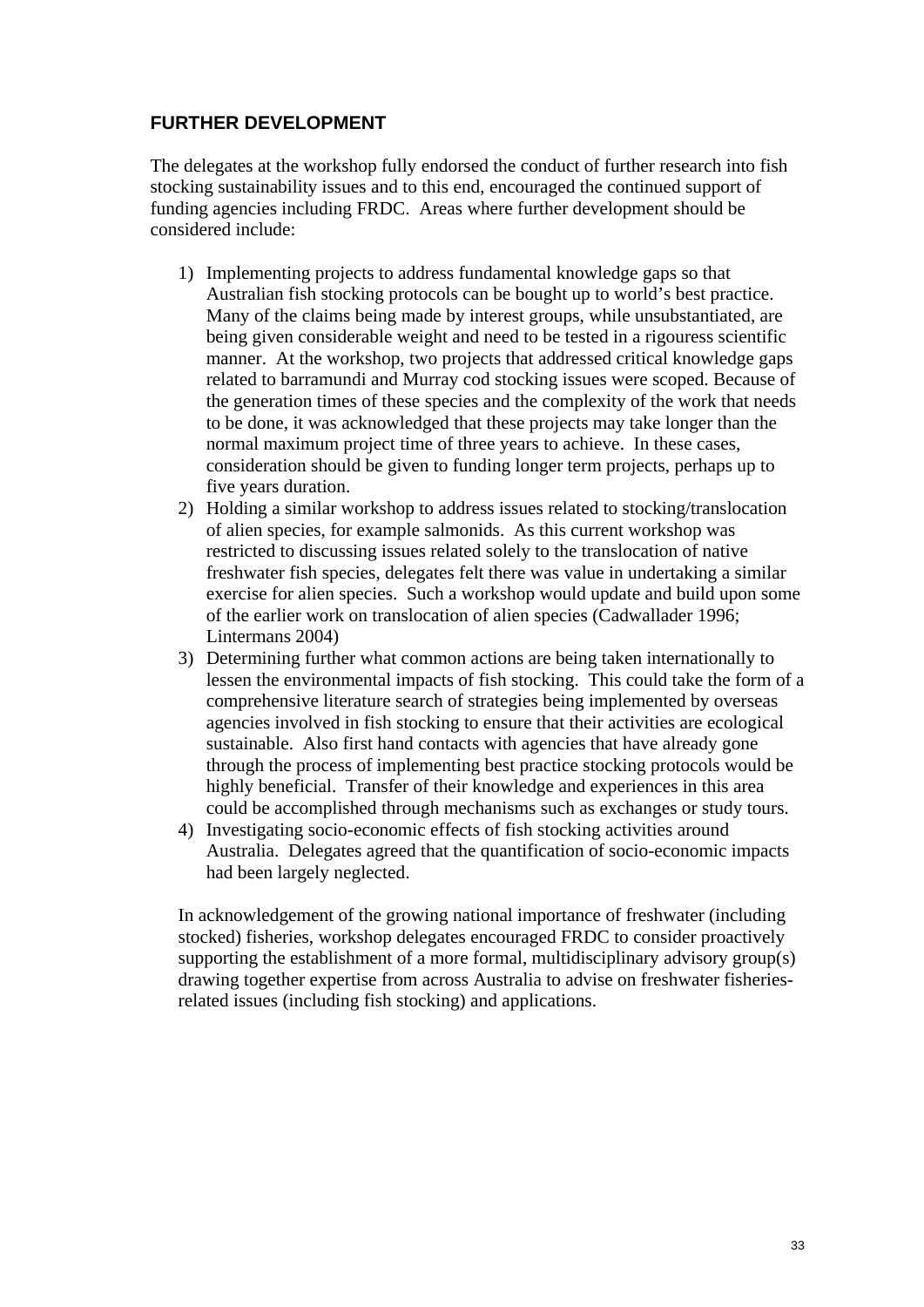#### <span id="page-34-0"></span>**PLANNED OUTCOMES**

The planned outcomes for this project were the identification and prioritisation of the major management issues related to the ecological impacts of fish stocking and the elucidation of appropriate research methodologies that can be used to investigate these issues. The identification of these issues and the appropriate methodologies to effectively address them is paramount to development of relevant research projects that will lead to stocking activities aligned with world's best practice, a requisite for ecologically-sustainable recreational freshwater fisheries.

In order to quantify the major management issues allied to the sustainability of freshwater fish stocking, stakeholders from around Australia were identified and sent a questionnaire to determine which particular issues they regarded as important. These stakeholders included fisheries managers or researchers from Federal, Territory and State jurisdictions although others, including representatives from environment and conservation agencies and peak recreational fishing and stocking groups were also invited to give their opinions. The survey was completed in late 2007 and the results analysed to give a prioritized list of key management issues relating to the impacts of native fish stocking activities. In the analysis, issues which received high priority rankings were flagged as potential topics for discussion at a future expert workshop. These fell into five core areas: marking techniques, genetics, population dynamics, introduction of pathogens and exotic biological material, and ecological, biological and conservation issues.

The next planned outcome, determination of the most appropriate methodologies to address these core issues in research projects was addressed through the outputs of an expert workshop held in early 2008. Participants at this workshop examined all of the priority sustainability issues identified in the earlier survey and then agreed on a range of methodologies for addressing those issues and in what circumstances that they should be used.

Future projects that adopt these methodologies when addressing sustainability issues will assist in the refinement of existing assessment and stocking protocols to ensure that they are aligned with world's best practice. This, in turn, will help to ensure that the substantial benefits of fish stocking are continued to be enjoyed by both industry and the community. Two such projects, one on barramundi in northern Australia and the other on Murray cod in southern Australia are currently in the development phase.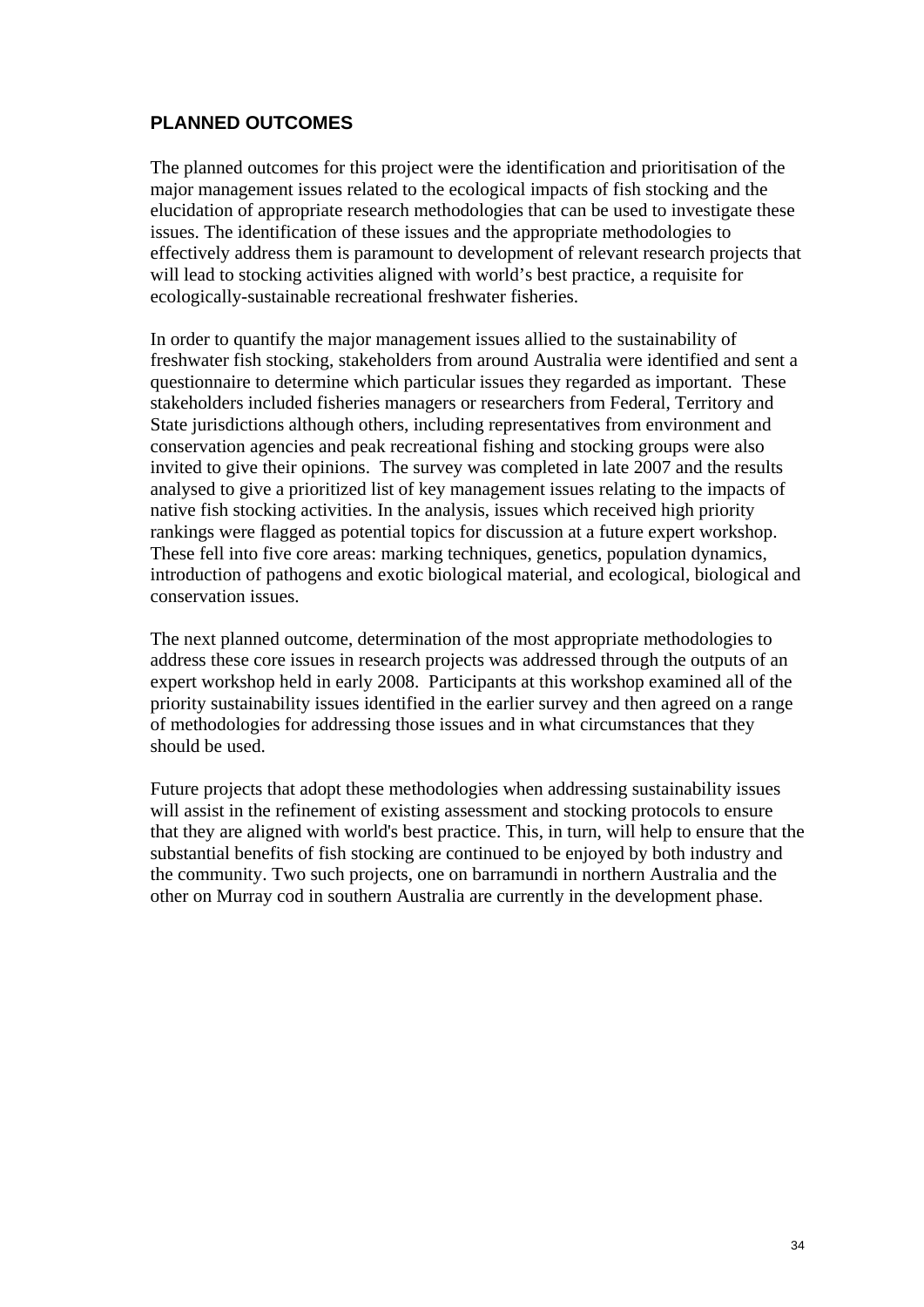#### <span id="page-35-0"></span>**CONCLUSION**

The project consisted of two linked phases; the first was a survey of stakeholders to gauge opinions on the major management issues related to freshwater fish stocking activities while in the second phase experts from around Australia were asked to decide upon methodologies that would be appropriate to use in research projects investigating those management issues.

There was considerable agreement amongst stakeholders regarding what were the major management issues related to sustainability of fish stocking activities. These were:

- o the need for more information on appropriate stocking rates and carrying capacities for a variety of species under changing environmental conditions including fluctuating storage levels;
- o the ecological impacts of stocking on aquatic communities including the possible effects of stocking predators
- o loss of genetic diversity in wild populations as a result of stocking activities.

The leakage of stocked fish into environmentally-sensitive areas where they could potentially have a range of impacts, for example on aquatic ecosystems or on threatened or endangered species was considered as an important issue in some parts of the Murray-Darling Basin and in north Queensland. Respondents also expressed concern about transference of diseases and trash fish and displacement of native fish by stocked fish. There was general agreement amongst stakeholders that fish stocking was an appropriate mechanism for rescuing threatened stocks with the caveat that the underlying cause of the decline in the wild populations should be first investigated and, if possible, remedied before stocking is considered.

The workshop bought together experts from a range of disciplines including geneticists, fisheries modellers, biologists, ecologists and biometricians. The major management issues that were addressed in the workgroups were leakage of stocked fish from intended stocking areas, effects on aquatic communities, genetic impacts, determining optimal stocking densities and assessments of the effectiveness of stocking activities. While biosecurity was regarded as important, no research issues were identified and the workshop participants considered that this management question was already being addressed by tighter quality assurance regimes in hatcheries and through existing State protocols.

There are a wide variety of approaches, both direct and indirect, that can be adopted when seeking to investigate the potential impacts of stocking activities. The choice of which one(s) are appropriate very much depends on the experimental design and the questions that need to be answered. To be able to adequately design experiments to assess the impacts of fish stocking, it is important that stocked fish can be identified when recaptured. To do this they can be marked using a variety of techniques including chemical, gene, elastomer and microwire tags, or for larger fish, an array of more traditional external and internal marking techniques (see above description in '[Ecology and Conservation](#page-20-1)' section) may be employed. Specialist marking systems such as radio and sonic tags can be used to answer specific questions about movements. The direct approaches include field and microcosm experiments that seek to quantify various impacts relative to a control situation. BACI design field experiments may be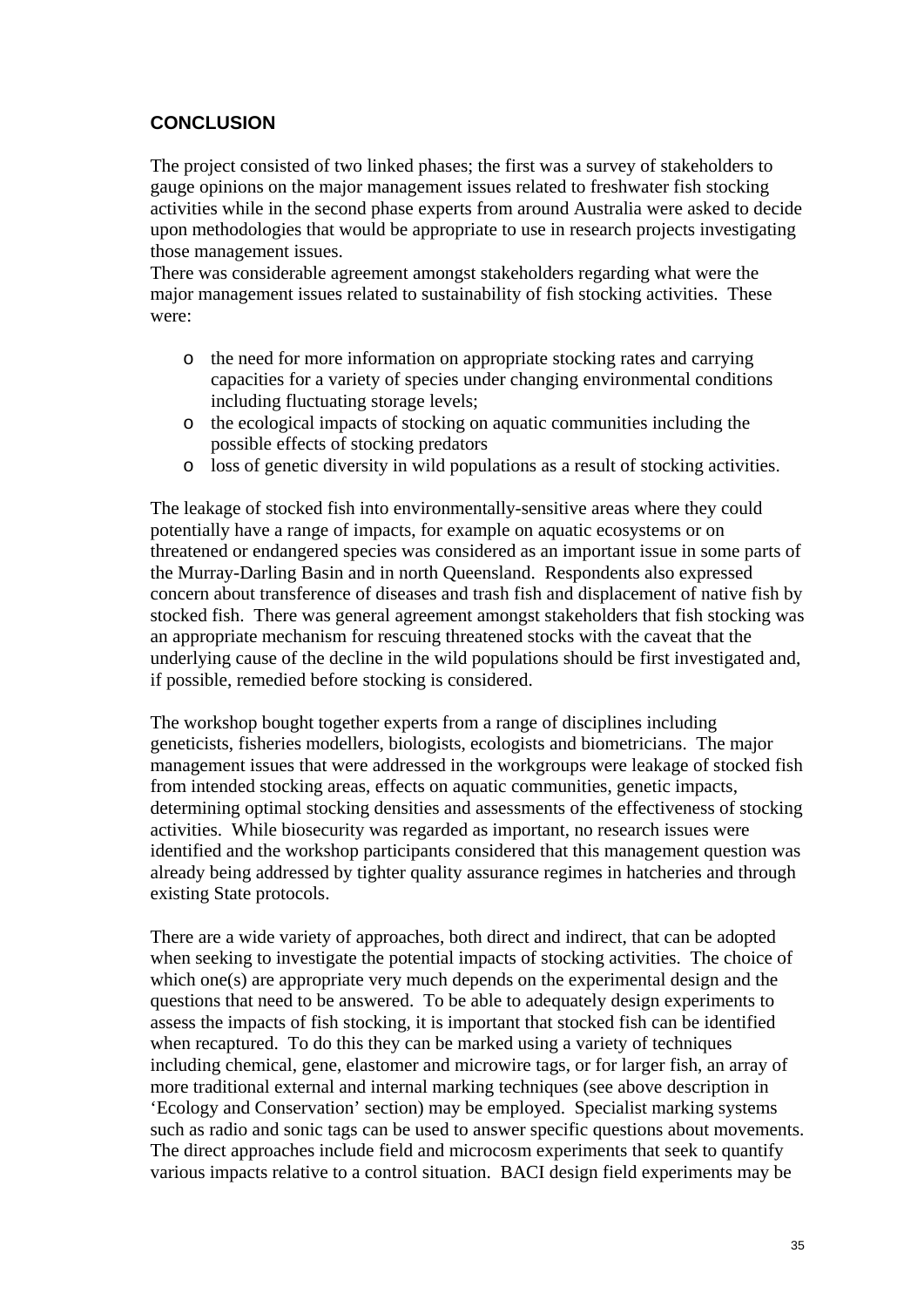potentially used when seeking to determine if stocked fish are displacing conspecifics or other competitors. Other field experiments can be used to measure changes in relative or absolute abundances of stocked species, their competitors or prey. Measures of abundances can be made by using traditional survey techniques such as electrofishing, netting, trapping or trawling that have been standardized using a measure of fishing effort. Some lesser known techniques such as hydroacoustic surveys may provide measures of absolute or relative abundances in the deeper waters of lakes and impoundments that may be more difficult to sample using traditional techniques. Changes in population parameters such as declining growth rates, condition, age/size-at-first-maturity, fecundity and increasing mortality are indicators that fish stocks are under stress and can be measured relatively easily. Depending on circumstances, a range of methodologies can be employed to assess leakage from intended stocking areas including use of standard fisheries survey and marking techniques. Radio or sonic tags can be used to track the movements of larger stocked fish while structured surveys employing traditional fish sampling techniques can be used to monitor the movements of smaller, marked stocked fish. Tools that can be used to investigate genetic issues include highly polymorphic microsatellite markers and maternally inherited mitochondrial markers.

Modelling techniques that utilize ecological and environmental characteristics of target ecosystems and species can be used to estimate optimal stocking densities in aquatic ecosystems. Stock-recruitment models can also be employed to estimate carrying capacity. A variety of techniques are available to determine if stocked species are impacting on rare, threatened or endangered species. Gut content analyses can assist in determining the diet of stocked species, while habitat preference analyses are useful in ascertaining if hatchery-reared and wild stocks occupy the same trophic niche.

The final workshop session involved a discussion on the way forward in providing managers with the extra information required, where necessary, for them to refine their stocking protocols and bring them up to world's best practice. This would ensure the retention of the considerable social and economic benefits that native fish stocking provides. While beyond the scope of the current project, it was acknowledged that the practicalities of introducing world's best practice may be considerable. For example, depending on what needs to be changed, the transition could involve considerable costs to hatcheries, industry, government and the community. Careful planning of the implementation of the changes is critical and a consultative and open approach needs to be adopted to fully explain the rationale for any proposed measures thereby minimizing resistance from one or more of the client groups.

Potential partnerships, funding sources and resource sharing arrangements were discussed and broad outlines for two priority projects to investigate sustainability issues related to ongoing fish stocking activities were developed.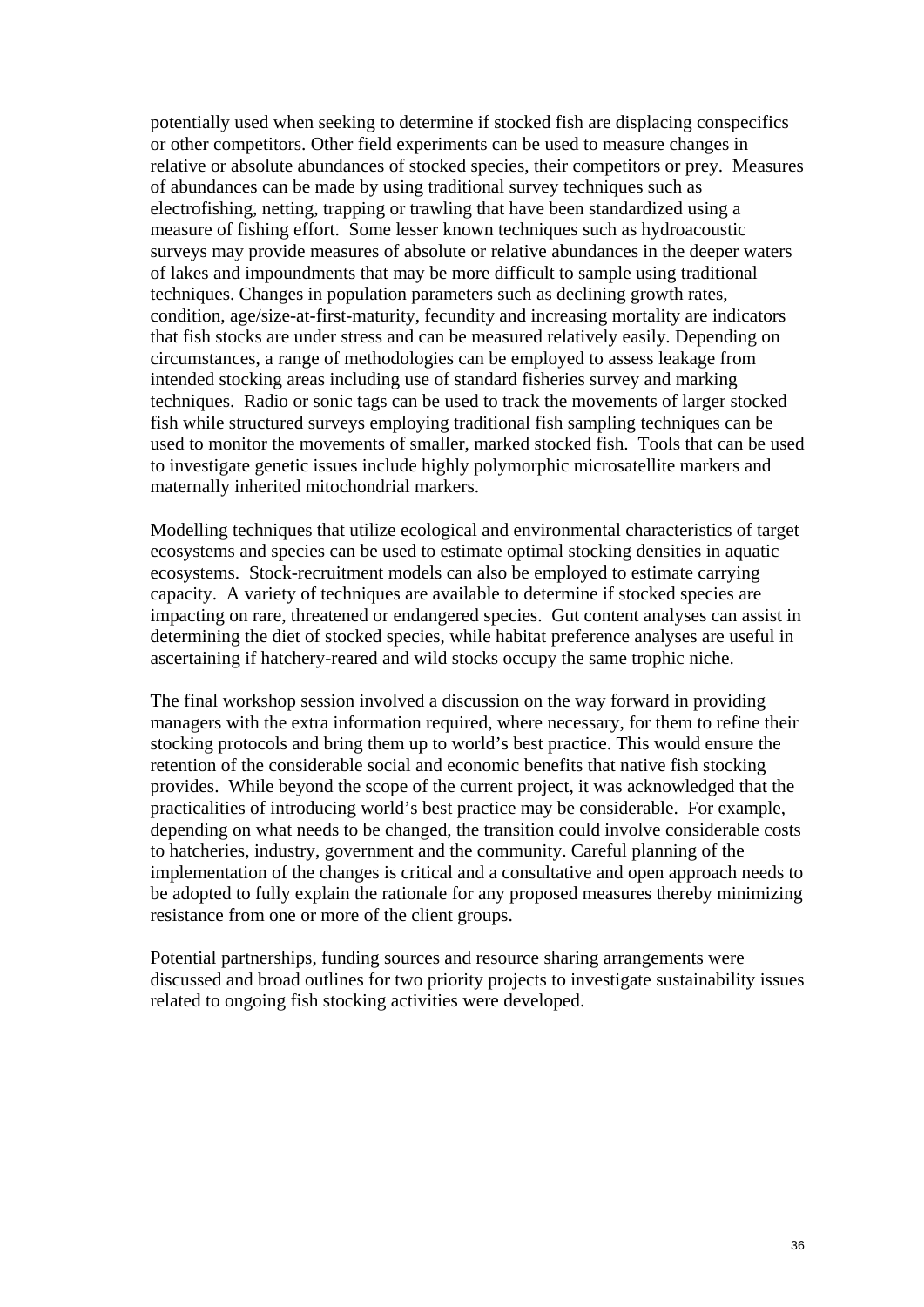#### <span id="page-37-0"></span>**REFERENCES**

- Blankenship HL, Leber KM 1997. A responsible approach to marine stock enhancement. In: Hancock DA, Smith DC, Grant A, Beumer JP ed. *Developing and sustaining world fisheries resources*, Collingwood (Australia), CSIRO.
- Burrows D 2002. Fish stocking and the distribution and potential impact of translocated fishes in streams of the Wet Tropics Region, North Queensland. Australian Centre for Tropical Freshwater Research, James Cook University. 63 p.
- Cadwallader PL 1996. Overview of the impacts of introduced salmonids on Australian native fauna. Australian Nature Conservation Agency, Canberra. 68 p.
- Cadwallader PL, Kerby B 1995. Fish Stocking in Queensland Getting it Right! Proceedings of a Queensland Fisheries Management Authority Symposium held in Townsville, Queensland. 95p.
- Department of Primary Industries 2005. Protocols for the translocation of fish in Victorian inland waters Fisheries Victoria Report series No. 24. 28 p.
- Fayram AH, Hansen MJ, Nate NA 2005. Determining optimal stocking rates using a stock-recruitment model: An example using walleye in northern Wisconsin. *North American Journal of Fisheries Management* **25**(4): 1215-1225.
- Frost, L.A., Evans, B.S., Jerry, D.R., 2006. Loss of genetic diversity due to hatchery culture practices in barramundi (*Lates calcarifer*). *Aquaculture* **261**, 1056-1064.
- Garcia-Marin JL, Sanz N, Pla C 1999. Erosion of the native genetic resources of brown trout in Spain. *Ecology of Freshwater Fish* **8**(3): 151-158.
- Garcia-Marin JL, Jorde PE, Ryman N, Utter F, Pla C 1991. Management implications of genetic differentiation between native and hatchery populations of brown trout (*Salmo trutta* ) in Spain. *Aquaculture* **95**(3-4): 235-249.
- Gillanders BM, Elsdon TS, Munro AR 2006. Impacts of native fish stocking on fish within the Murray-Darling Basin. Murray-Darling Basin Commission Contract Number MD239. 92p.
- Harris J 2003. Fish stocking and translocation in the Murray-Darling Basin: issues, benefits and problems. In: Phillips B compiler. Managing Fish *Translocation and Stocking in the Murray-Darling Basin; Statement, Recommendations and Supporting Papers*. World Wildlife Fund, Sydney, NSW. pp. 11-27.
- Holloway M, Hamlyn A 1998. Freshwater Fishing in Queensland: A guide to Stocked Waters. Queensland Department of Primary Industries, Brisbane, Queensland. 76p.
- Ingram, B.A. & De Silva, S.S. eds. (2004). *Development of Intensive Commercial Aquaculture Production Technology for Murray cod*. Final Report to the Fisheries Research and Development Corporation (Project No. 1999/328).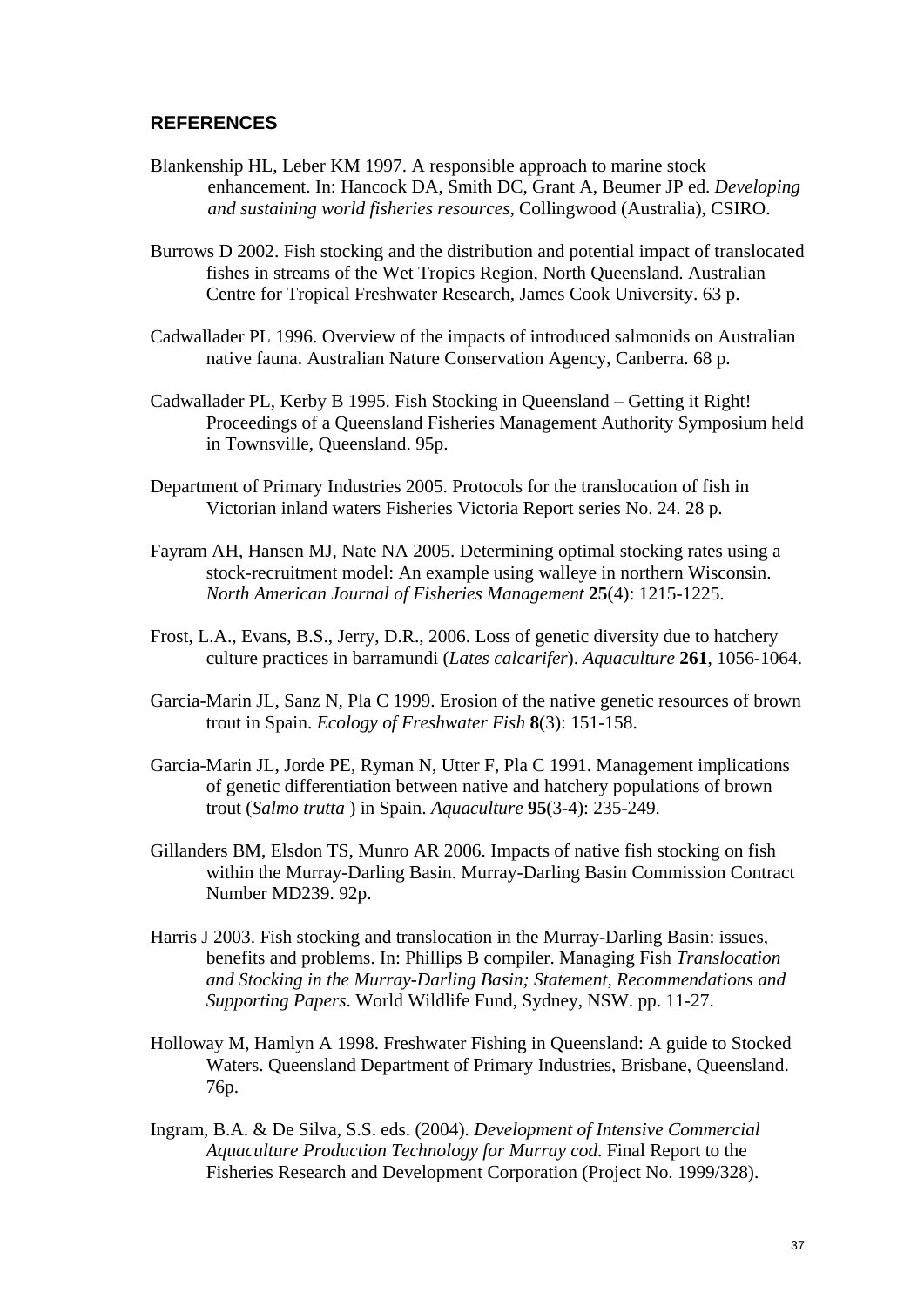Primary Industries Research Victoria, DPI, Alexandra, Victoria, Australia. 202p.

- Leber KM, Brennan NP, Arce SM 1995. Marine enhancement with striped mullet: Are hatchery releases replenishing or displacing wild stocks? In: Schramm HL, Jr., Piper RG ed. *Uses and effects of cultured fishes in aquatic ecosystems*. American Fisheries Society, Bethesda, Md (USA). pp. 376-387.
- Lintermans M 2004. Human-assisted dispersal of alien freshwater fish in Australia. *New Zealand Journal of Marine and Freshwater Research* **38**: 481-501.
- Lintermans M, Rowland S, Koehn J, Butler G, Simpson B, Wooden I 2005. The status, threats and management of freshwater cod species *Maccullochella* spp. in Australia. In: Lintermans M, Phillips B ed. *Management of Murray cod in the Murray-Darling Basin*. Murray-Darling Basin Commission, Canberra. pp. 15- 29.
- Lorenzen K 2004. Population dynamics of fisheries stock enhancement. *Journal of Fish Biology* **65**(s1): 320-320.
- Luo J, Hartman K, Brandt S, Cerco C, Rippetoe T 2001. A spatially-explicit approach for estimating carrying capacity: An application for the Atlantic menhaden (*Brevoortia tyrannus* ) in Chesapeake Bay. *Estuaries and Coasts* **24**(4): 545- 556.
- Maes J, Stevens M, Breine J 2008. Poor water quality constrains the distribution and movements of twaite shad Alosa fallax fallax (Lacépède, 1803) in the watershed of river Scheldt. *Hydrobiologia* **60**2(1): 129-143.
- Makaira Pty. Ltd. 1999. The translocation of barramundi 127. Fisheries Management Paper No. 46 p.
- New South Wales Fisheries 2003. Overview: Environmental Impact Statement, Freshwater Fish Stocking in NSW. 16 p.
- Pauly D, Christensen V, Walters C 2000. Ecopath, Ecosim, and Ecospace as tools for evaluating ecosystem impact of fisheries. *ICES Journal of Marine Science* **57**(3): 697-706.
- Phillips B (compiler) 2003. Managing Fish Translocation and Stocking in the Murray-Darling Basin. Workshop held in Canberra, 25-26 September 2002: Statement, recommendations and supporting papers. World Wildlife Fund Report 03/03, 107p.
- Reed DH, Frankham R 2001. How closely correlated are molecular and quantitative measure of genetic variation? A meta-analysis. *Evolution* **55**: 1095-1103.
- Rimmer MA, Russell DJ 1998. Survival of stocked barramundi, *Lates calcarifer* (Bloch), in a coastal river system in far northern Queensland, Australia. *Bulletin of Marine Science* **62**(2): 325-336.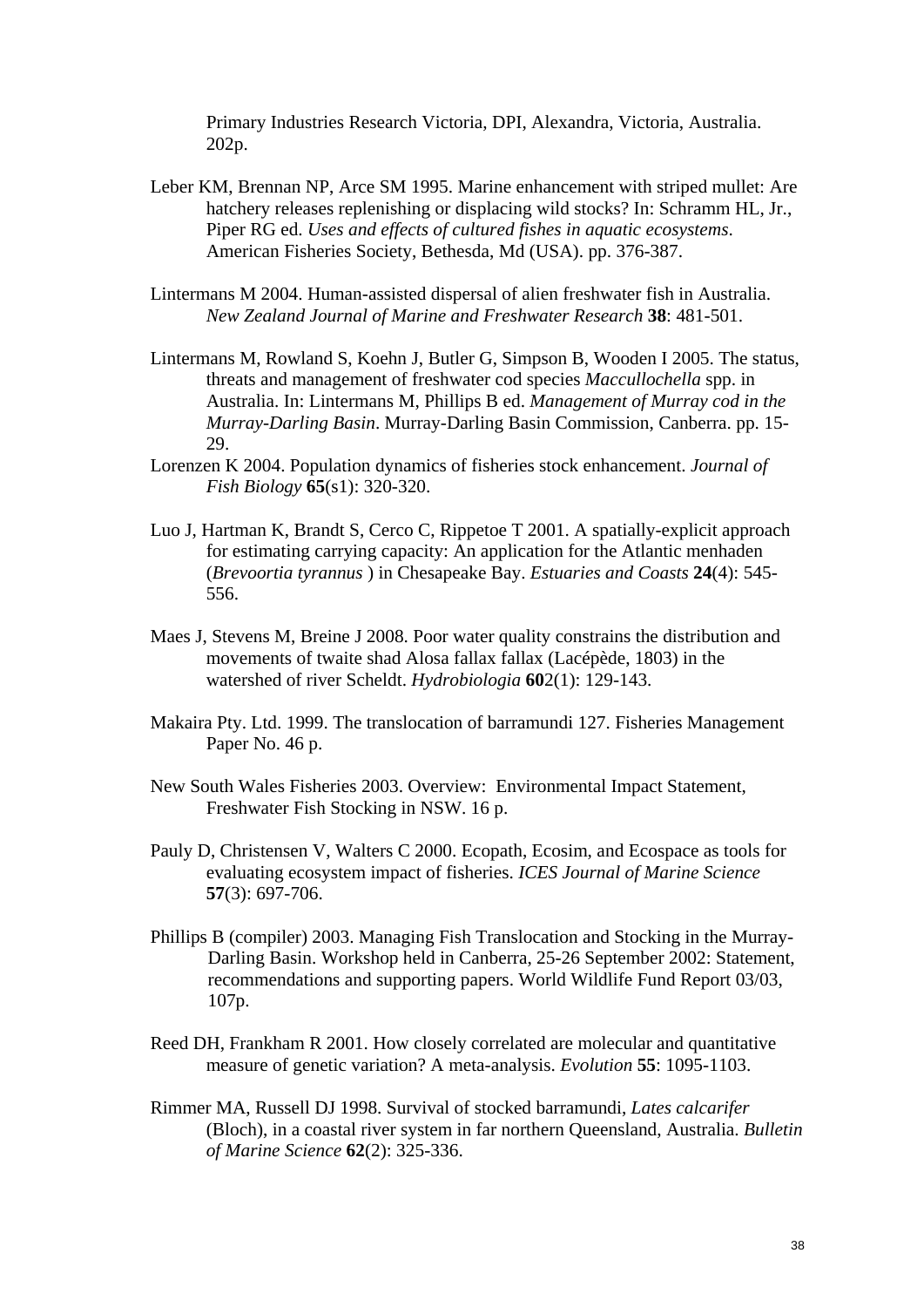- Rourke M 2008. Population Genetic Structure of Murray Cod (*Maccullochella peelii peelii*) and Impacts of Stocking in the Murray-Darling Basin. PhD Thesis. Monash University, Melbourne.
- Rowland SJ 1989. Conservation of the eastern freshwater cod. In: *Grafton Agricultural Research and Advisory Station Research Report 1987-89*. NSW Agriculture & Fisheries, Grafton, NSW. pp. 8-9.
- Rowland SJ 1995. Stocking of freshwater fishes and policy in New South Wales. In: Prokop FB ed. Translocation Issues in Western Australia: *Proceedings of a Seminar and Workshop 26th and 27th September, 1994*. Fisheries Management Paper No. 83. Fisheries Department of Western Australia, Perth. pp. 50-61.
- Rowland S, Dirou J, Selosse P 1983. Production and stocking of golden and silver perch in NSW. *Australian Fisheries* **42**(9): 24-28.
- Rowland SJ, Tully P 2004. Hatchery Quality Assurance Program for Murray Cod (*Maccullochella peelii peelii*), Golden Perch (*Macquaria ambigua*) and Silver Perch (*Bidyanus bidyanus*). NSW Department of Primary Industries, Port Stephens.
- Russell DJ, Rimmer MA 1997. Assessment of stock enhancement of barramundi *Lates calcarifer* (Bloch) in a coastal river system in far northern Queensland, Australia. In: Hancock DA, Smith DC, Grant A, Beumer JP ed. *Developing and sustaining world fisheries resources*. Collingwood (Australia), CSIRO. pp. 498- 503.
- Russell DJ, Rimmer MA 1999. Stock enhancement of barramundi (*Lates calcarifer*) in a coastal river in northern Queensland, Australia. In: *Proceedings of Annual International Conference of the World Aquaculture Society*, 26 April-2 May, 1999. Sydney p. 659.
- Russell DJ, Rimmer MA 2000. Measuring the success of stocking barramundi *Lates calcarifer* (Bloch) into a coastal river system in far northern Queensland, Australia. In: Moore A, Hughes R ed. *Proceedings of Australian Society for Fish Biology Workshop on Stock Enhancement of Marine and Freshwater Fisheries*, 7-12 August 2000. pp. 70-76.
- Russell DJ, Rimmer M, McDougall AJ, Kistle SE, Johnston WL 2002. Stock enhancement of barramundi, *Lates calcarifer* (Bloch), in a coastal river system in northern Australia: stocking strategies, survival, biology and cost-benefits. In: Leber KM, Kitada S, Blankenship HL, Svasand T ed. *Stock Enhancement and Sea Ranching: Developments, Pitfalls and Opportunities*. Second edition Blackwell Publishing, Oxford. pp. 490-500.
- Rutledge WP, Rimmer MA, Barlow CG, Russell DJ, Garrett RN 1991. Cost benefits of stocking barramundi. *Austasia Aquaculture* **5**(8): 24-25.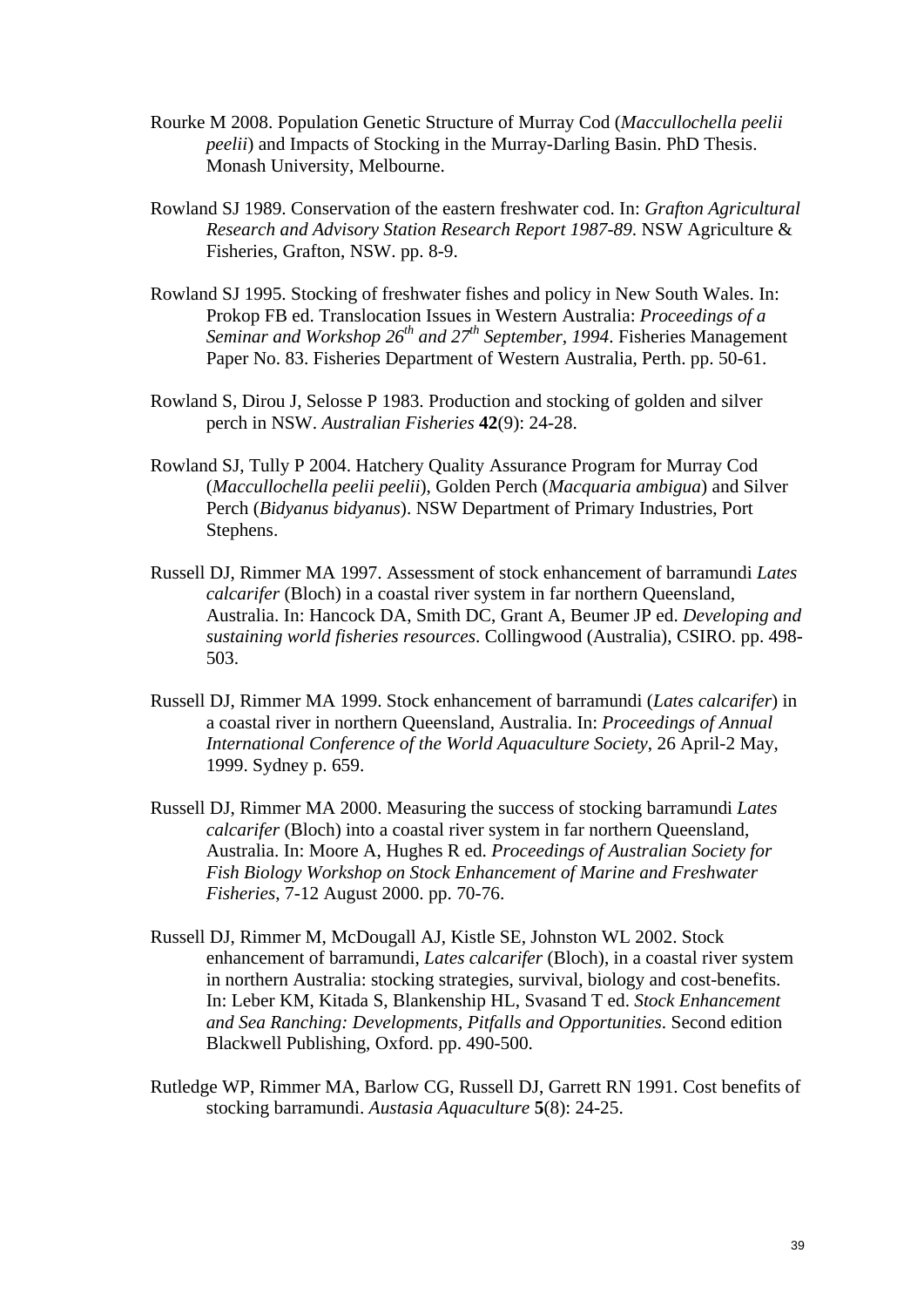- Taylor MD, Suthers IM 2008. A predatory impact model and targeted stock enhancement approach for optimal release of mulloway (*Argyrosomus japonicus*). *Reviews in Fisheries Science* **16**(1-3): 125-134.
- Waples RS, Drake J 2004. Risk/benefit considerations for marine stock enhancement: a Pacific salmon perspective. In: Leber KM, Kitada S, Blankenship HL, Svasand T ed. Stock Enhancement and Sea Ranching: Developments, Pitfalls and Opportunities. Second edition Blackwell Publishing, Oxford, UK. pp. 260-306.
- Welcomme RL, Bartley DM 1998. Current approaches to the enhancement of fisheries. *Fisheries Management and Ecology* **5**(5): 351-382.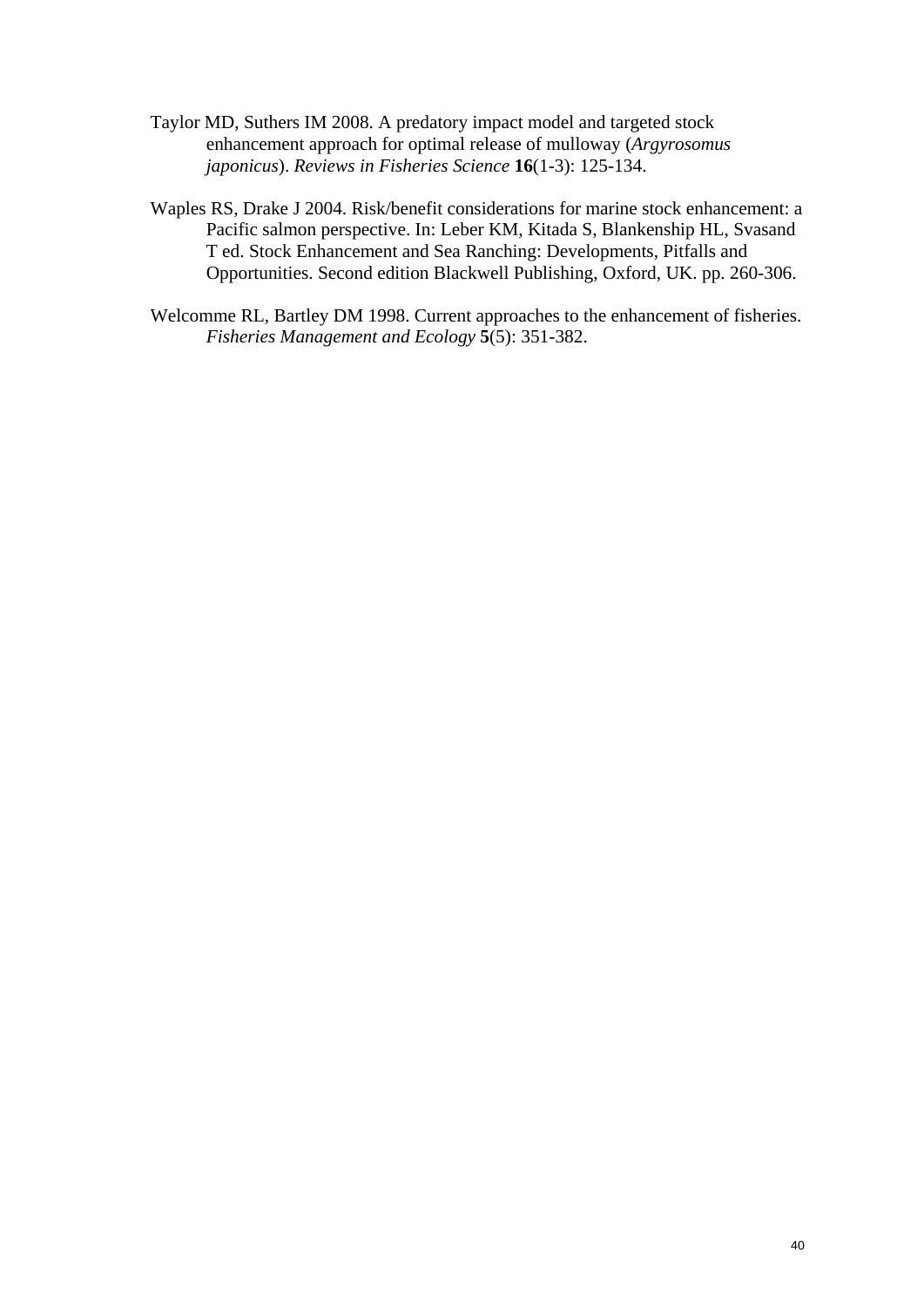<span id="page-41-0"></span>Intellectual Property Identify the intellectual property and/or valuable information arising from the research. n/a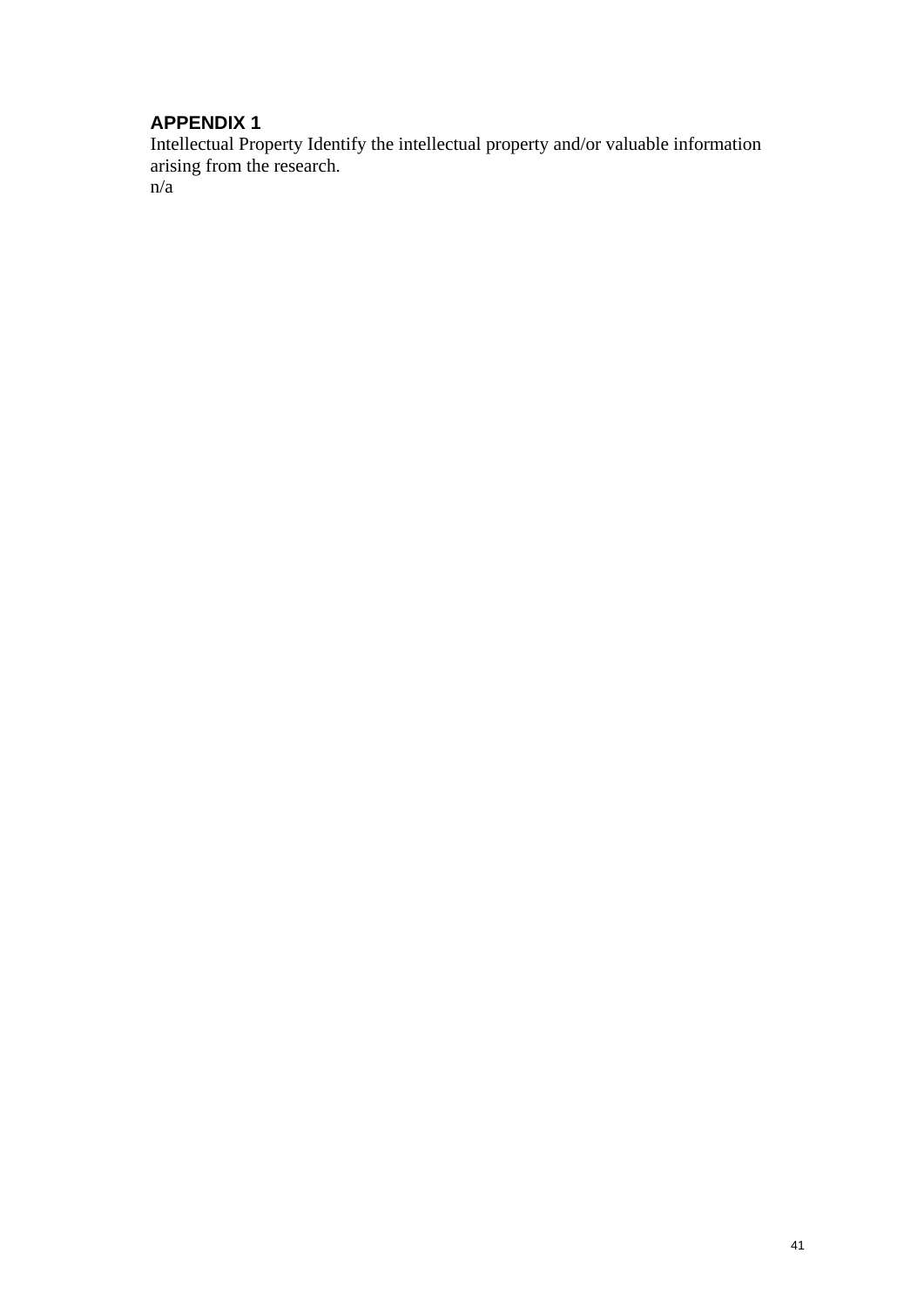<span id="page-42-0"></span>Staff List **Steering Committee:** D. J. Russell (Project Leader) R. Officer J. Ovenden P. Kind A. Butcher M. Hutchison

#### **Other QDPI&F staff involved in conference organisation:**

P.A. Thuesen D. Smith P. Palmer K. O'Brien S. Brooks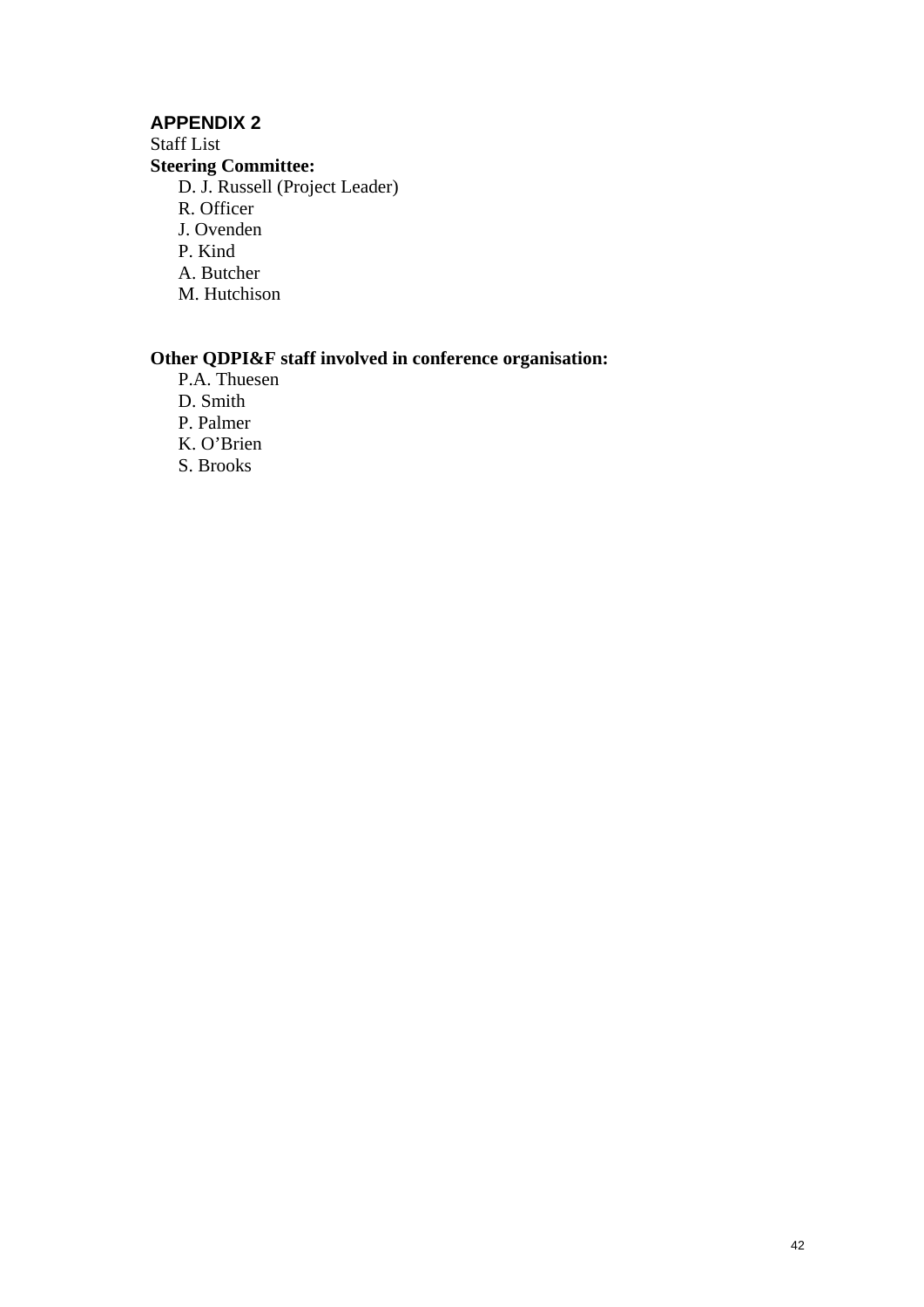<span id="page-43-1"></span><span id="page-43-0"></span>

| Questionnaire                                                                                                                                                                                                                                                                                                                                                                                                                                                                                                                                                                                             |                                              |                  |                                                                                                          |                   |
|-----------------------------------------------------------------------------------------------------------------------------------------------------------------------------------------------------------------------------------------------------------------------------------------------------------------------------------------------------------------------------------------------------------------------------------------------------------------------------------------------------------------------------------------------------------------------------------------------------------|----------------------------------------------|------------------|----------------------------------------------------------------------------------------------------------|-------------------|
| The Fisheries Research and Development Corporation is interested in identifying what<br>fisheries managers regard as the main environmental impacts of fish stocking. Based on your<br>response, an expert workshop will be convened to develop appropriate research<br>methodologies to address those issues. To assist in identifying the main issues, we would be<br>grateful if you would complete this questionnaire. Please note that this survey is for native<br>fish only. We also invite you to append more detailed comments on a separate document to<br>be returned with this questionnaire. |                                              |                  |                                                                                                          |                   |
|                                                                                                                                                                                                                                                                                                                                                                                                                                                                                                                                                                                                           | than enhance existing local fish populations |                  | 1. I am concerned that stocking of native fish in areas where they occur naturally could displace rather |                   |
| □Strongly agree<br>Comments:                                                                                                                                                                                                                                                                                                                                                                                                                                                                                                                                                                              | $\Box$ Agree                                 | $\Box$ Disagree  | □Strongly disagree                                                                                       | $\Box$ No opinion |
| 2. I need more information about the carrying capacity of impoundments and rivers during drought<br>periods where overstocking may cause environmental damage                                                                                                                                                                                                                                                                                                                                                                                                                                             |                                              |                  |                                                                                                          |                   |
| □Strongly agree<br>Comments:                                                                                                                                                                                                                                                                                                                                                                                                                                                                                                                                                                              | $\Box$ Agree                                 | $\Box$ Disagree  | Strongly disagree                                                                                        | $\Box$ No opinion |
| 3. Stocking is a common mechanism for transferring unwanted biological material such as disease,<br>parasites and other organisms from hatchery environments into the wild                                                                                                                                                                                                                                                                                                                                                                                                                                |                                              |                  |                                                                                                          |                   |
| $\Box$ Strongly agree<br>Comments:                                                                                                                                                                                                                                                                                                                                                                                                                                                                                                                                                                        | $\Box$ Agree                                 | <b>]Disagree</b> | □Strongly disagree                                                                                       | $\Box$ No opinion |
| 4. Leakage of stocked fish from intended target stocking locations into other areas is an important<br>issue that we need more information on                                                                                                                                                                                                                                                                                                                                                                                                                                                             |                                              |                  |                                                                                                          |                   |
| □Strongly agree<br>Comments:                                                                                                                                                                                                                                                                                                                                                                                                                                                                                                                                                                              | $\Box$ Agree                                 | ]Disagree        | □Strongly disagree                                                                                       | $\Box$ No opinion |
| 5. I need more information about the leakage of stocked fish into environmentally sensitive areas<br>where they could have a deleterious impact on threatened and endangered species including<br>amphibians                                                                                                                                                                                                                                                                                                                                                                                              |                                              |                  |                                                                                                          |                   |
| □Strongly agree<br>Comments:                                                                                                                                                                                                                                                                                                                                                                                                                                                                                                                                                                              | $\Box$ Agree                                 | $\Box$ Disagree  | Strongly disagree                                                                                        | $\Box$ No opinion |
| 6. If you have agreed with either Question 4 or Question 5 please nominate the species, area and<br>give details of the issue/s                                                                                                                                                                                                                                                                                                                                                                                                                                                                           |                                              |                  |                                                                                                          |                   |
| 7. Where endangered fish populations are a concern, do you agree that (choose one):                                                                                                                                                                                                                                                                                                                                                                                                                                                                                                                       |                                              |                  |                                                                                                          |                   |

 $\Box$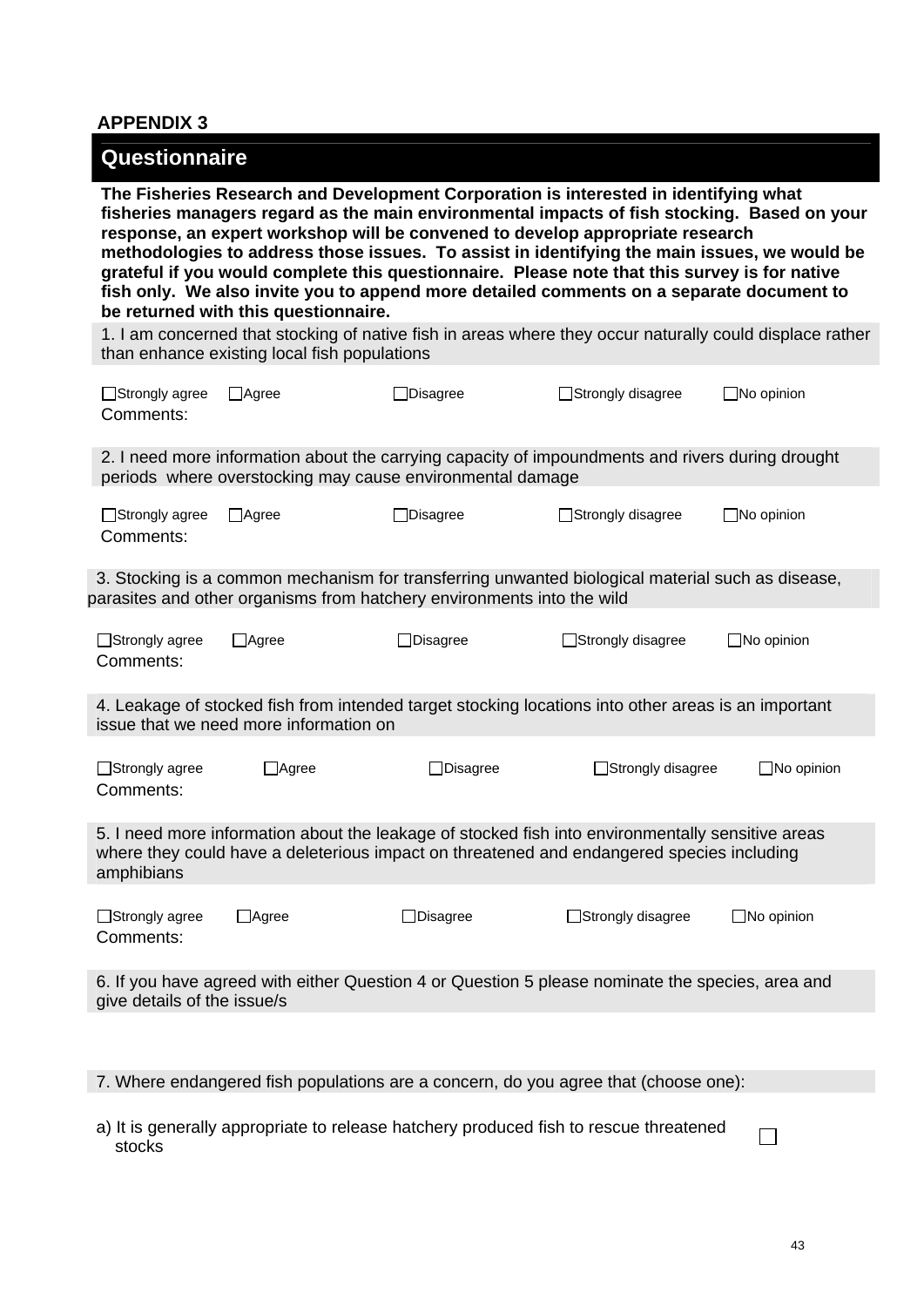| b) Release of hatchery produced fish is appropriate provided actions have been taken<br>to minimise any potential side effects (eg. a decline in genetic diversity) on the<br>endemic population.<br>c) It is not appropriate under any circumstances<br>d) No opinion<br>Comments: |                                                                                                                                                               |                                                                                                                         |                          |                   |
|-------------------------------------------------------------------------------------------------------------------------------------------------------------------------------------------------------------------------------------------------------------------------------------|---------------------------------------------------------------------------------------------------------------------------------------------------------------|-------------------------------------------------------------------------------------------------------------------------|--------------------------|-------------------|
|                                                                                                                                                                                                                                                                                     | 8. Stocked native fish can have a positive effect on habitat and water quality                                                                                |                                                                                                                         |                          |                   |
| □Strongly agree<br>Comments:                                                                                                                                                                                                                                                        | $\Box$ Agree                                                                                                                                                  | ]Disagree                                                                                                               | Strongly disagree        | $\Box$ No opinion |
|                                                                                                                                                                                                                                                                                     | 9. The present protocols for determining stocking rates are appropriate and I'm not concerned that<br>stocking at those rates is causing environmental damage |                                                                                                                         |                          |                   |
| □Strongly agree<br>Comments:                                                                                                                                                                                                                                                        | $\Box$ Agree                                                                                                                                                  | $\Box$ Disagree                                                                                                         | □Strongly disagree       | $\Box$ No opinion |
|                                                                                                                                                                                                                                                                                     | 10. Fish stocking overcompensates for natural recruitment                                                                                                     |                                                                                                                         |                          |                   |
| □Strongly agree<br>Comments:                                                                                                                                                                                                                                                        | $\Box$ Agree                                                                                                                                                  | $\Box$ Disagree                                                                                                         | □Strongly disagree       | $\Box$ No opinion |
| 11. In your view, does stocking provide,                                                                                                                                                                                                                                            |                                                                                                                                                               |                                                                                                                         |                          |                   |
| fisheries<br>(b) Has little impact<br>(c) No opinion<br>Comments:                                                                                                                                                                                                                   | (a) A valuable means of rescuing, enhancing and/or creating                                                                                                   |                                                                                                                         |                          |                   |
| 12. Stocking of native fish in areas where they occur naturally is likely to decrease the genetic diversity<br>of wild stocks?                                                                                                                                                      |                                                                                                                                                               |                                                                                                                         |                          |                   |
| □Strongly agree<br>Comments:                                                                                                                                                                                                                                                        | $\Box$ Agree                                                                                                                                                  | $\Box$ Disagree                                                                                                         | Strongly disagree        | $\Box$ No opinion |
| 13. Stocked fish need to be from the same genetic stock as the receiving population                                                                                                                                                                                                 |                                                                                                                                                               |                                                                                                                         |                          |                   |
| □Strongly agree<br>Comments:                                                                                                                                                                                                                                                        | $\Box$ Agree                                                                                                                                                  | □Disagree                                                                                                               | $\Box$ Strongly disagree | $\Box$ No opinion |
|                                                                                                                                                                                                                                                                                     |                                                                                                                                                               | 14. I need more information on how stocking of predators potentially alters food chain dynamics and<br>trophic cascades |                          |                   |
|                                                                                                                                                                                                                                                                                     |                                                                                                                                                               |                                                                                                                         |                          |                   |
| □Strongly agree<br>Comments:                                                                                                                                                                                                                                                        | $\Box$ Agree                                                                                                                                                  | $\Box$ Disagree                                                                                                         | Strongly disagree        | $\Box$ No opinion |

15. Stocking can restore the predator/prey balance near high density angling population areas where exploitation is high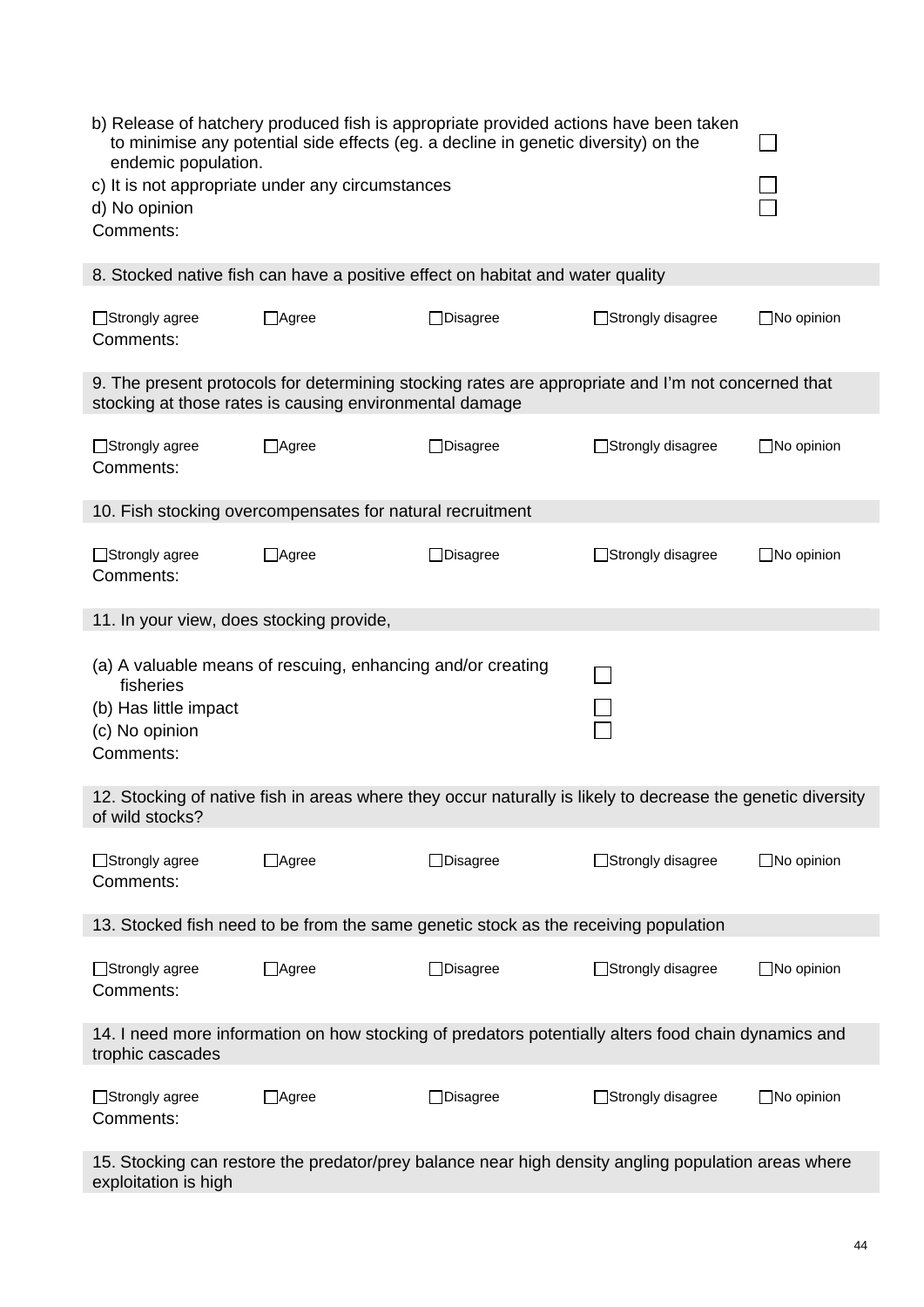| $\Box$ Strongly agree<br>Comments:                                                                                   | $\Box$ Agree                       | □Disagree         | □Strongly disagree                                                                                                                                                                                                                                                                             | $\Box$ No opinion |
|----------------------------------------------------------------------------------------------------------------------|------------------------------------|-------------------|------------------------------------------------------------------------------------------------------------------------------------------------------------------------------------------------------------------------------------------------------------------------------------------------|-------------------|
|                                                                                                                      |                                    |                   | 16. It is important to understand how fish stocking could potentially affect resident aquatic communities                                                                                                                                                                                      |                   |
| □Strongly agree<br>Comments:                                                                                         | $\Box$ Agree                       | □Disagree         | Strongly disagree                                                                                                                                                                                                                                                                              | $\Box$ No opinion |
|                                                                                                                      |                                    |                   | 17. In coastal areas, freshwater fish stocking reduces fishing pressures on nearby marine fish stocks                                                                                                                                                                                          |                   |
| □Strongly agree<br>Comments:                                                                                         | $\Box$ Agree                       | □Disagree         | Strongly disagree                                                                                                                                                                                                                                                                              | $\Box$ No opinion |
| are important in your jurisdiction but poorly understood? Please list.                                               |                                    |                   | 18. Are there other management issues related to environmental impacts of stocking that you think                                                                                                                                                                                              |                   |
| 1)<br>2)                                                                                                             |                                    |                   |                                                                                                                                                                                                                                                                                                |                   |
|                                                                                                                      |                                    |                   | 19. Do you think that your organisation should be represented at the upcoming FRDC workshop on<br>developing research techniques to assess the environmental impacts of stocking? If yes, please<br>nominate a suitable individual preferably with a fisheries or aquatic research background. |                   |
| $\Box$ Yes<br>Name:                                                                                                  | $\square$ No                       | $\Box$ No opinion |                                                                                                                                                                                                                                                                                                |                   |
|                                                                                                                      |                                    |                   | Any further comments (please attach another page if necessary)                                                                                                                                                                                                                                 |                   |
|                                                                                                                      |                                    |                   | Please indicate which of the following best describes who you represent:                                                                                                                                                                                                                       |                   |
| <b>Government Department</b><br>Member of the public<br>Industry group (describe)<br>Academic<br>Other<br>(describe) | Other management agency (describe) |                   |                                                                                                                                                                                                                                                                                                |                   |
| <b>Contact details</b><br>(optional):<br>Name:                                                                       |                                    |                   |                                                                                                                                                                                                                                                                                                |                   |
| Address:                                                                                                             |                                    |                   |                                                                                                                                                                                                                                                                                                |                   |
| Telephone:                                                                                                           |                                    |                   | Email:                                                                                                                                                                                                                                                                                         |                   |
|                                                                                                                      |                                    |                   | If you are a private individual and have chosen not to give contact details, please state your                                                                                                                                                                                                 |                   |

**post code. This is for statistical purposes only.**  Postcode:

Please return your completed questionnaire by email or post to John Russell, Northern Fisheries Centre, PO Box 5396, **CAIRNS**, Queensland, 4870 by the **16 November 2007**.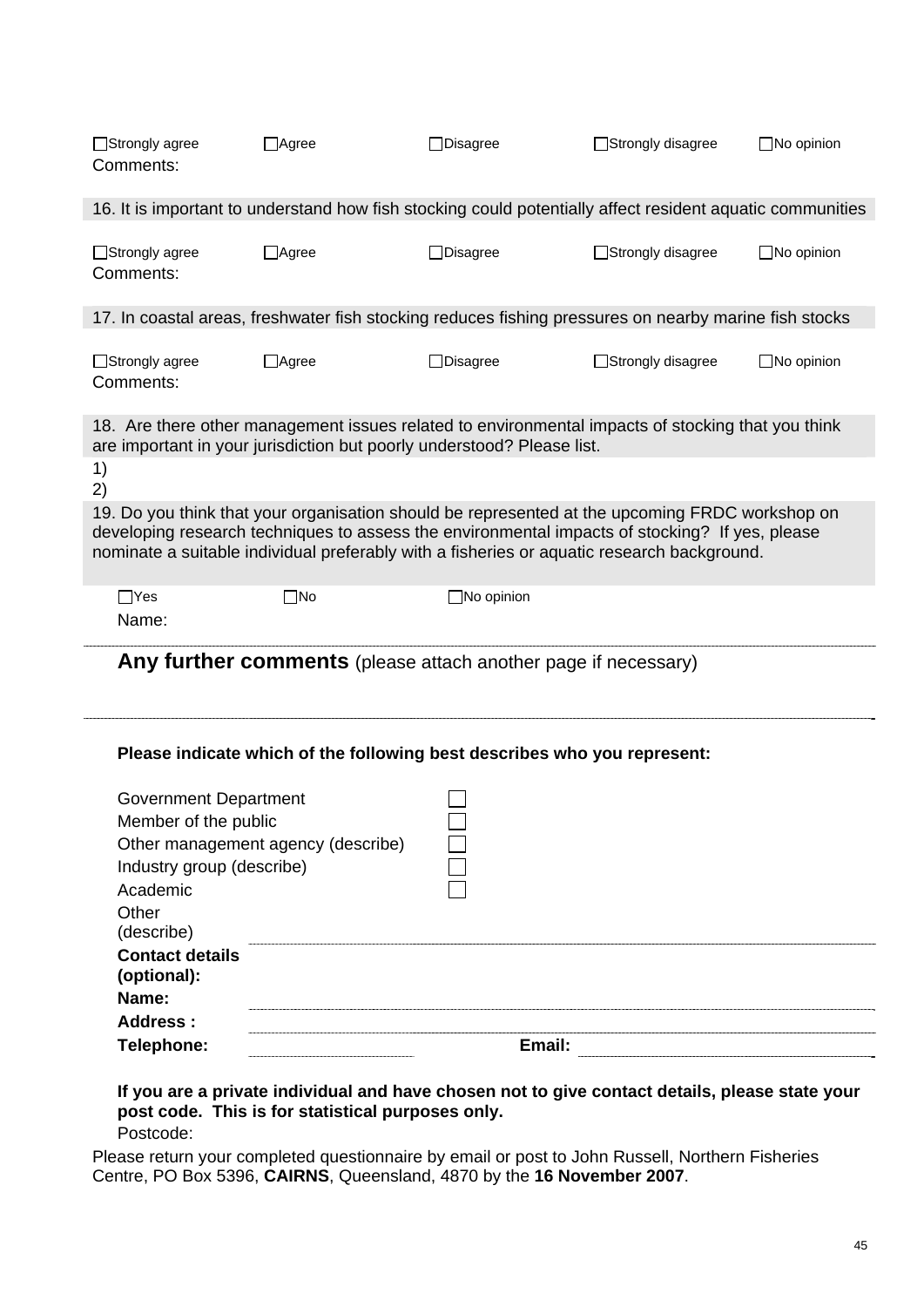# **Workshop Program**

#### <span id="page-46-1"></span><span id="page-46-0"></span>**Towards responsible native fish stocking: Identifying management concerns and appropriate research methodologies (26-27 March, 2008)**

#### **Day 1**

**8:30- 10:30 SESSION 1: PLENARY SESSION 08:30-08:40** Welcome, introduction of participants, House Keeping - Rick Officer

- **08:40- 09:10** Results of the Questionnaire sent to managers and other stakeholders John Russell
- **09:10-09:30** Global trends what are environmental impacts are occurring elsewhere Professor Neil Lonergan
- **09:30-10:30** Issues from around Australia Queensland (John Russell) New South Wales (Stuart Rowland) Victoria (Brett Ingram) Western Australia (Greg Jenkins)

#### **10:30-10:45 SESSION 1: QUESTIONS AND GROUP DISCUSSION – ADDITIONAL STATE ISSUES**

**10:45-11:25** Morning tea

#### **1115-12:15 SESSION 1: CONTINUATION OF TALKS**

Ways of identifying stocked fish in wild populations (Dr David Crook) Genetics issues (Dr Jenny Ovenden) Biology/ecology/conservation issues (Dr Michael Hutchison)

- **12:15-1245 SESSION 1: ADDDITIONAL ISSUES AND GENERAL DISCUSSION OF ISSUES RAISED DURING SPECIALIST TALKS** (Facilitator)
- **12:45-13:30** LUNCH

#### **SESSION 2: DECIDING THE PERTINENT ISSUES**

**13:30-14:30** Brainstorming session on issues raised in the morning sessions. Decide on the workgroup topics; Prioritizing the issues.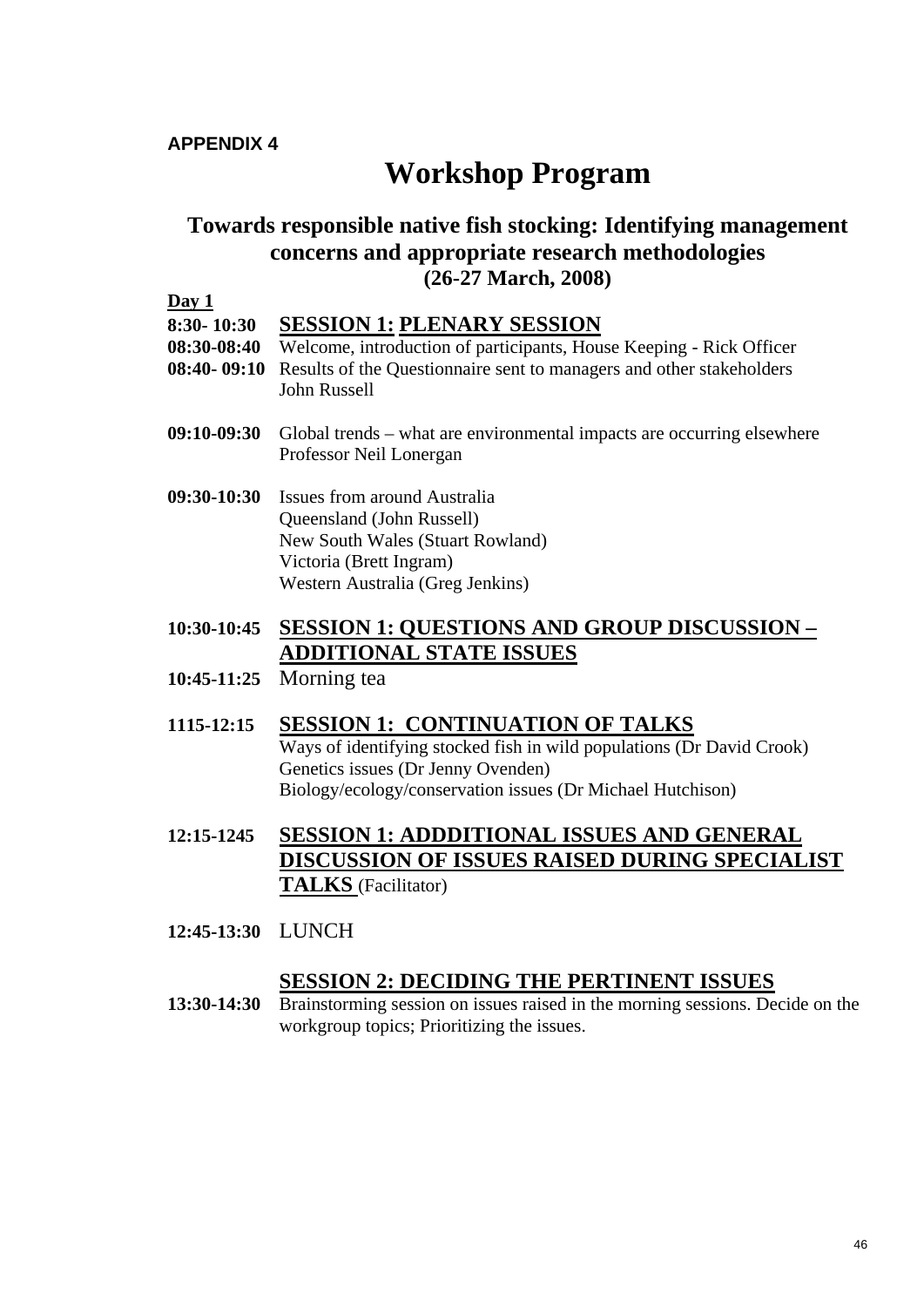**14:30-1530 SESSION 2: SPLIT UP INTO INDIVIDUAL WORK GROUPS –** Developing research objectives and methodologies for key areas of concern **Each Group to be given a prioritized list of topics** Group Leader (to be nominated from each group) Rapporteurs (to be nominated from each group)

**15:30-1600** AFTERNOON TEA

#### **16:00-1700 SESSION 3: CONTINUATION OF WORKGROUP DISCUSSIONS**

#### **1700-17:15 SESSION 3: DISCUSSION AND SUMMING UP OF DAY 1 AND DIRECTIONS FOR TOMORROW**

- **1715-1745** Tour of the Bribie Hatchery (Paul Palmer)
- **19:30-** WORKSHOP DINNER

#### **Day 2**

#### **8:30-10:30 SESSION 4: PLENARY SESSION – RAPPORTEURS REPORTS**

**10:30-11:00** Morning tea

#### **11:00-12:30 SESSION 5: PLENARY SESSION**

Will these techniques/objectives answer the pertinent questions about impacts? Outputs/outcomes – what will it tell us and is that suitable? Which techniques need more basic research and how can that work be funded? Will these techniques/objectives address the concerns given by managers?

**1230-13:30** LUNCH

#### **13:30-14:30 SESSION 6: IMPLEMENTATION**

Identifying potential partnerships, funding sources and resource sharing arrangements What are priority species? Develop project outlines for priority species

## **1430-1500 SESSION 7: SUMMING UP & IDENTIFYING COLLABORATIVE PROJECTS**

- Recommendations to FRDC
- Where to from here?
- **1500-15:30** AFTERNOON TEA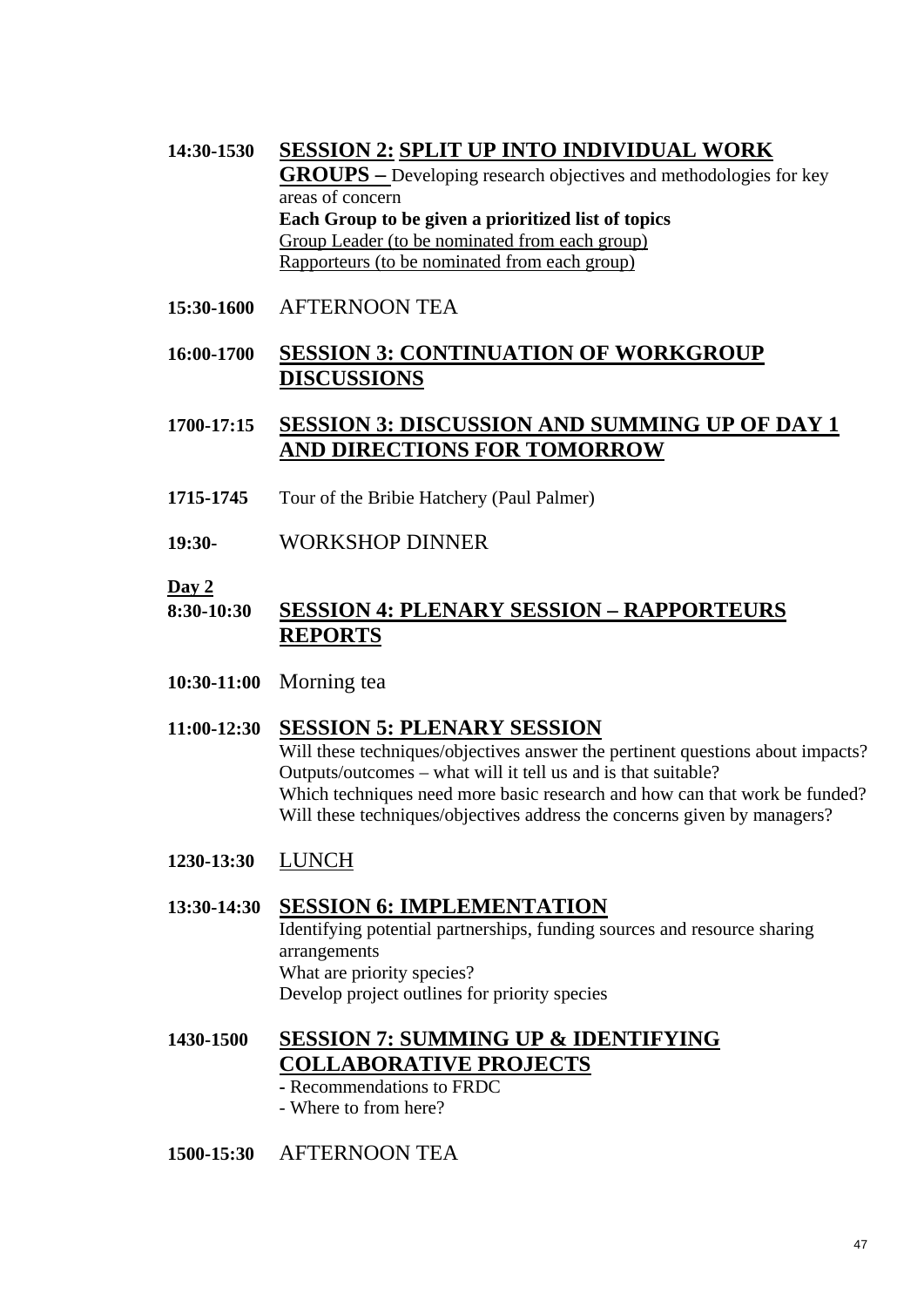<span id="page-48-1"></span><span id="page-48-0"></span>Table 3 Delegate list for expert workshop

| <b>Attendee</b>        | <b>Affiliation</b>                    |
|------------------------|---------------------------------------|
| Vlad Matveev           | <b>CSIRO</b>                          |
| <b>Matthew Barrett</b> | Sunwater                              |
| Adam Butcher           | <b>DPI&amp;F Queensland</b>           |
| Michael Hutchison      | <b>DPI&amp;F Queensland</b>           |
| Michael Macbeth        | <b>DPI&amp;F Queensland</b>           |
| <b>Paul Palmer</b>     | <b>DPI&amp;F Queensland</b>           |
| Paul Thuesen           | <b>DPI&amp;F Queensland</b>           |
| Peter Kind             | <b>DPI&amp;F Queensland</b>           |
| <b>Rick Officer</b>    | <b>DPI&amp;F Queensland</b>           |
| John Russell           | <b>DPI&amp;F Queensland</b>           |
| Jenny Ovenden          | <b>DPI&amp;F Queensland</b>           |
| David Crook            | DSE, Victoria                         |
| <b>Brett Ingram</b>    | DPI Victoria                          |
| <b>Stuart Rowland</b>  | <b>DPI NSW</b>                        |
| Andy Moore             | BRS, Canberra                         |
| Ben Cook               | <b>Griffith University</b>            |
| Greg Jenkins           | Challenger TAFE, Western Australia    |
| Neil Lonergan          | Murdoch University, Western Australia |
| Dean Jerry             | <b>James Cook University</b>          |
| Rob Doupe              | James Cook University                 |
| <b>Cathy Nock</b>      | <b>Southern Cross University</b>      |
| Glen Wilson            | University of New England             |
| James Smith            | University of New South Wales         |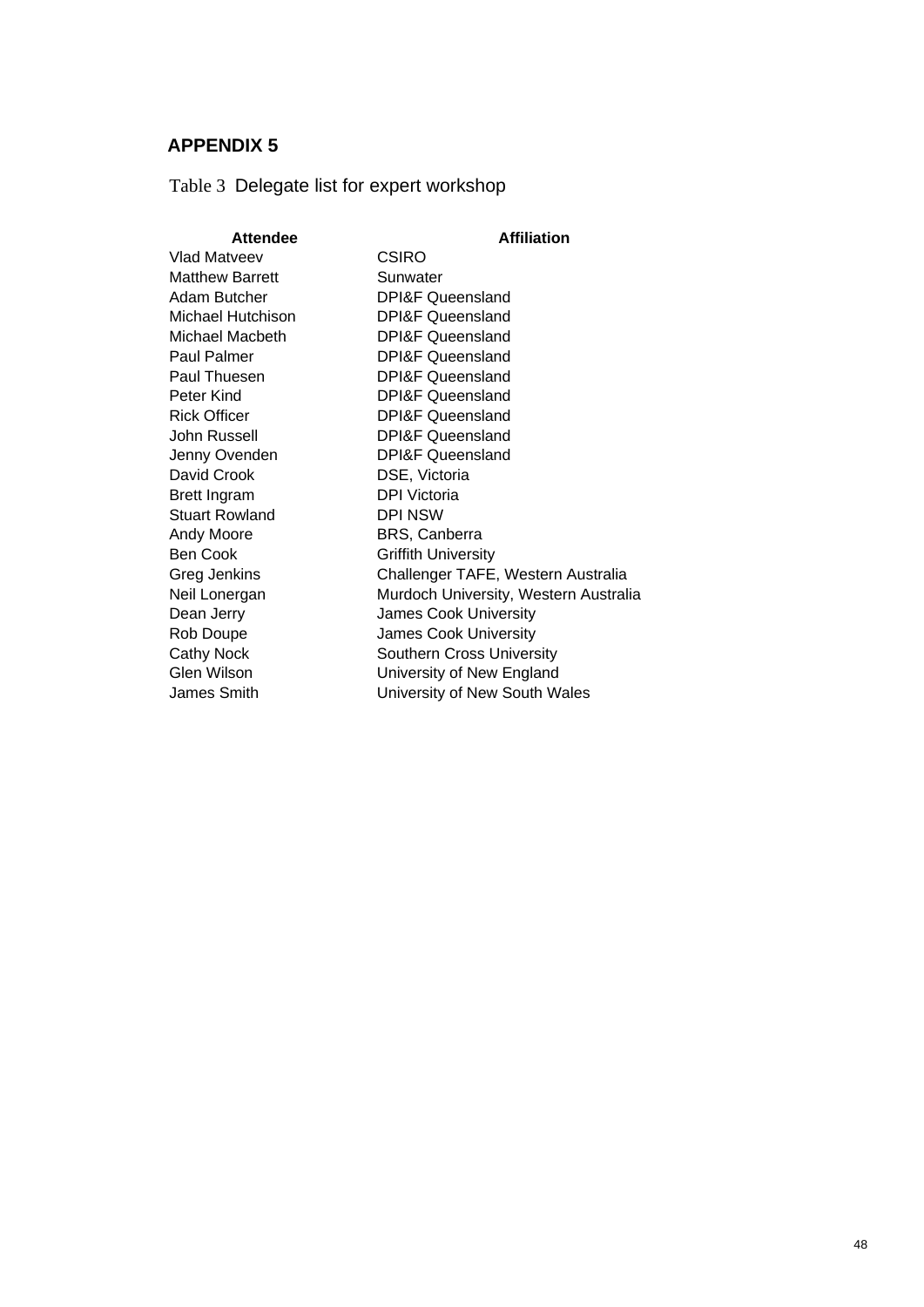# <span id="page-49-0"></span>Table 4. Workshop presentations

| John Russell (QLD)          | Setting the scene, general introduction                                 |
|-----------------------------|-------------------------------------------------------------------------|
| John Russell (QLD)          | Results of the Questionnaire sent to<br>managers and other stakeholders |
| Neil Lonergan (Global)      | Global trends in marine stock enhancement<br>and restocking             |
| John Russell (QLD)          | Stocking in Queensland                                                  |
| <b>Stuart Rowland (NSW)</b> | Hatchery production and stocking of native<br>freshwater fish in NSW    |
| Brett Ingram (VIC)          | Stocking native fish in Victoria                                        |
| Greg Jenkins (WA)           | Stocking/restocking programs in WA                                      |
| David Crook (VIC)           | Non-lethal detection of stocked fish from the<br>lab to the field       |
| Jenny Ovenden (QLD)         | Genetics issues                                                         |
| Michael Hutchinson (QLD)    | Ecological and conservation impacts of fish<br>stocking                 |
| James Smith (NSW)           | Modelling carrying capacity for Australian<br>Bass                      |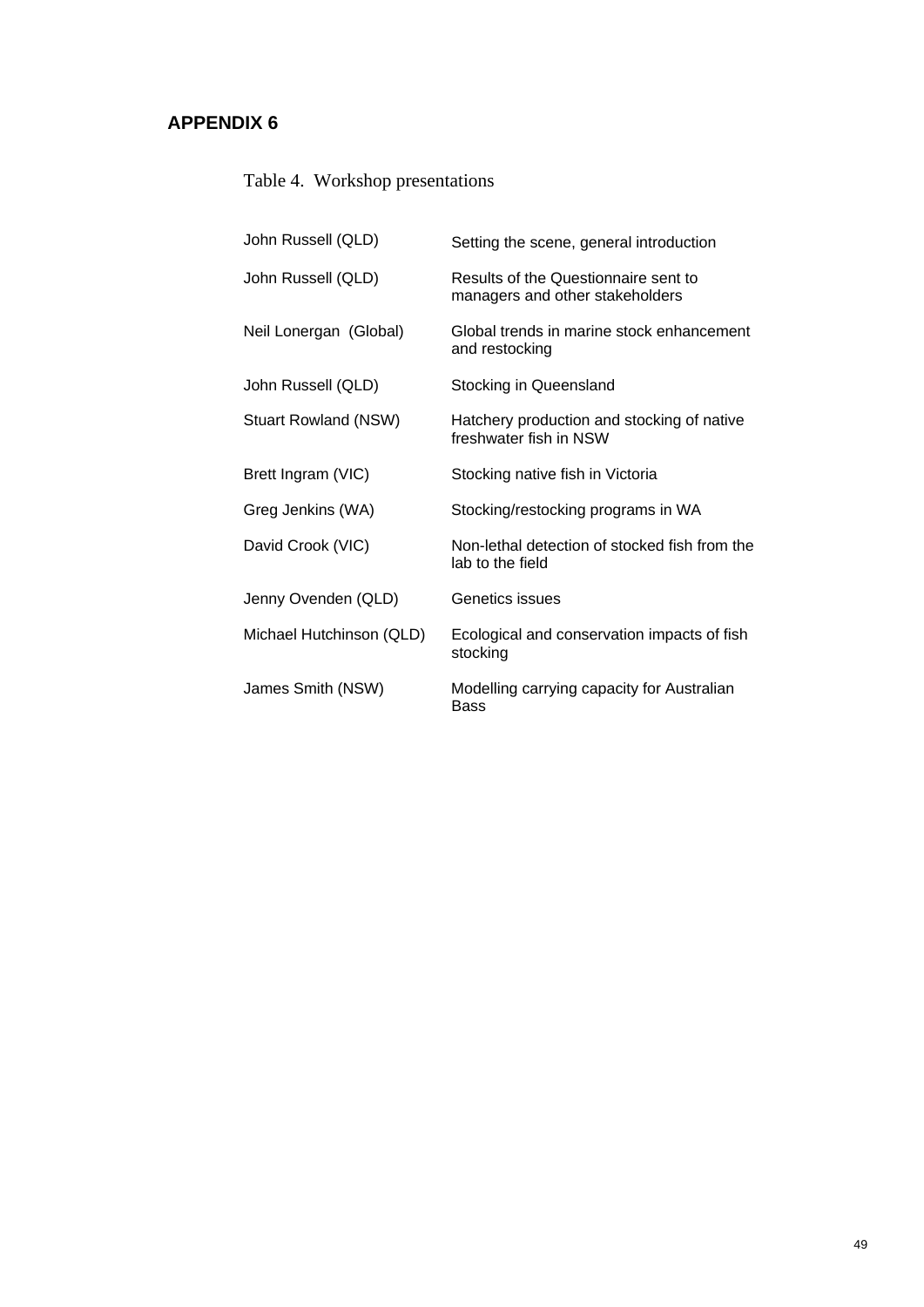Press releases and publicity (Queensland *Sunday Mail*, 4/5/08



**Britis Island**<br> **Exchanged vaterways**<br> **economic**<br> **and** impoundments has<br> **benefits'**<br>
so it is vital for the scientists<br>
JOHN RUSSELL

economic and social benefits. **SERVE THEST**<br>
so it is with for the scientists JOHN RUSSELL to the future, and that the Mary River cod, nantopa, environment is protected.<br>
in the future, and that the Mary River cod, nantop

 $-1$ 

said

said<br>
"The workshop heard a<br>
range of talks on topics<br>
including the latest develop-<br>
ments m<br>
marking small<br>
tatchery-reared fish and<br>
novel ways to determine<br>
sustainable stocking rates for<br>
various species."

various species."<br>Hundreds of thousands of<br>fish are stocked annually in Fundreds of thousands of vironment is protected, and<br>fish are stocked annually in that the economic and social<br>fivers and impoundments benefits that fish stocking<br>around Queensland alone. has provided will continue<br>count Q

and government management agencies.<br>This will ensure the en-

tools that is available to<br>managers. The conducted in a such<br>associated in a such specifically examinated in a such that, we need to be confident<br>the monot appropriate tools the most appropriate tools<br>at the most appropria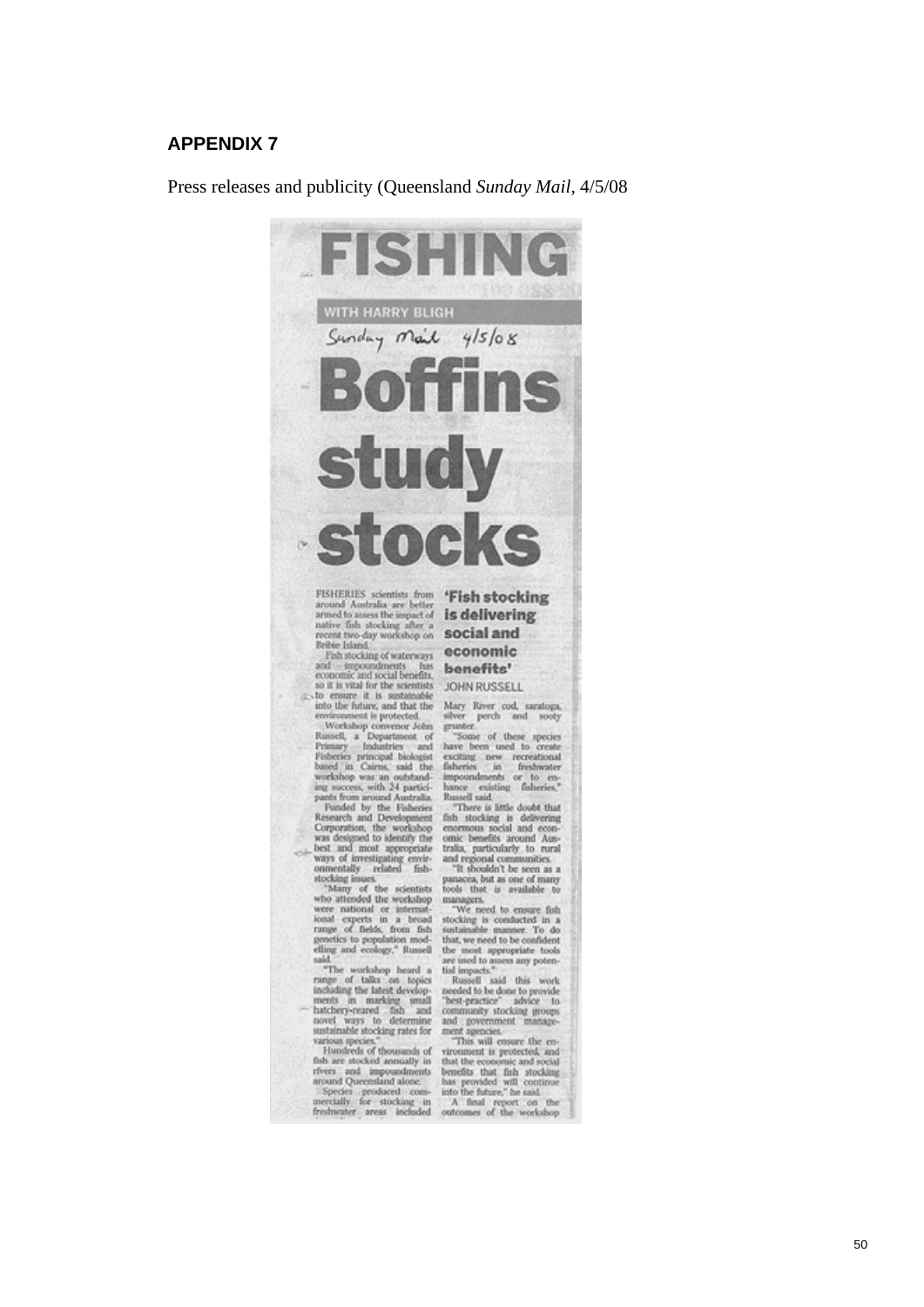<span id="page-51-0"></span>stocking and measurements of stocking success. take into account: stocking objectives, hatchery protocols, carrying capacity, stocking densities, a monitoring plan, a trigger for when to cease Decision tree for determining if stocking should be undertaken (as designed by Greg Jenkins). "Note that the restocking plan needs to include or *stocking and measurements of stocking success. take into account: stocking objectives, hatchery protocols, carrying capacity, stocking densities, a monitoring plan, a trigger for when to cease*  Decision tree for determining if stocking should be undertaken (as designed by Greg Jenkins). #*Note that the restocking plan needs to include or*